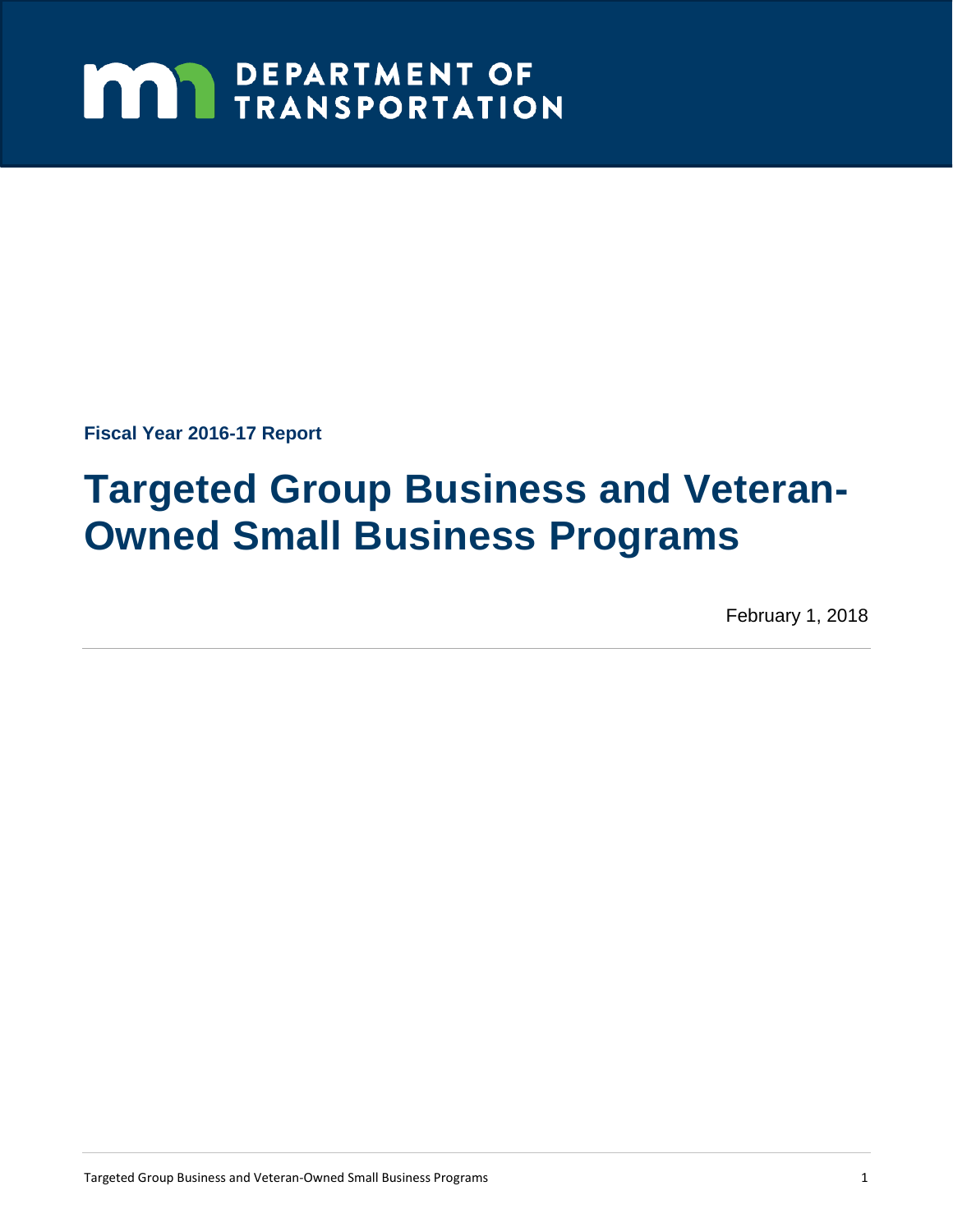Prepared by:

The Minnesota Department of Transportation 395 John Ireland Boulevard Saint Paul, Minnesota 55155-1899

Phone: 651-296-3000 Toll-Free: 1-800-657-3774 TTY, Voice or ASCII: 1-800-627-3529

To request this document in an alternative format, call 651-366-4718 or 1-800-657-3774 (Greater Minnesota). You may also send an email t[o ADArequest.dot@state.mn.us](mailto:ADArequest.dot@state.mn.us)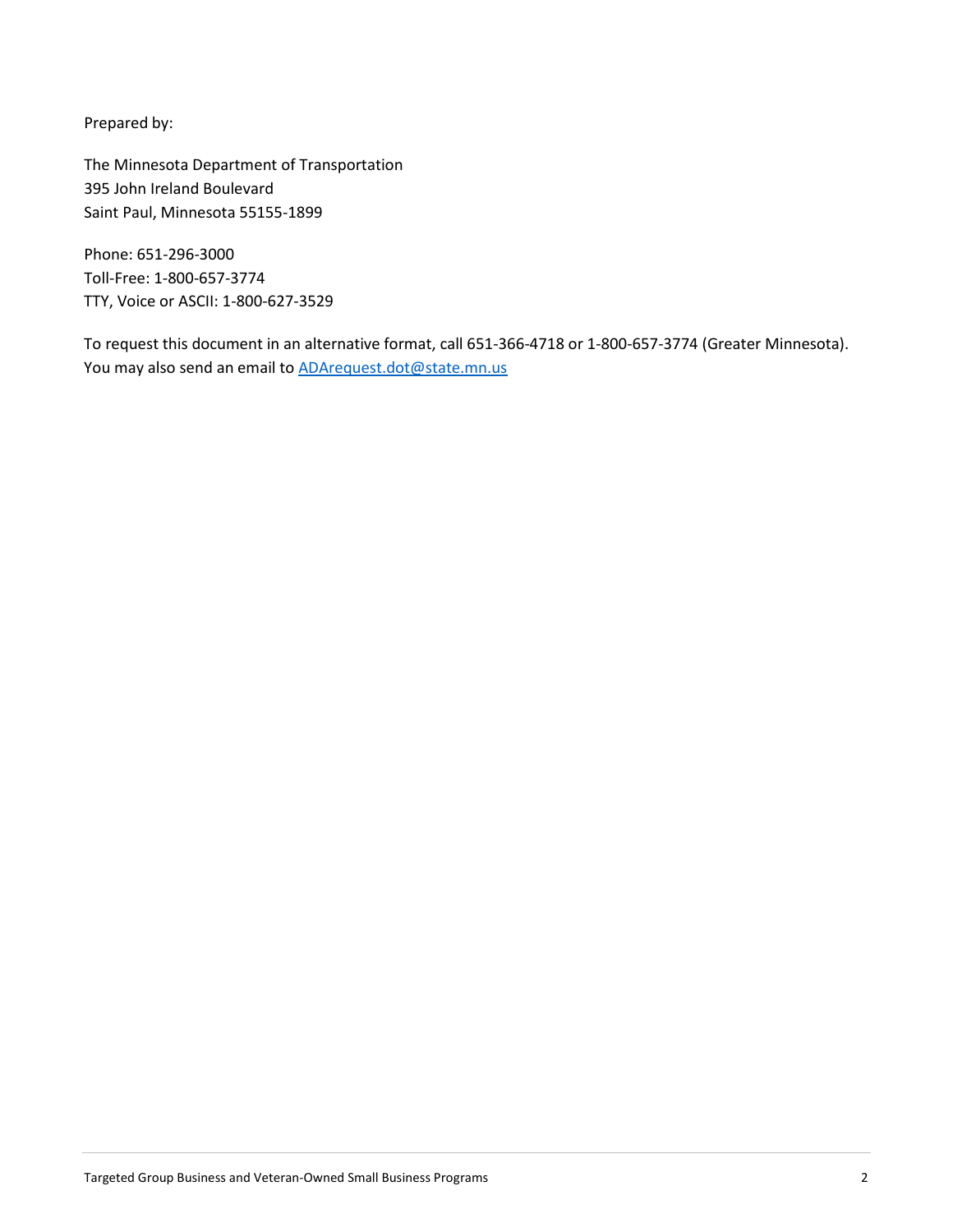# **Contents**

| .14 |
|-----|
|     |
|     |
|     |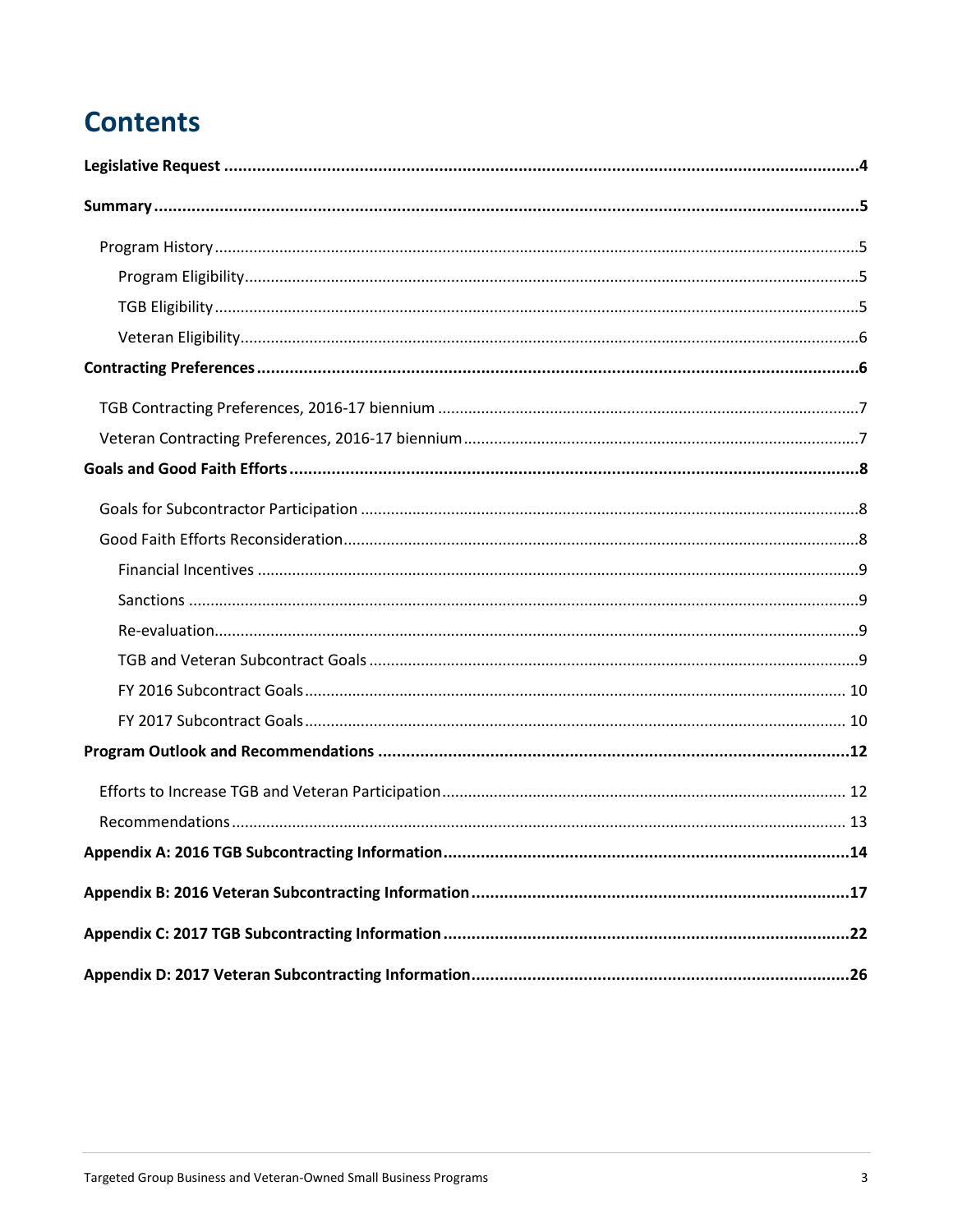# <span id="page-3-0"></span>**Legislative Request**

This report is issued to comply with [Minnesota Statutes 161.321, subdivision](https://www.revisor.mn.gov/statutes/?id=161.321) 8.

#### **161.321 Small Business Contracts**

#### **Subd. 8. Reporting.**

(a) The commissioner shall report to the commissioner of administration on compliance with this section. The information must be reported at the time and in the manner requested by the commissioner of administration.

(b) By February 1 of each even-numbered year, the commissioner of transportation shall submit a report to the chairs and ranking minority members of the legislative committees with jurisdiction over transportation policy and finance and veterans policy and finance concerning contract awards during the preceding biennium under this section. At a minimum, the report must include:

(1) a summary of the program;

(2) a review of the use of preferences for contracting during the preceding biennium, including frequency of establishment of a preference and frequency and amount of contract awards to:

(i) small targeted group businesses; and

(ii) veteran-owned small businesses;

(3) a review of goals and good faith efforts to use small targeted group businesses and veteran-owned small businesses in subcontracts, including analysis of methods used for, and effectiveness of, good faith efforts;

(4) a summary of any financial incentives used or sanctions imposed;

(5) agency commentary on any perceived impediments, whether statutory, administrative, or otherwise, that may be limiting the participation of small targeted group businesses and veteran-owned small businesses in the agency's contract preference program;

(6) information on each reevaluation under subdivision 4a, including details on the methodology for reevaluation; and

(7) any recommendations for legislative or programmatic changes.

#### *The cost of preparing this report is less than \$5,000.*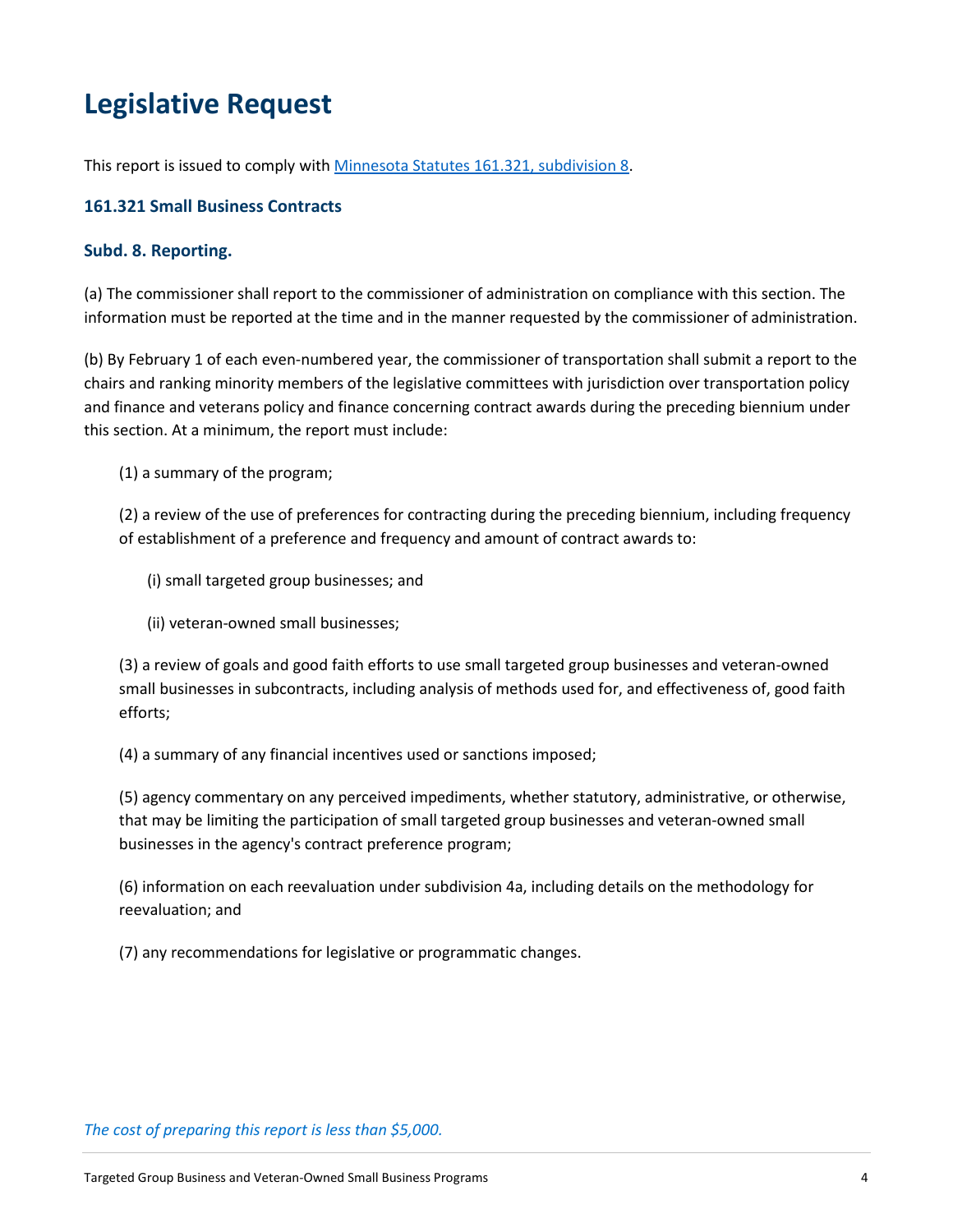# <span id="page-4-0"></span>**Summary**

The Targeted Group Business and Veteran-Owned Small Business contracting programs are part of the Minnesota Department of Transportation's overall initiative to increase small business participation on statefunded highway construction projects. The Disadvantaged Business Enterprise program serves a similar purpose for federally funded projects and is not included in this report.

The TGB and veteran contracting programs provide certified TGB and verified veteran small businesses increased access to state contracting opportunities. These programs have two primary mechanisms to increase access:

- Bid preferences for TGB and veteran businesses bidding as prime contractors
- <span id="page-4-1"></span>• Participation goals for TGB and veteran business subcontractors

## **Program History**

The program for veteran-owned small businesses was enacted in 2010 for highway construction projects.

MnDOT began establishing subcontract goals for targeted group businesses in January 2013, with goals applied to state-funded projects advertised for letting in March 2013.

In 2014, MnDOT expanded the program to include its professional and technical projects to provide additional opportunities to TGB and veteran firms.

MnDOT explored ways to expand the use of TGB and veteran programs. In 2016, MnDOT initiated the use of various contracting methods. The methods include Equity Select, Direct Select, Direct Negotiation and Small Business Contract Preferences. MnDOT continues to explore new contracting opportunities for TGB firms.

## <span id="page-4-2"></span>**Program Eligibility**

Eligibility requirements for the TGB and veteran programs are established in [Minn. Stat. 16C.16,](https://www.revisor.mn.gov/statutes/?id=16C.16) [161.321](https://www.revisor.mn.gov/statutes/?id=161.321) and Minn. [Rules Parts 1230.1600-1820.](https://www.revisor.mn.gov/rules/?id=1230.1600)

## <span id="page-4-3"></span>**TGB Eligibility**

The TGB program is only available to Minnesota-based, for-profit, small businesses. The definition of a small business is established by the Minnesota Department of Administration and varies by industry. For some industries the limit is \$1 million in annual gross sales, while in others it may be \$10 million or more.

In addition to being a Minnesota-based small business, eligibility for MnDOT's TGB program requires the forprofit business to be certified as a targeted group business by the Minnesota Department of Administration. To be certified as a targeted group small business, the business must be at least 51 percent owned by a woman, racial minority, or person with a substantial physical disability. In addition, the business must be operated and controlled day-to-day and on a long-term basis by the qualifying owner.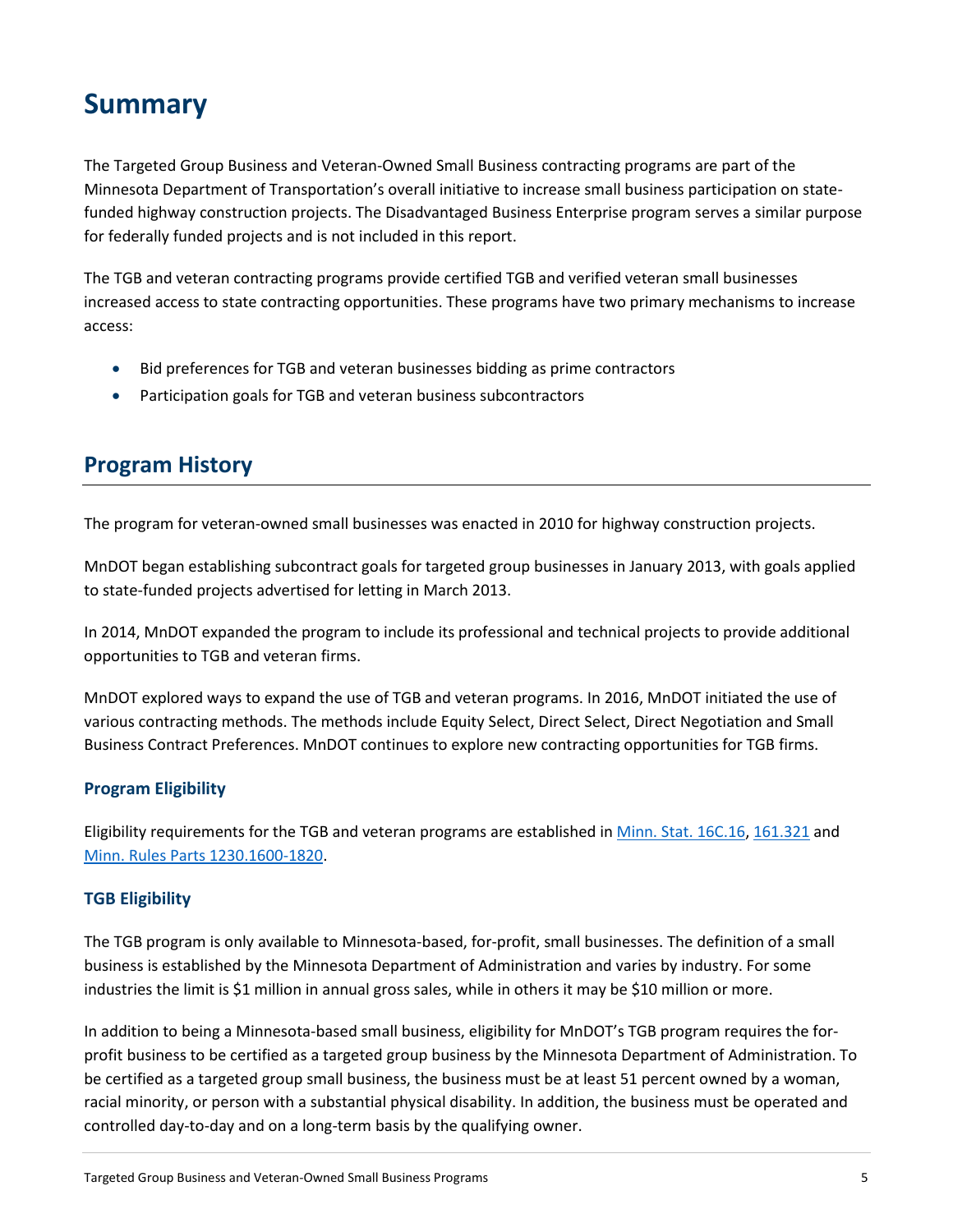In other words, ownership is not enough; operational control is also required. To participate in the TGB program, a business must be certified at the time the bid is submitted.

Also, a firm that is certified as a Disadvantaged Business Enterprise with a principal place of business in Minnesota is eligible for certification as a TGB under [Minn. Stat. 16C.16, subd. 2.](https://www.revisor.mn.gov/statutes/?id=16C.16)

Rules regarding eligibility and the designation of targeted group businesses are established by the Minnesota Department of Administration commissioner and can be found in [Minn. Rules 1230.1600-1900.](https://www.revisor.mn.gov/rules?id=1230.1600&keyword_type=all&keyword=1230.1600) Qualifications and other contract requirements still apply.

Once certified, the TGB is added to the state's vendor list, the [Directory of Certified Targeted Group](http://www.mmd.admin.state.mn.us/process/search/) and [Veteran-Owned Small Businesses.](http://www.mmd.admin.state.mn.us/process/search/)

## <span id="page-5-0"></span>**Veteran Eligibility**

The Veteran-Owned Small Business program applies to state-funded MnDOT highway construction projects. The program includes contract preferences for veteran-owned firms bidding as prime contractors as well as subcontract participation goals for veteran-owned small businesses.

Like the TGB program, the business must be at least 51 percent owned by a veteran or service-disabled veteran and controlled on a day-to-day basis by the qualifying owner. In addition, the business must be verified by either

- The U.S. Department of Veteran's Affairs as being either a veteran-owned small business or a service disabled veteran-owned small business
- The Minnesota Department of Administration as being either a veteran-owned small business or a service disabled veteran-owned small business

Once certified, veteran-owned businesses are added to the state's vendor list, the [Directory of Certified](http://www.mmd.admin.state.mn.us/process/search/)  [Targeted Group](http://www.mmd.admin.state.mn.us/process/search/) and Veteran-Owned Small Businesses, and are listed as a veteran-owned business certified by the U.S. Department of Veteran's Affairs in the [VetBiz.gov](https://www.vip.vetbiz.gov/) database.

# <span id="page-5-1"></span>**Contracting Preferences**

TGB and veteran-owned small businesses may be eligible for up to 6 percent preference in selling their products or services or when bidding on construction projects.

Under these programs, TGB and veteran small businesses that bid as prime contractors on state-funded projects and request a preference will receive a preference of up to 6 percent of the amount of their bid for the first \$1 million, not to exceed \$60,000. This preference amount is subtracted from the TGB or veteran-owned bid proposal, and then the reduced amount is used to determine the low bid. Contract qualifications and other requirements still apply.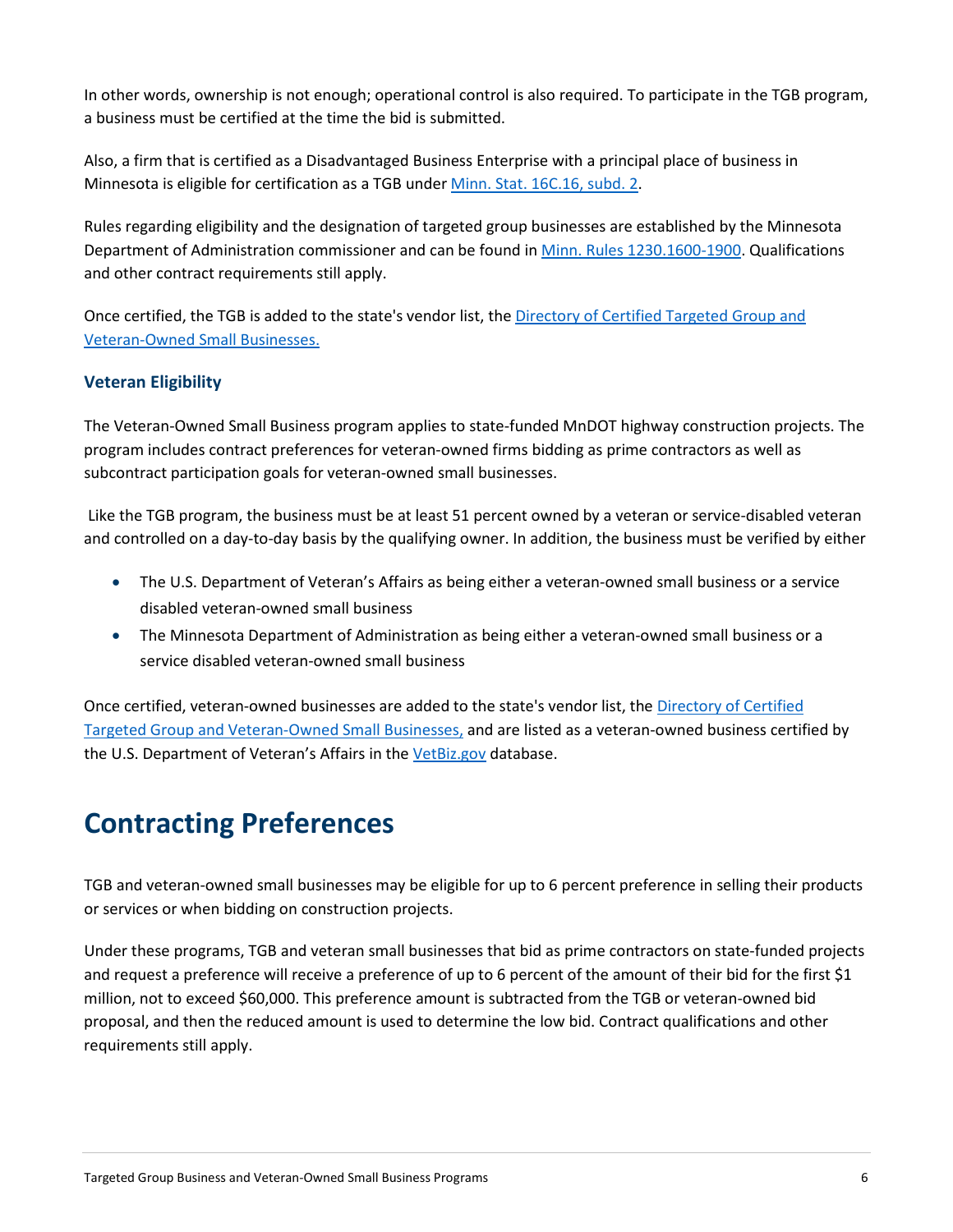## <span id="page-6-0"></span>**TGB Contracting Preferences, 2016-17 biennium**

• During the 2016 fiscal year, 86 TGB prime contractors were awarded projects eligible for the TGB preference. Twenty-four different TGBs were awarded the 86 contracts, which together totaled \$6,999,396.76; the average contract amount was \$81,388.33.

In SFY 2016, 18 TGB contractors were awarded through the Direct Negotiation procurement method for total amount of \$156,488.00.

• During the 2017 fiscal year, 103 TGB prime contractors were awarded projects eligible for the TGB preference. Thirty-three TGBs were awarded the 103 contracts, which together totaled \$20,413,162.58; the average contract amount was \$198,186.04.

In SFY 2017, 31 TGB contractors were awarded through the Direct Negotiation contract procurement method for total amount of \$859,277.00.

In SFY 2017, two TGB contractors were awarded through the Small Business Contract Preference procurement method for a total amount of \$197,549.46 on landscaping projects.

## <span id="page-6-1"></span>**Veteran Contracting Preferences, 2016-17 biennium**

• During the 2016 fiscal year, MnDOT awarded five prime contracts to veteran-prime contractors who were eligible for the preferences. Two different veteran firms were awarded the five contracts, which together totaled \$725,585.76; the average contract amount was \$145,117.15.

In SFY 2016, one veteran-owned business was awarded through the Direct Negotiation contract procurement method for a total amount of \$120,000.00.

• During the 2017 fiscal year, MnDOT awarded three prime contracts to veteran-prime contractors that were eligible for the preferences. One veteran firm was awarded the three contracts, which together totaled \$299,800.00; the average contract amount was \$99,933.33.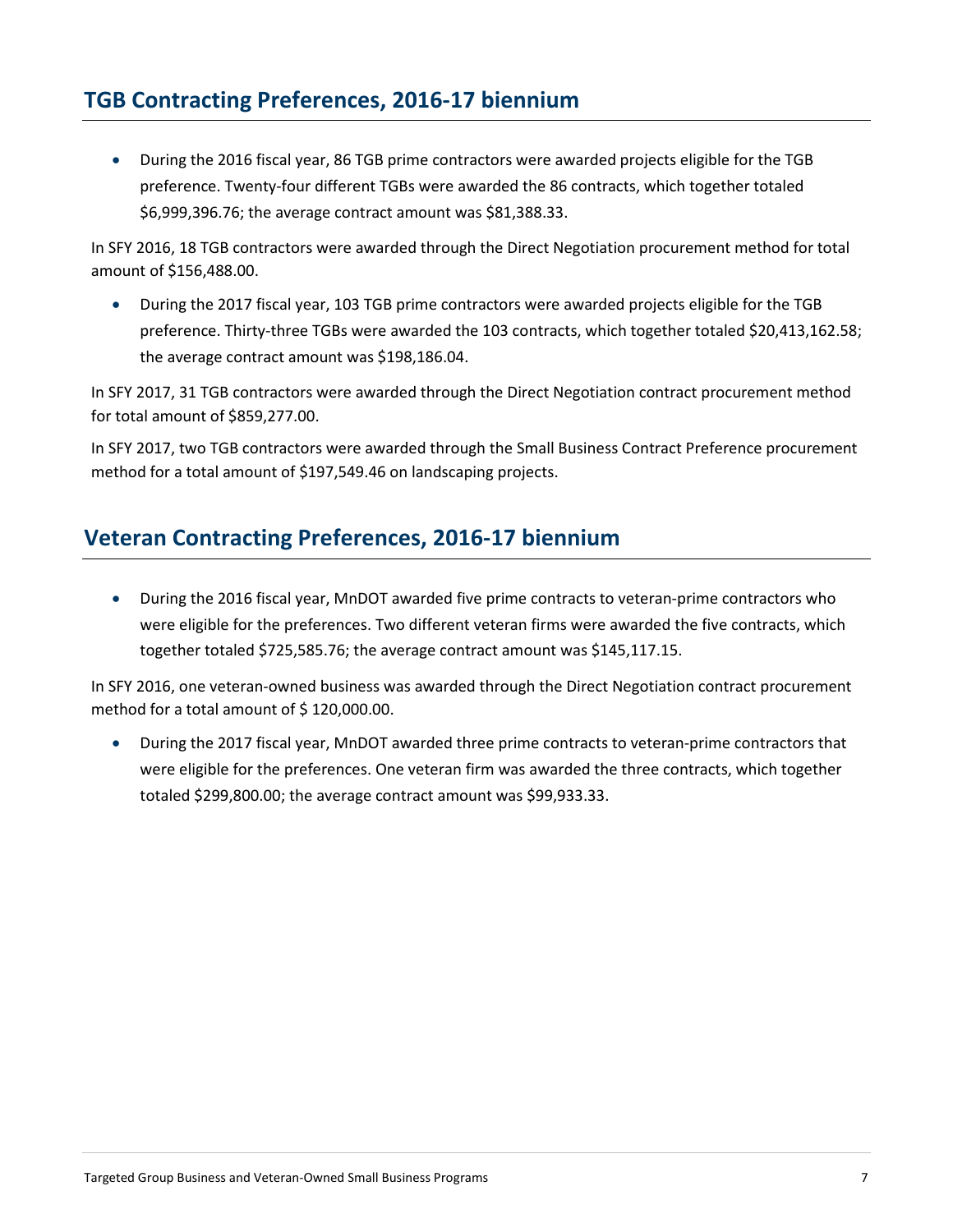# <span id="page-7-0"></span>**Goals and Good Faith Efforts**

## <span id="page-7-1"></span>**Goals for Subcontractor Participation**

MnDOT establishes numerical goals for TGB and veteran subcontractor participation on state-funded highway construction projects. A project may include both TGB and veteran subcontractor goals, depending on the availability of TGB and veteran-owned small businesses to do the work. MnDOT's Office of Civil Rights is responsible for assigning TGB and Veteran goals on state-funded projects. A goal of zero percent may be assigned if a project has no significant subcontracting opportunities for TGB and veteran businesses. Contracts less than \$250,000 typically are assigned a goal of zero percent because they are not expected to present significant subcontracting opportunities for TGB and veteran businesses.

MnDOT highway construction projects are assigned TGB and veteran participation goals, except those receiving federal funds. MnDOT's TGB and veteran program specialists evaluate each proposal for participation goals on state-funded MnDOT projects or contracts before the project is advertised. The specialists then set TGB and veteran participation goals. These goals are stated in the TGB and Veteran Special Provisions, which are included in the solicitations.

For all contracts where goals are set, regardless of contract size, the contractor will be required to:

- Solicit the participation of specific TGB or veteran firms to meet that program's contract goal, or
- Demonstrate the good faith efforts the contractor made to obtain TGB or veteran business participation.

Certified TGB firms can receive credit toward TGB goals, and certified veteran firms can receive credit toward veteran goals. If a company is certified in both programs, it can receive credit toward the TGB or veteran subcontracting goal, but not both for the same type of work on a single project.

The apparent low bidder on a contract must commit at the time of bid to subcontracting to TGB and veteran firms a dollar value equal to or greater than the TGB and veteran participation goals assigned to the project. Apparent low bidders that do not commit to meeting the goal(s) are required to show adequate good faith efforts to meet the goal(s) to be awarded the contract.

## <span id="page-7-2"></span>**Good Faith Efforts Reconsideration**

Apparent low bidders that do not commit to meeting the TGB or veteran subcontractor goals in their bid documents, or that do not show adequate good faith efforts to meet the goal(s), are not awarded the contract. However, the apparent low bidder can request an administrative reconsideration of this determination.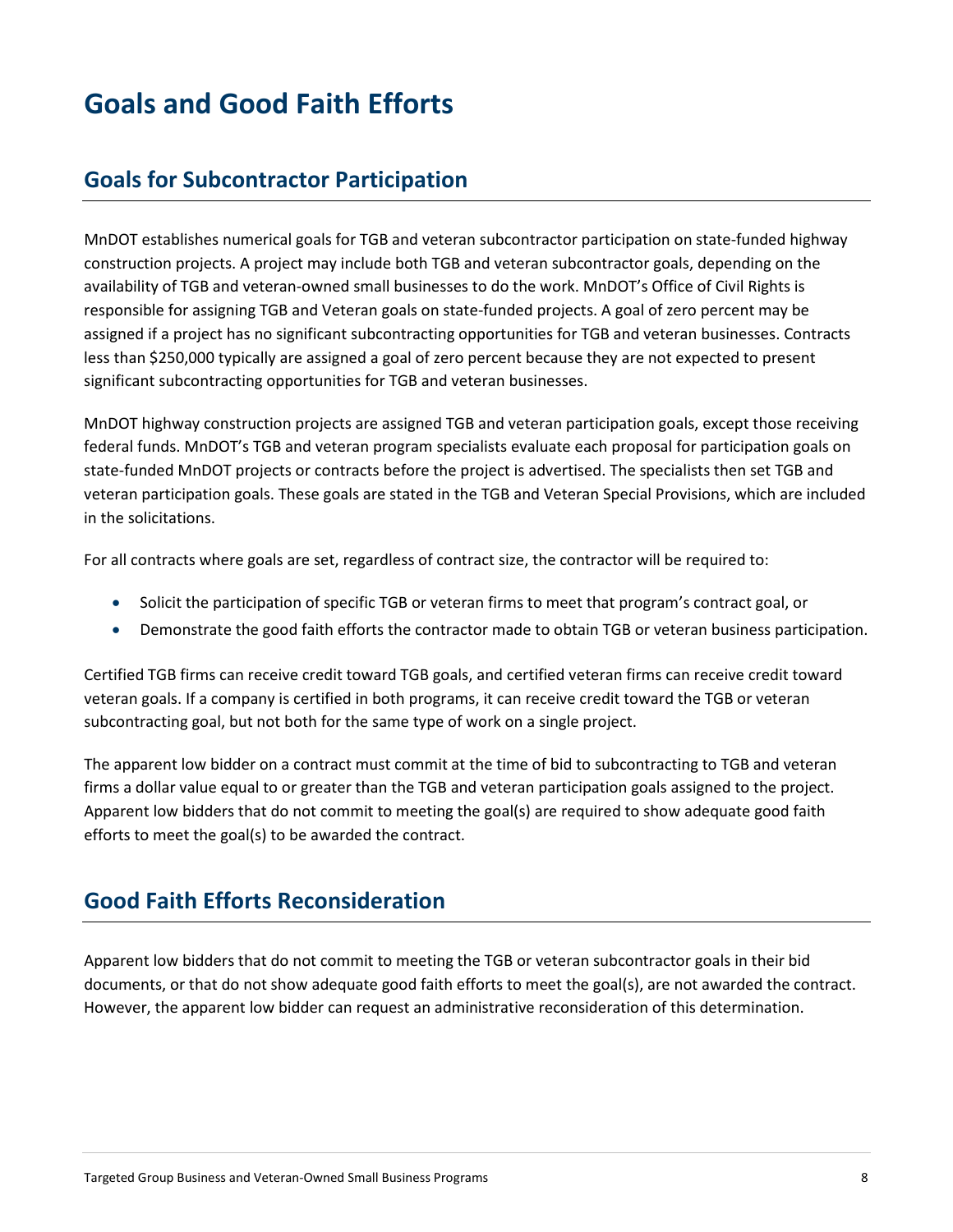An administrative reconsideration is an informal hearing before a panel of three MnDOT managers and other staff who were not involved in the initial determination of the firm's lack of good faith efforts. The panel reviews the decision to ensure the decision for non-award was reasonable.

- In the 2016-17 biennium, one project did not commit to meeting the TGB goal. One project was found to have made good faith efforts through the department's review. No prime contractor was denied award of a contract for failing to meet the TGB goal or make adequate good faith efforts. There were no reconsiderations requested.
- In the 2015-16 biennium, two projects did not commit to meeting the veteran goal. Both were found to have made good faith efforts through the department's review. None were not awarded the contract for failing to meet the veteran goal or make adequate good faith efforts. There were no reconsiderations requested.

## <span id="page-8-0"></span>**Financial Incentives**

[Minn. Stat. 161.321](https://www.revisor.mn.gov/statutes/?id=161.321) allows for the use of financial incentives for prime contractors that exceed the TGB or veteran subcontractor goals for a project. At this time, MnDOT's programs do not provide for financial incentives.

### <span id="page-8-1"></span>**Sanctions**

If a contractor does not fulfill TGB and veteran subcontracting commitments, the contractor may be subject to administrative sanctions. Sanctions may include, but are not limited to, MnDOT withholding payments and monetary deductions from the contract proceeds. At this time, MnDOT does not impose sanctions for failure to fulfill TGB or veteran subcontracting commitments.

### <span id="page-8-2"></span>**Re-evaluation**

MnDOT participated and cooperated with the Department of Administration on the 2017 Minnesota Joint Disparity Study, a coordinated effort between state and local government agencies to analyze whether there is a level-playing field for women- and minority-owned small businesses in Minnesota. Other participants included the Department of Administration, Metropolitan Council, Metropolitan Airports Commission, Minnesota State Colleges and Universities, Mosquito Control District, city of Minneapolis, city of St. Paul and Hennepin County. The study also researched conditions for veteran-owned businesses and companies owned by persons with disabilities. The Joint Disparity Study began in June 2016 and the draft report is expected in early 2018.

### <span id="page-8-3"></span>**TGB and Veteran Subcontract Goals**

The majority of MnDOT contracts are awarded to TGB and veteran firms through the use of subcontractor participation goals. These goals are attained by subcontracting with, leasing equipment from, entering into a joint venture with or purchasing materials and supplies from eligible TGB or veteran firms. Generally, 60 percent of a supplier's contracted amount will be credited toward the TGB or veteran small business subcontractor goals.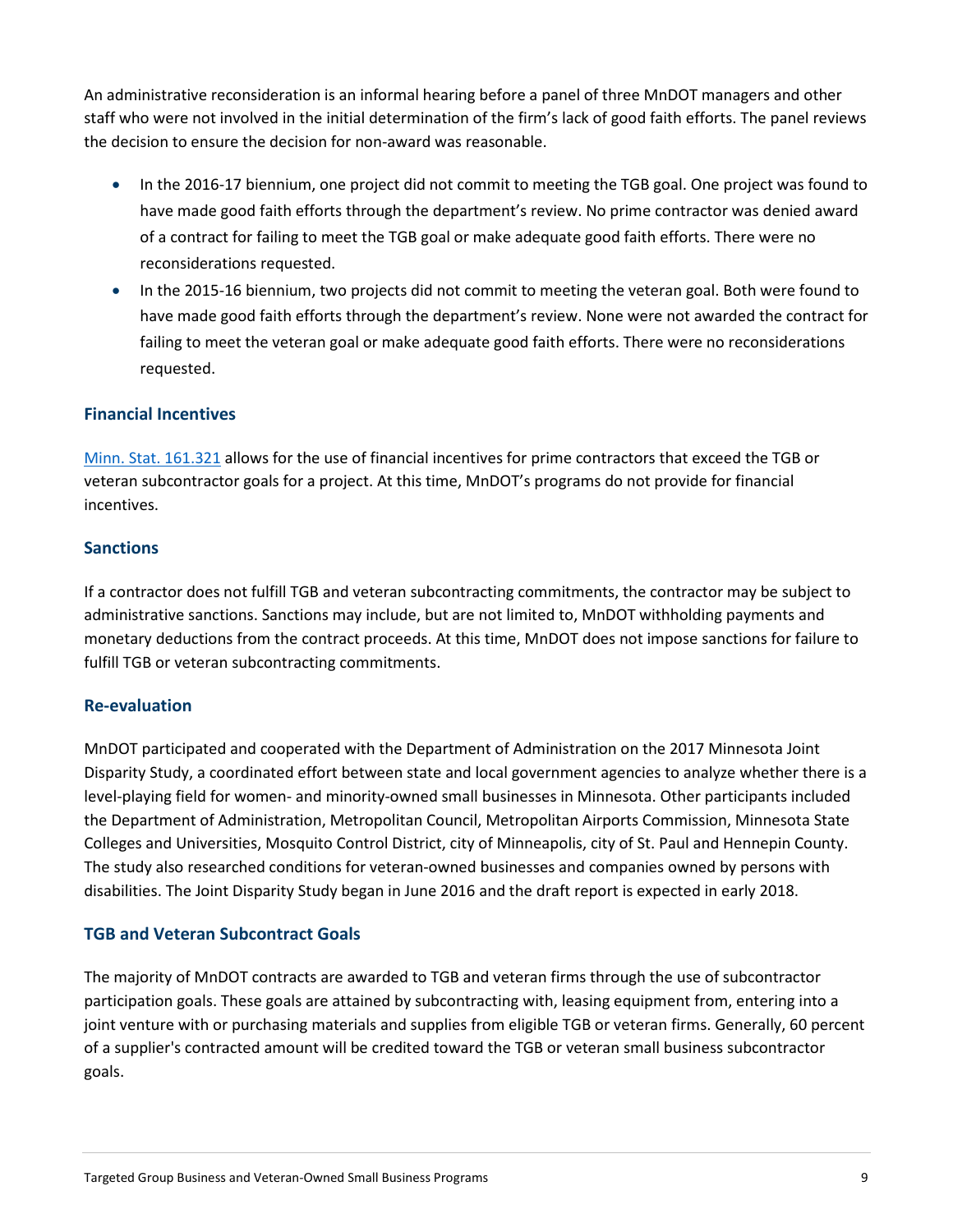#### <span id="page-9-0"></span>**FY 2016 Subcontract Goals**

During fiscal year 2016, 182 state-funded MnDOT projects were evaluated for TGB subcontracting participation goals. The total value of these projects was \$247,963,551.73 at the time of award. Of these projects:

- 106 projects had a goal of zero percent because they were identified as having no significant subcontracting opportunities for TGB firms.
- Despite a goal of zero, TGB firms participated on two of these projects.
- 76 projects had a TGB subcontractor goal above zero.
- 65 projects with a goal greater than zero met or exceeded goals.
- 157 subcontracts with a total value of \$15,081,740.54 were awarded to TGB firms.

During the 2016 fiscal year, 182 state-funded MnDOT projects were evaluated for veteran subcontracting participation goals. The total value of these projects was \$247,963,551.73 at the time of award. Of these projects:

- 124 projects had a goal of zero percent because they were identified as having no significant subcontracting opportunities for veteran-owned small businesses.
- Zero veteran firms participated on these projects.
- 58 projects had a goal greater than zero.
- 51 projects with a veteran goal greater than zero met or exceeded their goal.
- 107 subcontracts with a total value of \$6,602,606.62 were awarded to veteran-owned small businesses.

Detailed FY 2016 project subcontracting information is attached as Appendix A and B.

### <span id="page-9-1"></span>**FY 2017 Subcontract Goals**

During fiscal year 2017, 130 state-funded MnDOT projects were evaluated for TGB subcontracting participation goals. The total value of these projects was \$100,036,587.19 at the time of award. Of these projects:

- 76 projects had a goal of zero percent because they were identified as having no significant subcontracting opportunities for TGB firms.
- Despite a goal of zero, TGB firms participated on five of these projects.
- 54 projects had a TGB subcontractor goal above zero.
- 52 projects with a goal greater than zero met or exceeded goals.
- 99 subcontracts with a total value of \$6,688,529.77 were awarded to TGB firms.

During the 2017 fiscal year, 130 state-funded MnDOT projects were evaluated for veteran subcontracting participation goals. The total value of these projects was \$100,036,587.19 at the time of award. Of these projects: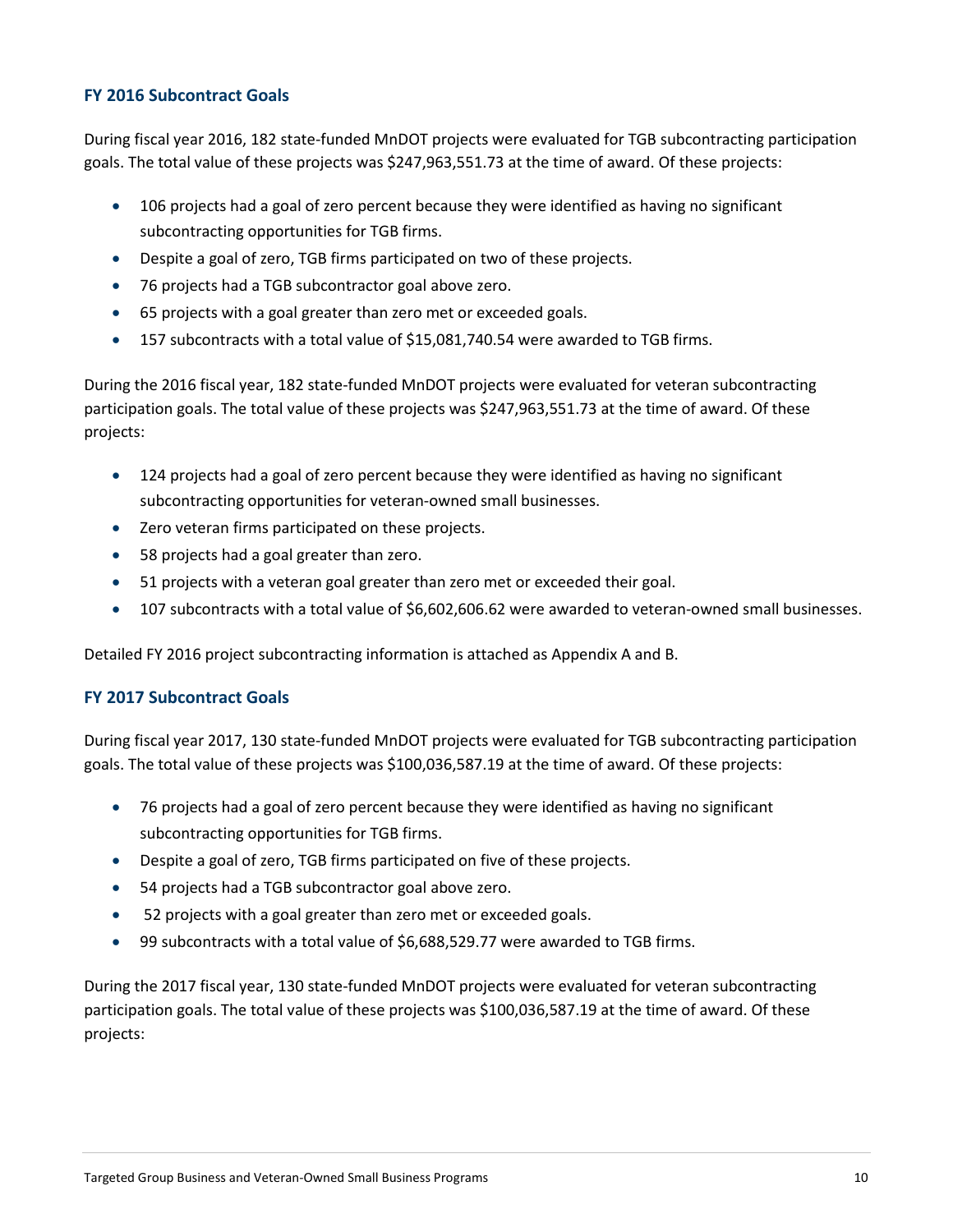- 99 projects included a goal of zero percent because they were identified as having no significant subcontracting opportunities for veteran businesses.
- Despite a goal of zero, veteran firms participated on one of these projects.
- 31 projects had a veteran goal greater than zero.
- 28 projects met or exceeded their goal.
- 54 subcontracts with a total value of \$2,449,795.56 were awarded to veteran-owned small businesses.

Detailed FY 2017 project subcontracting information is attached as Appendix C and D.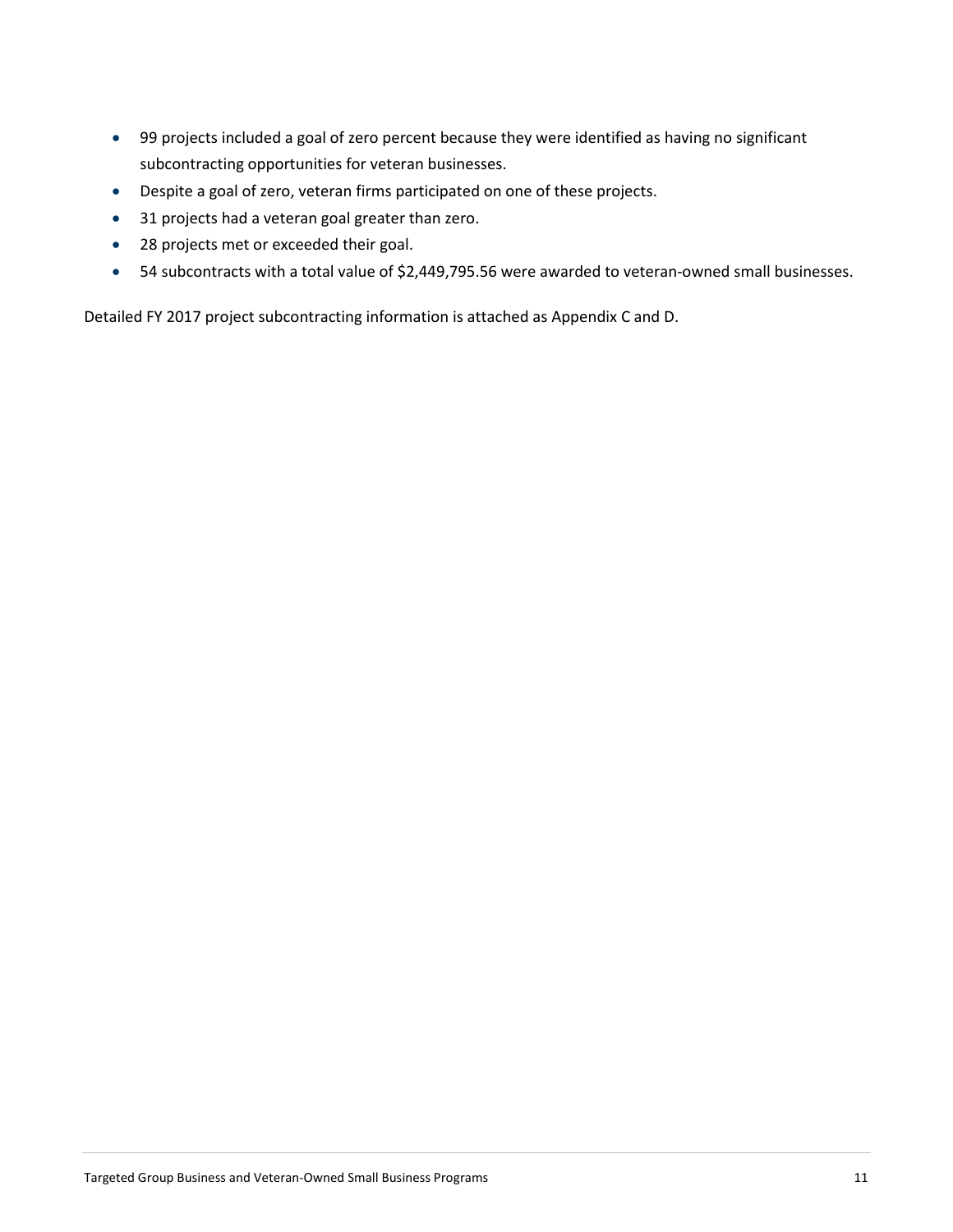# <span id="page-11-0"></span>**Program Outlook and Recommendations**

## <span id="page-11-1"></span>**Efforts to Increase TGB and Veteran Participation**

Most firms certified as TGB and veteran-owned businesses do not work in the highway heavy industry. A challenge to greater participation by TGB and veteran businesses on MnDOT projects is the limited number of firms that bid as prime contractors or subcontractors. There are more than 1,000 TGB certified firms in Minnesota working in a broad range of industries. During the FY 2016-17 biennium just 112 TGB firms performed on MnDOT projects (as prime or subcontractor). The number of certified veteran firms working in any industry is considerably smaller. There are just 146 Minnesota veteran-owned firms in the VetBiz.gov database. During the FY 2016-15 biennium just 30 veteran firms performed on MnDOT projects (as prime or subcontractor). The limited availability of TGB and veteran firms active in highway heavy work affects the subcontracting goals set on individual projects as each goal takes into account the number of TGB/vets ready, willing and able to work on a specific project.

Various factors influence the number of small businesses working in highway heavy construction. Sometimes firms in related industries may venture into highway heavy work opportunities. Generally, small businesses share the challenges of cash flow demands and lack of access to capital to make adequate investments for business growth; few small firms have experience in the advanced technology scopes of work to compete for larger highway construction contracts; and small firms struggle with complex bidding processes associated with working in horizontal construction.

MnDOT is committed to trying new approaches to achieve more participation across all its small business programs. MnDOT is pursuing the following strategies:

- Partnering with other state agencies, including the Department of Administration and Department of Employment and Economic Development, to inform the industry about the increase in the number of businesses registered as TGB and veteran-owned. The Office of Civil Rights and other functional areas of MnDOT participate in business expos, procurement events, conferences and meetings of various stakeholder groups to encourage small businesses to get certified in the small business programs. During the biennium, MnDOT had the following successes:
	- o 26 TBGs and one veteran participated in orientations in St. Cloud and Minneapolis in February 2016 to learn about the benefits of MnDOT's DBE, TGB and Veteran small business programs.
	- o 19 TGBs and one veteran attended an open house on Feb. 24, 2016, for promoting small business interest in the 35W@94: Downtown to Crosstown construction project that kicked off in 2017.
	- o A mentor-protégé event on March 29, 2016, featured a panel of general contractors and small businesses to encourage DBEs, TGBs and veteran owned businesses to participate in the one-to-one business learning through mentor-protégé arrangements.
	- o Project-specific Meet-n-Greet events, such as the April 2016 Red Wing bridge event, are also important opportunities for small businesses to learn about subcontracting opportunities on highprofile projects, talk with MnDOT's project engineer, learn about the project's DBE/TGB/Veteran goals, and network with prime contractors.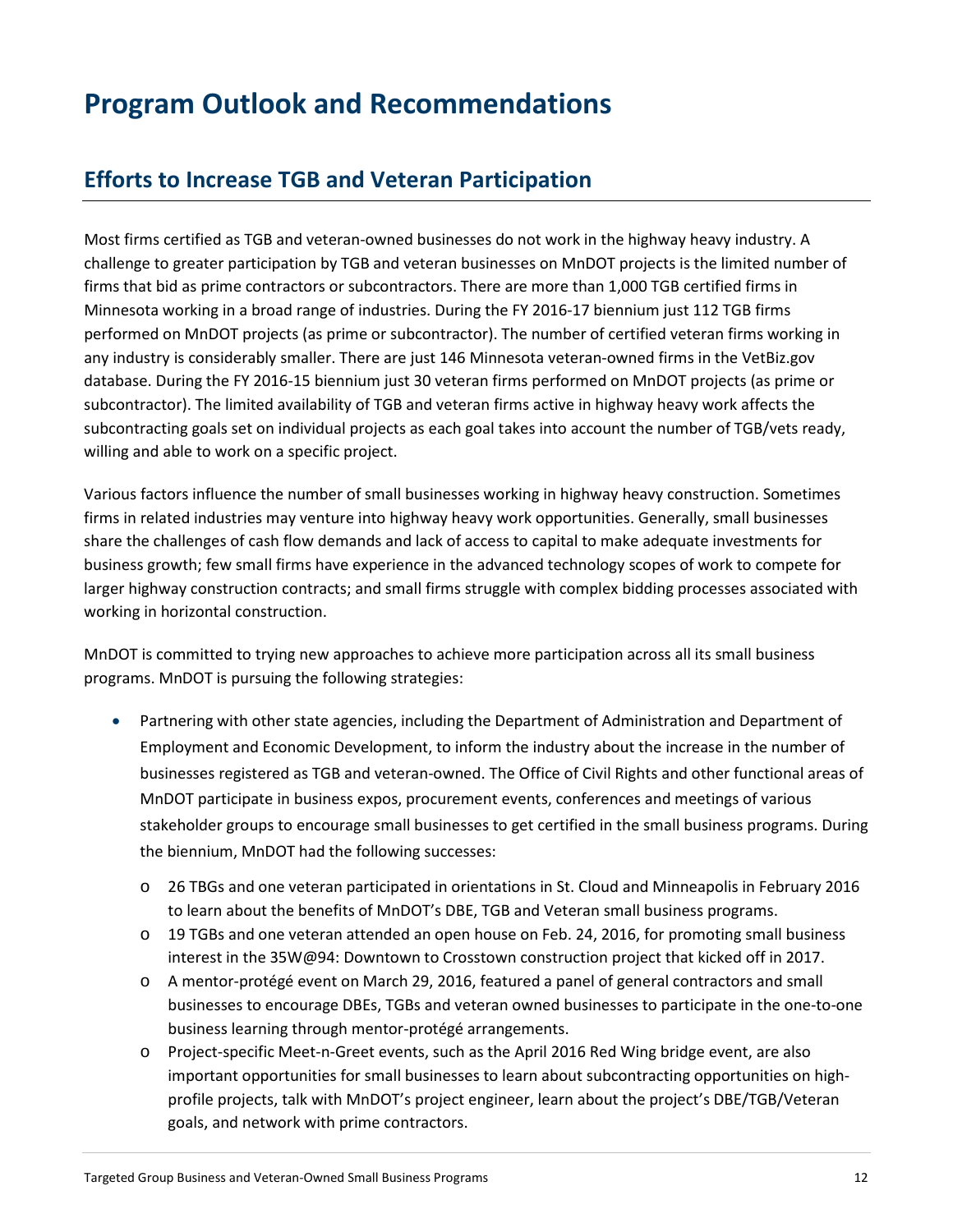- Training contractors about the TGB and veteran small business program requirements and conducting project reviews to ensure prime contractors and subcontractors understand and comply with requirements.
- Simplifying TGB and veteran contract special provisions and related forms using plain language.
- Dedicating staff to training MnDOT staff about TGB and veteran goal setting on professional/technical contracts to raise awareness with vendors and consultants of the small business program requirements and to ensure small business participation is accurately counted.
- Supporting the work of the Collaborative stakeholder group in its work to identify barriers for small businesses seeking to contract with MnDOT.
- Expanding the use of small business programs by using alternative contracting methods, such as small business contract preferences, negotiated contracts and direct select contracts.
- Sponsoring a small business resource center to introduce certified small businesses to opportunities in state contracting and provide educational and networking opportunities to increase small business capacity.

## <span id="page-12-0"></span>**Recommendations**

MnDOT has no recommendations for legislative action at this time. MnDOT believes the strategies listed above will help improve program performance in the next biennium.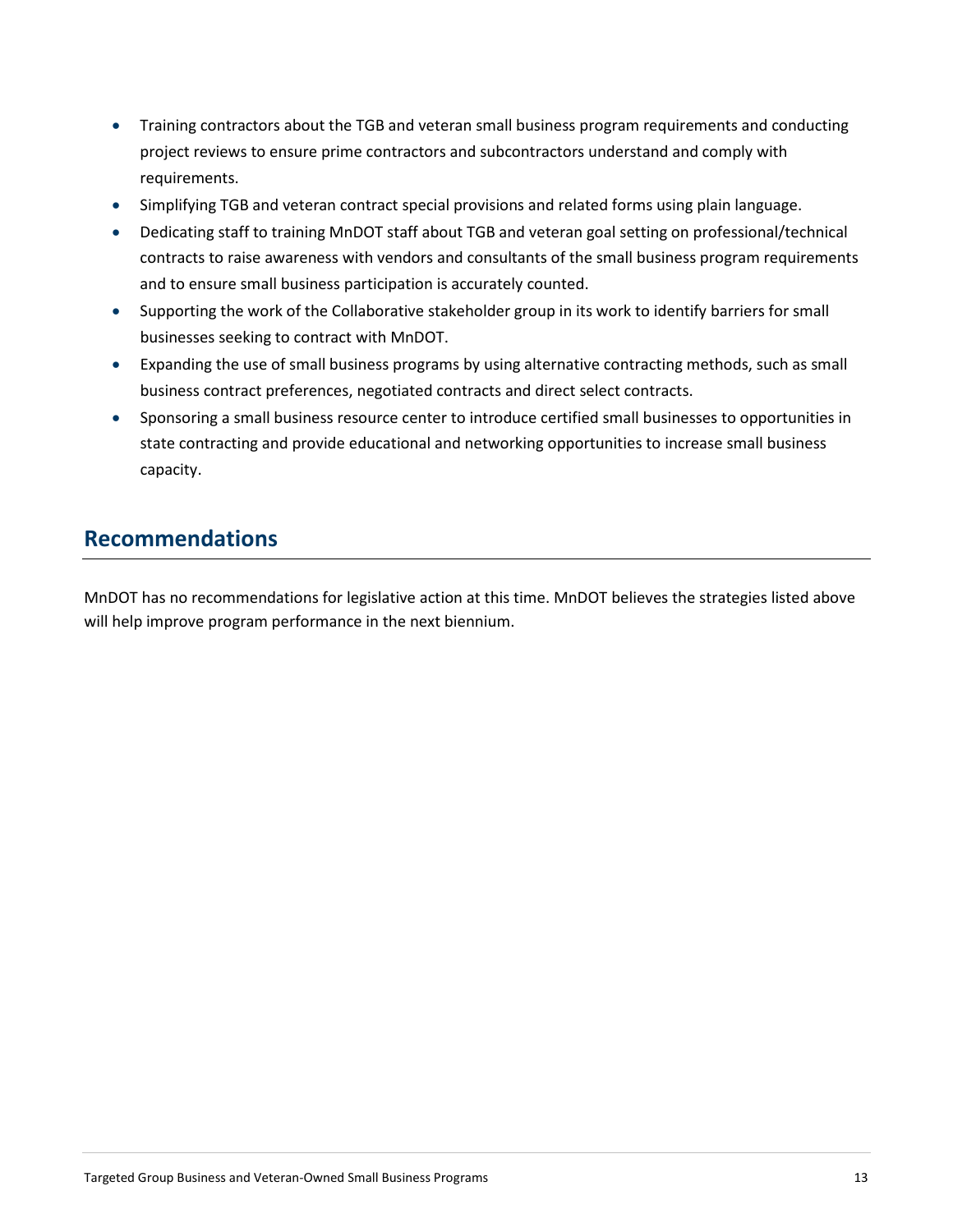# <span id="page-13-0"></span>**Appendix A: 2016 TGB Subcontracting Information**

| <b>Date</b><br><b>Awarded</b> | <b>State</b><br>Project # | <b>District</b> | Awarded<br><b>Amount</b> | <b>Commitment</b><br><b>Amount</b> | <b>Set</b><br>Goal | <b>Achieved</b> |
|-------------------------------|---------------------------|-----------------|--------------------------|------------------------------------|--------------------|-----------------|
| 7/8/2015                      | 06479                     |                 | \$9,694,421.00           | \$740,872.21                       | 8.20%              | 7.64%           |
| 7/9/2015                      | 1000593                   |                 | \$371,883.00             | \$28,500.00                        | 6.60%              | 7.66%           |
| 7/13/2015                     | 1380-88                   | M               | \$1,123,295.05           | \$20,582.64                        | 1.40%              | 1.83%           |
| 7/13/2015                     | 8214-114AK                | M               | \$1,067,785.00           | \$77,159.00                        | 2.40%              | 7.23%           |
| 7/17/2015                     | 1000240                   |                 | \$6,829,958.05           | \$1,557,815.00                     | 22.80%             | 22.81%          |
| 7/24/2015                     | 07513                     |                 | \$295,000.00             | \$0.00                             | 0.00%              | 0.00%           |
| 7/24/2015                     | 07517                     |                 | \$120,000.00             | \$0.00                             | 0.00%              | 0.00%           |
| 7/24/2015                     | 07514                     |                 | \$45,000.00              | \$0.00                             | 0.00%              | 0.00%           |
| 7/24/2015                     | 07515                     |                 | \$160,000.00             | \$0.00                             | 0.00%              | 0.00%           |
| 7/24/2015                     | 07516                     |                 | \$255,000.00             | \$0.00                             | 0.00%              | 0.00%           |
| 7/27/2015                     | 1000655                   |                 | \$631,985.00             | \$0.00                             | 0.00%              | 0.00%           |
| 7/27/2015                     | 8822-177                  | $\overline{2}$  | \$1,356,689.00           | \$0.00                             | 0.00%              | 0.00%           |
| 7/31/2015                     | 07003                     |                 | \$8,316,081.45           | \$400,571.80                       | 5.00%              | 4.82%           |
| 8/3/2015                      | 1000188                   |                 | \$497,528.84             | \$0.00                             | 0.00%              | 0.00%           |
| 8/3/2015                      | 1000710                   |                 | \$299,081.93             | \$0.00                             | 0.00%              | 0.00%           |
| 8/3/2015                      | 0804-116                  | $\overline{7}$  | \$195,500.00             | \$0.00                             | 0.00%              | 0.00%           |
| 8/3/2015                      | 1981-132                  | M               | \$129,000.00             | \$0.00                             | 0.00%              | 0.00%           |
| 8/3/2015                      | 8821-253                  | $\mathbf{1}$    | \$4,142,300.40           | \$0.00                             | 0.00%              | 0.00%           |
| 8/4/2015                      | 3116-144                  | $\mathbf{1}$    | \$164,167.37             | \$0.00                             | 0.00%              | 0.00%           |
| 8/4/2015                      | 8825-528                  | M               | \$177,400.00             | \$0.00                             | 0.00%              | 0.00%           |
| 8/10/2015                     | 1000785                   |                 | \$320,067.89             | \$0.00                             | 0.00%              | 0.00%           |
| 8/17/2015                     | 1000181                   |                 | \$145,135.00             | \$145,135.00                       | 0.00%              | 100.00%         |
| 8/21/2015                     | 2782-316                  | M               | \$199,910.00             | \$0.00                             | 0.00%              | 0.00%           |
| 8/27/2015                     | 1000406                   |                 | \$746,243.99             | \$0.00                             | 0.00%              | 0.00%           |
| 8/28/2015                     | 1000488                   |                 | \$398,020.00             | \$0.00                             | 0.00%              | 0.00%           |
| 8/28/2015                     | 1000725                   |                 | \$600,012.07             | \$180,000.00                       | 30.00%             | 30.00%          |
| 8/28/2015                     | 6284-178                  | M               | \$236,457.56             | \$19,963.60                        | 7.80%              | 8.44%           |
| 9/1/2015                      | 7007-33                   | M               | \$187,635.82             | \$19,602.00                        | 8.80%              | 10.45%          |
| 9/3/2015                      | 1000786                   |                 | \$799,737.00             | \$0.00                             | 0.00%              | 0.00%           |
| 9/4/2015                      | 1000712                   |                 | \$246,796.00             | \$0.00                             | 10.00%             | 0.00%           |
| 9/4/2015                      | 1001250                   |                 | \$209,495.00             | \$0.00                             | 0.00%              | 0.00%           |
| 9/8/2015                      | 1901-171                  | M               | \$39,755.00              | \$0.00                             | 0.00%              | 0.00%           |
| 9/8/2015                      | 2750-84                   | M               | \$89,532.00              | \$0.00                             | 0.00%              | 0.00%           |
| 9/8/2015                      | 5680-136                  | $\overline{4}$  | \$249,380.00             | \$0.00                             | 0.00%              | 0.00%           |
| 9/10/2015                     | 1000684                   |                 | \$703,347.77             | \$0.00                             | 0.00%              | 0.00%           |
| 9/10/2015                     | 07300                     |                 | \$498,814.88             | \$215,963.40                       | 10.00%             | 43.30%          |
| 9/11/2015                     | 8503-52                   | 6               | \$151,798.15             | \$0.00                             | 0.00%              | 0.00%           |
| 9/17/2015                     | 2313-23                   | 6               | \$414,568.24             | \$29,480.18                        | 11.90%             | 7.11%           |
| 9/18/2015                     | 1000410                   |                 | \$2,893,263.59           | \$408,834.70                       | 14.00%             | 14.13%          |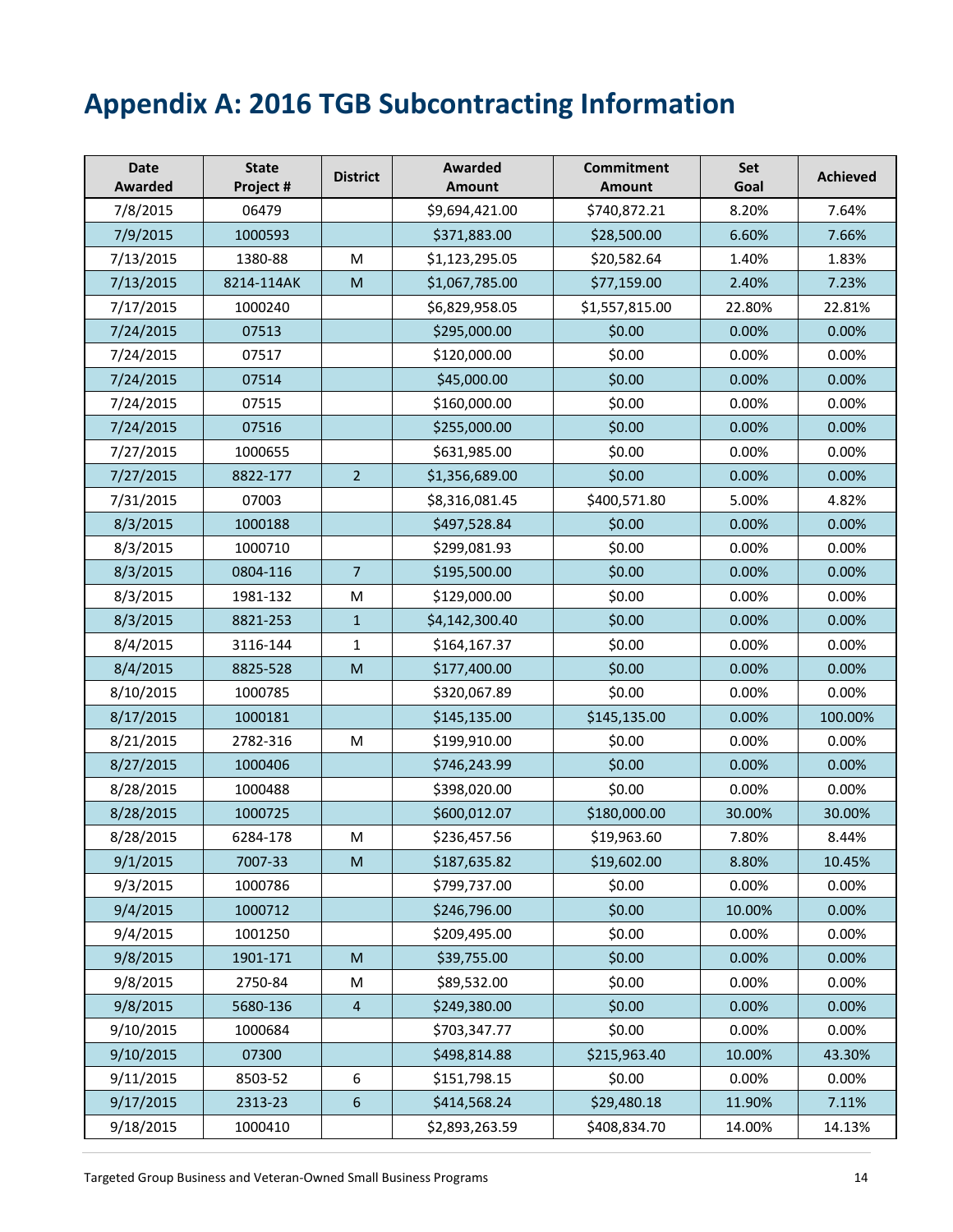| <b>Date</b><br><b>Awarded</b> | <b>State</b><br>Project # | <b>District</b> | Awarded<br><b>Amount</b> | <b>Commitment</b><br>Amount | Set<br>Goal | <b>Achieved</b> |
|-------------------------------|---------------------------|-----------------|--------------------------|-----------------------------|-------------|-----------------|
| 9/24/2015                     | 1000843                   |                 | \$478,536.45             | \$0.00                      | 0.00%       | 0.00%           |
| 9/24/2015                     | 1000908                   |                 | \$828,094.18             | \$0.00                      | 0.00%       | 0.00%           |
| 9/24/2015                     | 1000816                   |                 | \$179,468.07             | \$0.00                      | 0.00%       | 0.00%           |
| 9/30/2015                     | 1001212                   |                 | \$158,389.21             | \$0.00                      | 0.00%       | 0.00%           |
| 10/6/2015                     | 5906-39                   | 8               | \$1,003,368.36           | \$19,953.56                 | 1.60%       | 1.99%           |
| 10/6/2015                     | 8205-143                  | M               | \$248,359.70             | \$18,000.00                 | 6.80%       | 7.25%           |
| 10/6/2015                     | 2783-157                  | M               | \$3,643,803.45           | \$0.00                      | 0.00%       | 0.00%           |
| 10/7/2015                     | 2783-137                  | M               | \$1,703,498.31           | \$46,157.00                 | 1.00%       | 2.71%           |
| 10/7/2015                     | 8825-556                  | M               | \$1,387,130.63           | \$78,000.00                 | 5.60%       | 5.62%           |
| 10/8/2015                     | 1001119                   |                 | \$530,763.14             | \$0.00                      | 25.00%      | 0.00%           |
| 10/9/2015                     | 5410-24                   | $\overline{2}$  | \$2,600,552.08           | \$511,546.00                | 1.80%       | 19.67%          |
| 10/19/2015                    | 1001272                   |                 | \$100,000.00             | \$0.00                      | 0.00%       | 0.00%           |
| 10/21/2015                    | 1000679                   |                 | \$123,916.35             | \$0.00                      | 0.00%       | 0.00%           |
| 10/22/2015                    | 1001201                   |                 | \$348,756.00             | \$9,667.00                  | 2.00%       | 2.77%           |
| 10/28/2015                    | 1000532                   |                 | \$646,986.97             | \$0.00                      | 0.00%       | 0.00%           |
| 10/30/2015                    | 1001323                   |                 | \$57,478.96              | \$0.00                      | 0.00%       | 0.00%           |
| 10/30/2015                    | 1000789                   |                 | \$165,582.73             | \$0.00                      | 0.00%       | 0.00%           |
| 11/2/2015                     | 8214-160                  | M               | \$546,346.50             | \$0.00                      | 0.00%       | 0.00%           |
| 11/3/2015                     | 6244-101                  | M               | \$328,671.00             | \$0.00                      | 0.00%       | 0.00%           |
| 11/4/2015                     | 8826-178                  | 6               | \$3,026,941.91           | \$31,049.60                 | 2.00%       | 1.03%           |
| 11/5/2015                     | 6280-369                  | M               | \$2,092,021.87           | \$86,398.20                 | 4.00%       | 4.13%           |
| 11/6/2015                     | 6212-148                  | M               | \$9,946,032.64           | \$586,827.58                | 5.70%       | 5.90%           |
| 11/9/2015                     | 1301-110                  | M               | \$11,182,249.61          | \$451,271.75                | 3.80%       | 4.04%           |
| 11/10/2015                    | 1001186                   |                 | \$274,515.00             | \$0.00                      | 0.00%       | 0.00%           |
| 11/10/2015                    | 1001198                   |                 | \$189,964.47             | \$0.00                      | 0.00%       | 0.00%           |
| 11/12/2015                    | 1001262                   |                 | \$386,000.00             | \$0.00                      | 0.00%       | 0.00%           |
| 11/12/2015                    | 1001169                   |                 | \$800,000.00             | \$0.00                      | 0.00%       | 0.00%           |
| 11/13/2015                    | 1001305                   |                 | \$60,875.00              | \$0.00                      | 0.00%       | 0.00%           |
| 11/17/2015                    | 1001516                   |                 | \$87,595.97              | \$0.00                      | 0.00%       | 0.00%           |
| 11/18/2015                    | 1001180                   |                 | \$164,152.84             | \$0.00                      | 0.00%       | 0.00%           |
| 11/18/2015                    | 1000788                   |                 | \$209,833.44             | \$0.00                      | 0.00%       | 0.00%           |
| 11/19/2015                    | 4206-22                   | 8               | \$4,100,056.17           | \$124,836.66                | 3.00%       | 3.04%           |
| 12/1/2015                     | 8826-179                  | 6               | \$456,987.76             | \$64,710.00                 | 7.20%       | 14.16%          |
| 12/1/2015                     | 7005-114                  | M               | \$72,864.00              | \$0.00                      | 0.00%       | 0.00%           |
| 12/2/2015                     | 3006-40                   | $\overline{3}$  | \$111,663.00             | \$0.00                      | 0.00%       | 0.00%           |
| 12/4/2015                     | 1000050                   |                 | \$2,149,019.34           | \$0.00                      | 0.00%       | 0.00%           |
| 12/10/2015                    | 8826-180                  | 6               | \$3,155,336.90           | \$50,400.00                 | 1.50%       | 1.60%           |
| 12/10/2015                    | 6285-143                  | M               | \$34,695,021.94          | \$1,795,875.57              | 5.00%       | 5.18%           |
| 12/15/2015                    | 1001645                   |                 | \$249,549.00             | \$0.00                      | 0.00%       | 0.00%           |
| 12/16/2015                    | 1001244                   |                 | \$2,241,083.70           | \$410,000.00                | 20.40%      | 18.29%          |
| 12/16/2015                    | 1001507                   |                 | \$851,439.51             | \$40,000.00                 | 4.00%       | 4.70%           |
| 12/18/2015                    | 2706-231                  | M               | \$325,585.76             | \$85,000.00                 | 4.50%       | 26.11%          |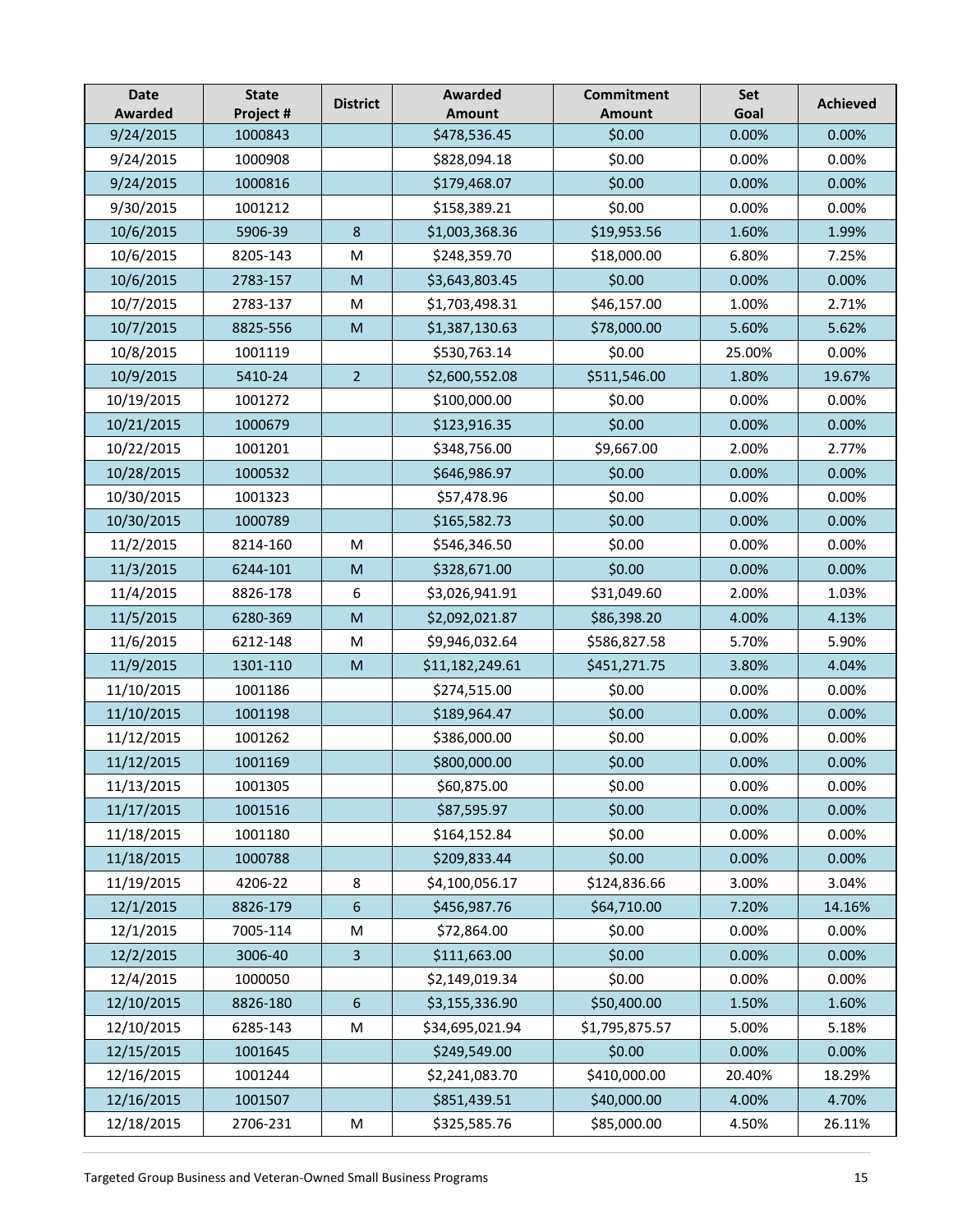| <b>Date</b><br><b>Awarded</b> | <b>State</b><br>Project # | <b>District</b>         | Awarded<br>Amount | <b>Commitment</b><br>Amount | Set<br>Goal | <b>Achieved</b> |
|-------------------------------|---------------------------|-------------------------|-------------------|-----------------------------|-------------|-----------------|
| 12/29/2015                    | 1001632                   |                         | \$206,470.74      | \$70,886.35                 | 18.00%      | 34.33%          |
| 12/31/2015                    | 1000929                   |                         | \$2,090,045.59    | \$264,269.67                | 15.00%      | 12.64%          |
| 1/5/2016                      | 1001882                   |                         | \$83,996.19       | \$83,996.19                 | 0.00%       | 100.00%         |
| 1/5/2016                      | 1001621                   |                         | \$254,713.71      | \$44,847.20                 | 5.00%       | 17.61%          |
| 1/5/2016                      | 1001889                   |                         | \$90,650.00       | \$0.00                      | 0.00%       | 0.00%           |
| 1/6/2016                      | 1001879                   |                         | \$799,780.00      | \$0.00                      | 0.00%       | 0.00%           |
| 1/7/2016                      | 8822-166                  | $\overline{2}$          | \$515,708.00      | \$0.00                      | 0.00%       | 0.00%           |
| 1/7/2016                      | 2772-103                  | M                       | \$1,599,630.05    | \$197,103.00                | 1.90%       | 12.32%          |
| 1/8/2016                      | 1001470                   |                         | \$265,844.56      | \$0.00                      | 0.00%       | 0.00%           |
| 1/11/2016                     | 8824-132                  | 4                       | \$528,007.20      | \$0.00                      | 0.00%       | 0.00%           |
| 1/12/2016                     | 2789-143                  | M                       | \$1,179,261.62    | \$76,010.94                 | 6.60%       | 6.45%           |
| 1/15/2016                     | 6280-380                  | M                       | \$667,680.00      | \$0.00                      | 0.00%       | 0.00%           |
| 1/20/2016                     | 1000930                   |                         | \$1,966,861.80    | \$516,058.71                | 25.00%      | 26.24%          |
| 1/26/2016                     | 1001627                   |                         | \$466,210.00      | \$0.00                      | 0.00%       | 0.00%           |
| 1/26/2016                     | 1001185                   |                         | \$138,462.00      | \$0.00                      | 0.00%       | 0.00%           |
| 1/27/2016                     | 1001307                   |                         | \$760,007.69      | \$76,600.00                 | 10.00%      | 10.08%          |
| 2/1/2016                      | 1001803                   |                         | \$336,856.51      | \$0.00                      | 0.00%       | 0.00%           |
| 2/2/2016                      | 1001923                   |                         | \$66,503.50       | \$0.00                      | 0.00%       | 0.00%           |
| 2/8/2016                      | 1001474                   |                         | \$295,317.98      | \$24,351.25                 | 8.00%       | 8.25%           |
| 2/8/2016                      | 1001493                   |                         | \$498,579.76      | \$200,000.00                | 40.00%      | 40.11%          |
| 2/8/2016                      | 1001872                   |                         | \$149,902.94      | \$0.00                      | 0.00%       | 0.00%           |
| 2/9/2016                      | 2773-16                   | M                       | \$248,456.00      | \$0.00                      | 0.00%       | 0.00%           |
| 2/11/2016                     | 3509-24                   | 2 <sup>2</sup>          | \$484,591.50      | \$4,939.42                  | 1.60%       | 1.02%           |
| 2/16/2016                     | 1001804                   |                         | \$550,778.85      | \$0.00                      | 0.00%       | 0.00%           |
| 2/23/2016                     | 1001471                   |                         | \$242,568.20      | \$0.00                      | 0.00%       | 0.00%           |
| 3/1/2016                      | 1982-172                  | M                       | \$920,712.05      | \$36,678.16                 | 3.70%       | 3.98%           |
| 3/3/2016                      | 1001181                   |                         | \$720,063.91      | \$158,598.14                | 22.00%      | 22.03%          |
| 3/3/2016                      | 8824-120                  | 4                       | \$661,802.20      | \$4,355.71                  | 4.20%       | 0.66%           |
| 3/8/2016                      | 3505-19                   | $\overline{2}$          | \$3,667,671.14    | \$38,697.90                 | 1.00%       | 1.06%           |
| 3/8/2016                      | 5680-138                  | $\overline{\mathbf{4}}$ | \$2,225,287.90    | \$140,260.00                | 4.50%       | 6.30%           |
| 3/8/2016                      | 7005-106                  | ${\sf M}$               | \$1,047,737.76    | \$36,767.25                 | 3.10%       | 3.51%           |
| 3/9/2016                      | 8825-566                  | M                       | \$68,766.75       | \$0.00                      | 0.00%       | 0.00%           |
| 3/9/2016                      | 1001518                   |                         | \$347,732.59      | \$40,597.00                 | 9.90%       | 11.67%          |
| 3/10/2016                     | 1001284                   |                         | \$326,812.24      | \$68,737.38                 | 18.00%      | 21.03%          |
| 3/10/2016                     | 0303-65                   | $\overline{4}$          | \$2,601,763.95    | \$150,178.00                | 2.10%       | 5.77%           |
| 3/10/2016                     | 0285-66                   | M                       | \$1,259,505.00    | \$58,800.00                 | 2.20%       | 4.67%           |
| 3/11/2016                     | 2319-16                   | $6\phantom{1}6$         | \$3,813,794.43    | \$81,470.50                 | 2.00%       | 2.14%           |
| 3/11/2016                     | 8822-192                  | $\overline{2}$          | \$1,409,693.06    | \$1,232,249.66              | 0.00%       | 87.41%          |
| 3/14/2016                     | 1001802                   |                         | \$316,845.25      | \$0.00                      | 0.00%       | 0.00%           |
| 3/14/2016                     | 1001800                   |                         | \$309,159.84      | \$0.00                      | 0.00%       | 0.00%           |
| 3/14/2016                     | 1001801                   |                         | \$294,244.70      | \$0.00                      | 0.00%       | 0.00%           |
| 3/18/2016                     | 1001120                   |                         | \$278,244.68      | \$0.00                      | 0.00%       | 0.00%           |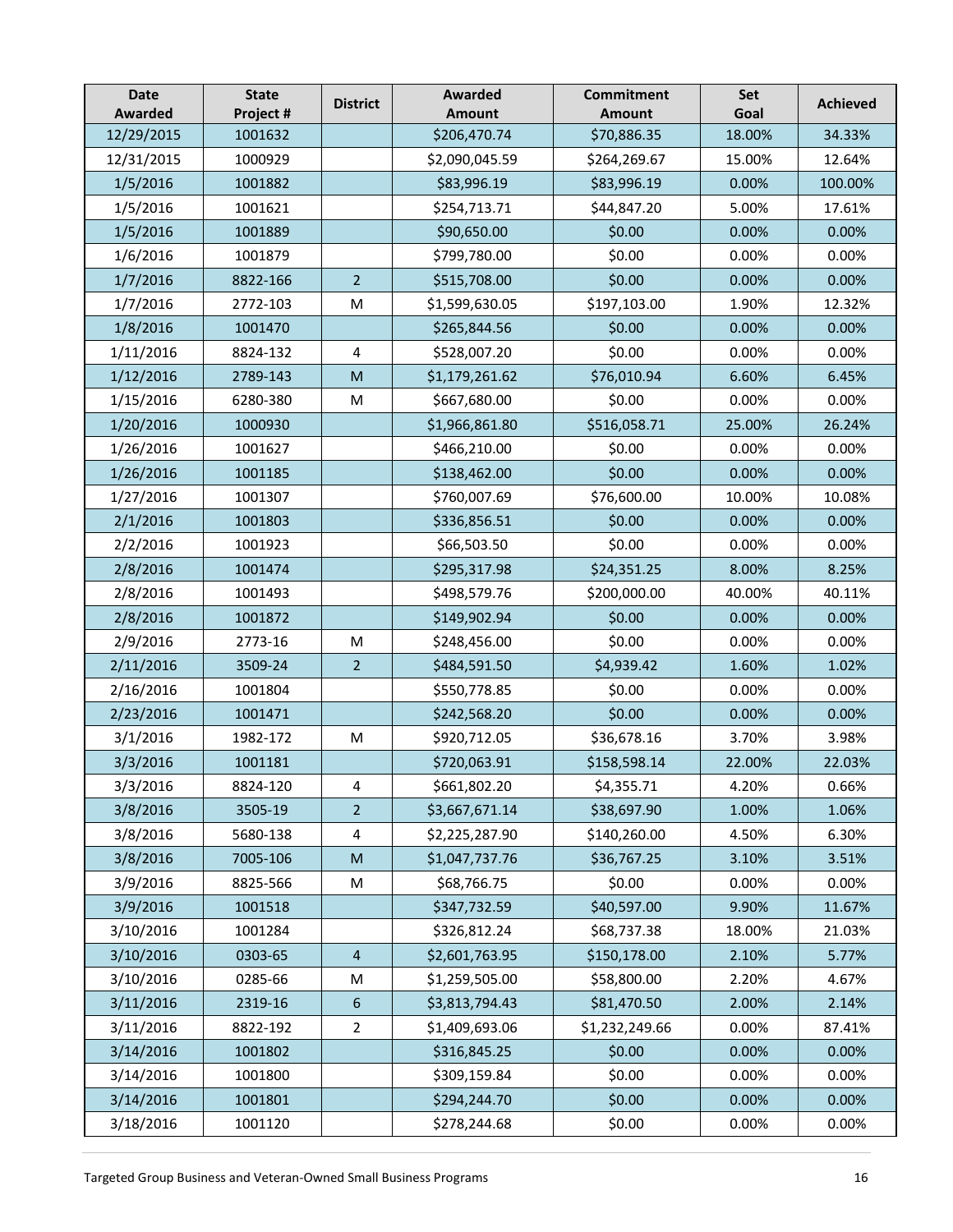| <b>Date</b><br><b>Awarded</b> | <b>State</b><br>Project # | <b>District</b> | <b>Awarded</b><br>Amount | <b>Commitment</b><br>Amount | Set<br>Goal | <b>Achieved</b> |
|-------------------------------|---------------------------|-----------------|--------------------------|-----------------------------|-------------|-----------------|
| 3/21/2016                     | 1002204                   |                 | \$580,959.45             | \$73,481.76                 | 10.00%      | 12.65%          |
| 3/24/2016                     | 6284-163                  | M               | \$3,677,006.73           | \$181,833.17                | 4.60%       | 4.95%           |
| 3/25/2016                     | 6227-74                   | M               | \$248,323.99             | \$12,347.50                 | 0.00%       | 4.97%           |
| 3/25/2016                     | 0416-52                   | $\overline{2}$  | \$230,293.11             | \$36,320.00                 | 0.00%       | 15.77%          |
| 3/29/2016                     | 8823-310                  | 3               | \$2,480,178.50           | \$0.00                      | 0.00%       | 0.00%           |
| 3/29/2016                     | 7380-248                  | 3               | \$1,280,504.64           | \$97,960.25                 | 2.60%       | 7.65%           |
| 3/30/2016                     | A0001-25                  | M               | \$576,750.00             | \$0.00                      | 0.00%       | 0.00%           |
| 3/30/2016                     | 8821-267                  | 1               | \$199,910.00             | \$199,910.00                | 0.00%       | 100.00%         |
| 3/30/2016                     | 6933-94                   | $\mathbf{1}$    | \$72,464.35              | \$0.00                      | 0.00%       | 0.00%           |
| 3/31/2016                     | 7005-105                  | M               | \$811,776.15             | \$42,900.00                 | 4.60%       | 5.28%           |
| 3/31/2016                     | 8205-146                  | M               | \$118,957.07             | \$20,620.00                 | 0.00%       | 17.33%          |
| 3/31/2016                     | 8828-177                  | 8               | \$117,795.80             | \$0.00                      | 0.00%       | 0.00%           |
| 3/31/2016                     | 1001656                   |                 | \$299,167.80             | \$0.00                      | 0.00%       | 0.00%           |
| 4/1/2016                      | 2735-193                  | M               | \$573,844.10             | \$89,010.00                 | 15.30%      | 15.51%          |
| 4/1/2016                      | 8825-508                  | M               | \$798,875.70             | \$36,944.00                 | 2.70%       | 4.62%           |
| 4/5/2016                      | 2723-129                  | M               | \$258,865.00             | \$12,758.00                 | 0.00%       | 4.93%           |
| 4/11/2016                     | 5608-23                   | 4               | \$3,771,988.12           | \$261,191.00                | 5.50%       | 6.92%           |
| 4/12/2016                     | 3109-40                   | $\overline{2}$  | \$757,196.70             | \$7,914.06                  | 1.00%       | 1.05%           |
| 4/13/2016                     | 1002100                   |                 | \$261,667.94             | \$0.00                      | 0.00%       | 0.00%           |
| 4/18/2016                     | 7480-126                  | 6               | \$29,648,252.00          | \$2,084,530.81              | 6.40%       | 7.03%           |
| 4/29/2016                     | 0605-17                   | $\overline{4}$  | \$253,420.00             | \$4,196.46                  | 0.00%       | 1.66%           |
| 4/29/2016                     | 2007-27                   | 6               | \$1,382,017.03           | \$39,898.21                 | 1.20%       | 2.89%           |
| 4/29/2016                     | 1001322                   |                 | \$231,367.93             | \$0.00                      | 0.00%       | 0.00%           |
| 4/29/2016                     | 1002205                   |                 | \$399,619.94             | \$80,211.07                 | 20.00%      | 20.07%          |
| 5/4/2016                      | 1001795                   |                 | \$731,464.00             | \$0.00                      | 5.00%       | 0.00%           |
| 5/4/2016                      | 5809-15                   | $\mathbf{1}$    | \$560,849.69             | \$26,183.42                 | 4.50%       | 4.67%           |
| 5/4/2016                      | 1002263                   |                 | \$343,242.98             | \$0.00                      | 0.00%       | 0.00%           |
| 5/5/2016                      | 1002552                   |                 | \$138,467.08             | \$0.00                      | 0.00%       | 0.00%           |
| 5/9/2016                      | 1002236                   |                 | \$536,357.30             | \$0.00                      | 0.00%       | 0.00%           |
| 5/10/2016                     | 1002164                   |                 | \$186,029.74             | \$0.00                      | 0.00%       | 0.00%           |
| 5/10/2016                     | 3405-93                   | $\bf 8$         | \$3,911,405.68           | \$268,580.80                | 12.80%      | 6.87%           |
| 5/10/2016                     | 1002252                   |                 | \$488,919.99             | \$428,493.41                | 7.00%       | 87.64%          |
| 5/10/2016                     | 1002998                   |                 | \$6,100.00               | \$0.00                      | 0.00%       | 0.00%           |
| 5/11/2016                     | 1001874                   |                 | \$787,724.01             | \$0.00                      | 0.00%       | 0.00%           |
| 5/12/2016                     | 8823-308                  | $\overline{3}$  | \$1,972,281.89           | \$0.00                      | 0.00%       | 0.00%           |
| 5/17/2016                     | 1002497                   |                 | \$154,124.61             | \$0.00                      | 0.00%       | 0.00%           |
| 5/18/2016                     | 1002425                   |                 | \$139,415.08             | \$0.00                      | 0.00%       | 0.00%           |
| 5/19/2016                     | 1001786                   |                 | \$1,234,961.00           | \$0.00                      | 0.00%       | 0.00%           |
| 5/23/2016                     | 1002362                   |                 | \$243,611.82             | \$152,096.81                | 0.00%       | 62.43%          |
| 5/26/2016                     | 1002912                   |                 | \$75,000.00              | \$0.00                      | 0.00%       | 0.00%           |
| 5/27/2016                     | 1907-113                  | M               | \$147,844.00             | \$0.00                      | 0.00%       | 0.00%           |
| 5/27/2016                     | 8828-187                  | 8               | \$397,290.00             | \$5,010.75                  | 0.00%       | 1.26%           |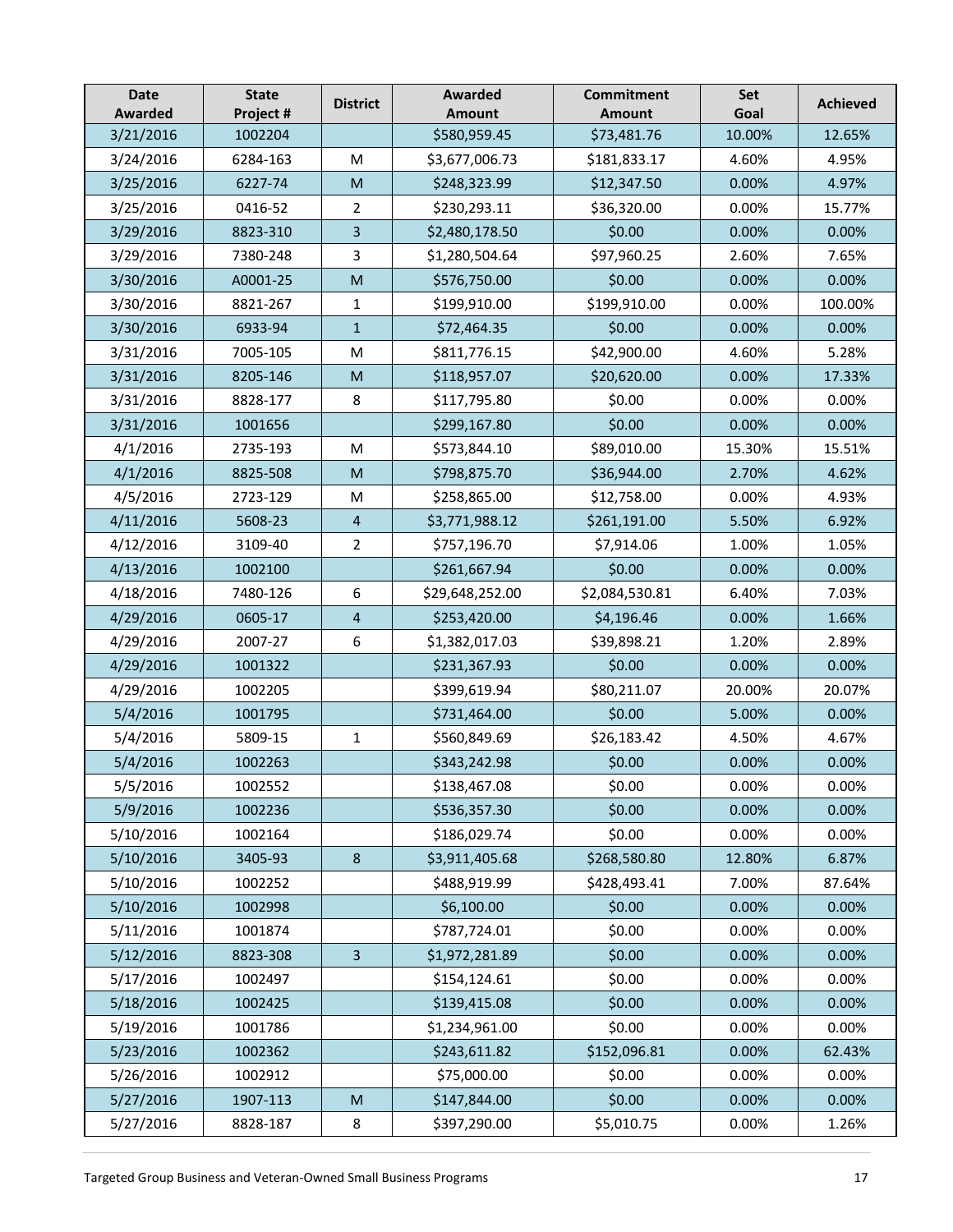| <b>Date</b><br>Awarded | <b>State</b><br>Project # | <b>District</b> | Awarded<br><b>Amount</b> | Commitment<br><b>Amount</b> | Set<br>Goal | <b>Achieved</b> |
|------------------------|---------------------------|-----------------|--------------------------|-----------------------------|-------------|-----------------|
| 5/27/2016              | 1002405                   |                 | \$2,488,222.44           | \$290,465.47                | 5.00%       | 11.67%          |
| 5/27/2016              | 1003045                   |                 | \$59,983.16              | \$0.00                      | 0.00%       | 0.00%           |
| 5/31/2016              | 6403-36                   | 8               | \$68,243.00              | \$0.00                      | 0.00%       | 0.00%           |
| 5/31/2016              | 8680-174                  | 3               | \$1,254,987.40           | \$31,450.00                 | 2.50%       | 2.51%           |
| 5/31/2016              | 2713-112                  | M               | \$668,875.00             | \$97,008.48                 | 13.00%      | 14.50%          |
| 6/7/2016               | 2713-119                  | M               | \$880,704.40             | \$41,638.35                 | 4.40%       | 4.73%           |
| 6/7/2016               | 8826-159                  | 6               | \$433,285.00             | \$33,900.00                 | 3.00%       | 7.82%           |
| 6/9/2016               | 8828-152                  | 8               | \$324,360.00             | \$80,792.06                 | 10.60%      | 24.91%          |
| 6/10/2016              | 8827-272                  | $\overline{7}$  | \$123,635.00             | \$19,968.66                 | 0.00%       | 16.15%          |
| 6/10/2016              | 8823-303                  | 3               | \$257,679.00             | \$0.00                      | 0.00%       | 0.00%           |
| 6/13/2016              | 1001878                   |                 | \$431,458.29             | \$0.00                      | 0.00%       | 0.00%           |
| 6/13/2016              | 1002305                   |                 | \$378,284.52             | \$94,070.00                 | 25.00%      | 24.87%          |
| 6/17/2016              | 1380-93                   | M               | \$270,646.00             | \$5,760.00                  | 0.00%       | 2.13%           |
| 6/17/2016              | 1002551                   |                 | \$60,581.74              | \$43,119.20                 | 0.00%       | 71.18%          |
| 6/24/2016              | 4203-53                   | 8               | \$434,087.92             | \$38,493.60                 | 0.00%       | 8.87%           |
| 6/29/2016              | 3116-142                  | $\mathbf{1}$    | \$5,887,833.13           | \$296,374.43                | 5.00%       | 5.03%           |
| 6/30/2016              | 8825-483                  | M               | \$1,187,135.00           | \$70,774.20                 | 5.50%       | 5.96%           |
| 6/30/2016              | 8825-483                  | M               | \$1,187,135.00           | \$70,774.20                 | 5.50%       | 5.96%           |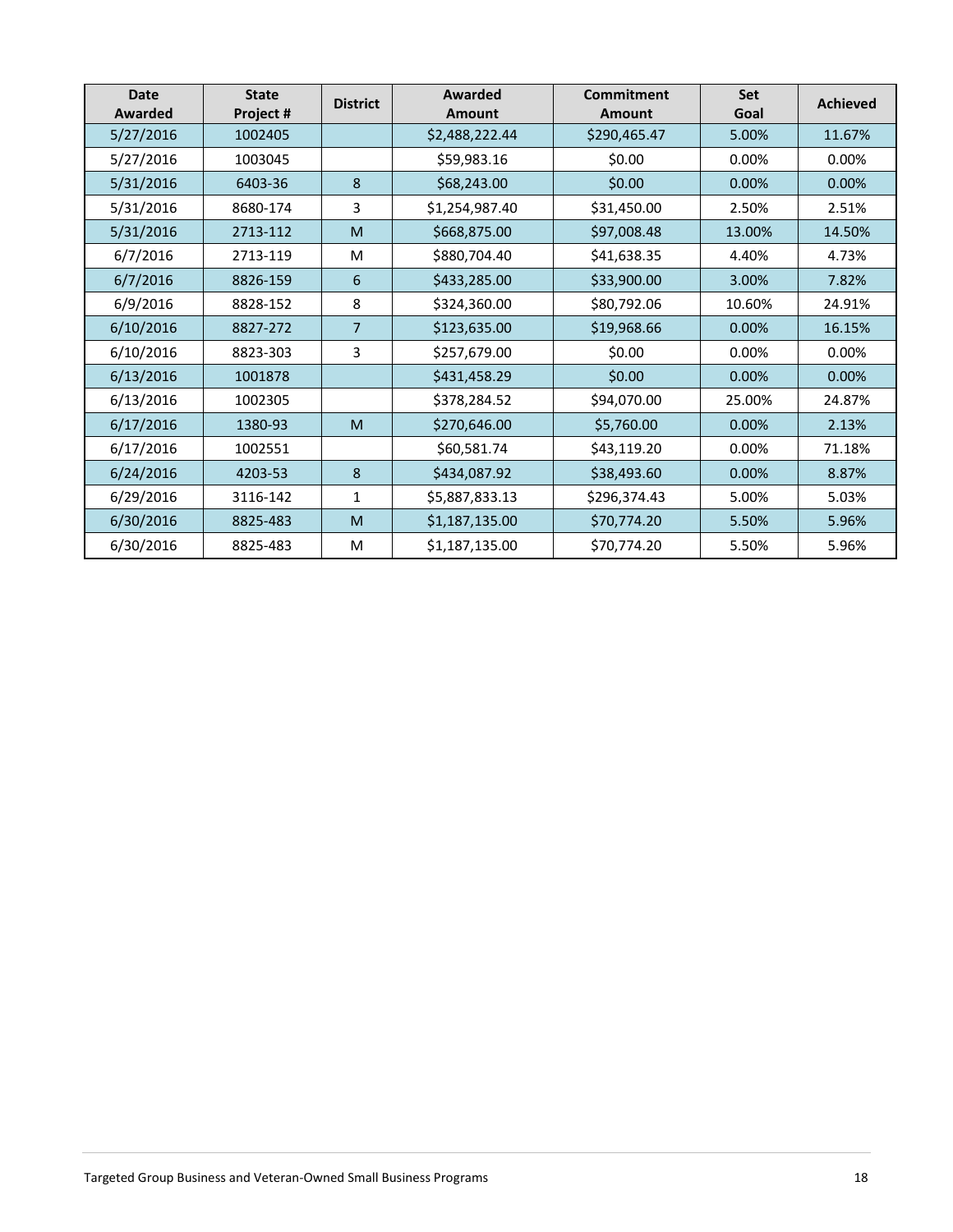# <span id="page-18-0"></span>**Appendix B: 2016 Veteran Subcontracting Information**

| <b>Date</b><br>Awarded | <b>State</b><br>Project # | <b>District</b> | <b>Awarded</b><br><b>Amount</b> | <b>Commitment</b><br><b>Amount</b> | Set<br>Goal | <b>Achieved</b> |
|------------------------|---------------------------|-----------------|---------------------------------|------------------------------------|-------------|-----------------|
| 7/8/2015               | 06479                     |                 | \$9,694,421.00                  | \$0.00                             | 0.00%       | 0.00%           |
| 7/9/2015               | 1000593                   |                 | \$371,883.00                    | \$10,750.00                        | 2.80%       | 2.89%           |
| 7/13/2015              | 1380-88                   | M               | \$1,123,295.05                  | \$28,500.00                        | 1.20%       | 2.54%           |
| 7/13/2015              | 8214-114AK                | M               | \$1,067,785.00                  | \$10,677.86                        | 1.00%       | 1.00%           |
| 7/17/2015              | 1000240                   |                 | \$6,829,958.05                  | \$70,000.00                        | 1.00%       | 1.02%           |
| 7/24/2015              | 07513                     |                 | \$295,000.00                    | \$0.00                             | 0.00%       | 0.00%           |
| 7/24/2015              | 07517                     |                 | \$120,000.00                    | \$0.00                             | 0.00%       | 0.00%           |
| 7/24/2015              | 07514                     |                 | \$45,000.00                     | \$0.00                             | 0.00%       | 0.00%           |
| 7/24/2015              | 07515                     |                 | \$160,000.00                    | \$0.00                             | 0.00%       | 0.00%           |
| 7/24/2015              | 07516                     |                 | \$255,000.00                    | \$0.00                             | 0.00%       | 0.00%           |
| 7/27/2015              | 1000655                   |                 | \$631,985.00                    | \$0.00                             | 0.00%       | 0.00%           |
| 7/27/2015              | 8822-177                  | 2 <sup>2</sup>  | \$1,356,689.00                  | \$30,000.00                        | 2.10%       | 2.21%           |
| 7/31/2015              | 07003                     |                 | \$8,316,081.45                  | \$0.00                             | 2.00%       | 0.00%           |
| 8/3/2015               | 1000188                   |                 | \$497,528.84                    | \$85,407.34                        | 17.00%      | 17.17%          |
| 8/3/2015               | 1000710                   |                 | \$299,081.93                    | \$0.00                             | 0.00%       | 0.00%           |
| 8/3/2015               | 0804-116                  | $\overline{7}$  | \$195,500.00                    | \$0.00                             | 0.00%       | 0.00%           |
| 8/3/2015               | 1981-132                  | M               | \$129,000.00                    | \$0.00                             | 0.00%       | 0.00%           |
| 8/3/2015               | 8821-253                  | $\mathbf{1}$    | \$4,142,300.40                  | \$184,717.75                       | 0.00%       | 4.46%           |
| 8/4/2015               | 3116-144                  | $\mathbf{1}$    | \$164,167.37                    | \$0.00                             | 0.00%       | 0.00%           |
| 8/4/2015               | 8825-528                  | M               | \$177,400.00                    | \$0.00                             | 0.00%       | 0.00%           |
| 8/10/2015              | 1000785                   |                 | \$320,067.89                    | \$0.00                             | 0.00%       | 0.00%           |
| 8/17/2015              | 1000181                   |                 | \$145,135.00                    | \$0.00                             | 0.00%       | 0.00%           |
| 8/21/2015              | 2782-316                  | M               | \$199,910.00                    | \$0.00                             | 0.00%       | 0.00%           |
| 8/27/2015              | 1000406                   |                 | \$746,243.99                    | \$0.00                             | 0.00%       | 0.00%           |
| 8/28/2015              | 1000488                   |                 | \$398,020.00                    | \$0.00                             | 0.00%       | 0.00%           |
| 8/28/2015              | 1000725                   |                 | \$600,012.07                    | \$60,000.00                        | 10.00%      | 10.00%          |
| 8/28/2015              | 6284-178                  | M               | \$236,457.56                    | \$18,515.00                        | 3.40%       | 7.83%           |
| 9/1/2015               | 7007-33                   | ${\sf M}$       | \$187,635.82                    | \$3,000.00                         | 5.50%       | 1.60%           |
| 9/3/2015               | 1000786                   |                 | \$799,737.00                    | \$0.00                             | 0.00%       | 0.00%           |
| 9/4/2015               | 1000712                   |                 | \$246,796.00                    | \$0.00                             | 0.00%       | 0.00%           |
| 9/4/2015               | 1001250                   |                 | \$209,495.00                    | \$0.00                             | 0.00%       | 0.00%           |
| 9/8/2015               | 1901-171                  | M               | \$39,755.00                     | \$0.00                             | 0.00%       | 0.00%           |
| 9/8/2015               | 2750-84                   | M               | \$89,532.00                     | \$0.00                             | 0.00%       | 0.00%           |
| 9/8/2015               | 5680-136                  | $\overline{a}$  | \$249,380.00                    | \$0.00                             | 0.00%       | 0.00%           |
| 9/10/2015              | 1000684                   |                 | \$703,347.77                    | \$0.00                             | 0.00%       | 0.00%           |
| 9/10/2015              | 07300                     |                 | \$498,814.88                    | \$0.00                             | 0.00%       | 0.00%           |
| 9/11/2015              | 8503-52                   | 6               | \$151,798.15                    | \$0.00                             | 0.00%       | 0.00%           |
| 9/17/2015              | 2313-23                   | $\sqrt{6}$      | \$414,568.24                    | \$19,500.00                        | 6.70%       | 4.70%           |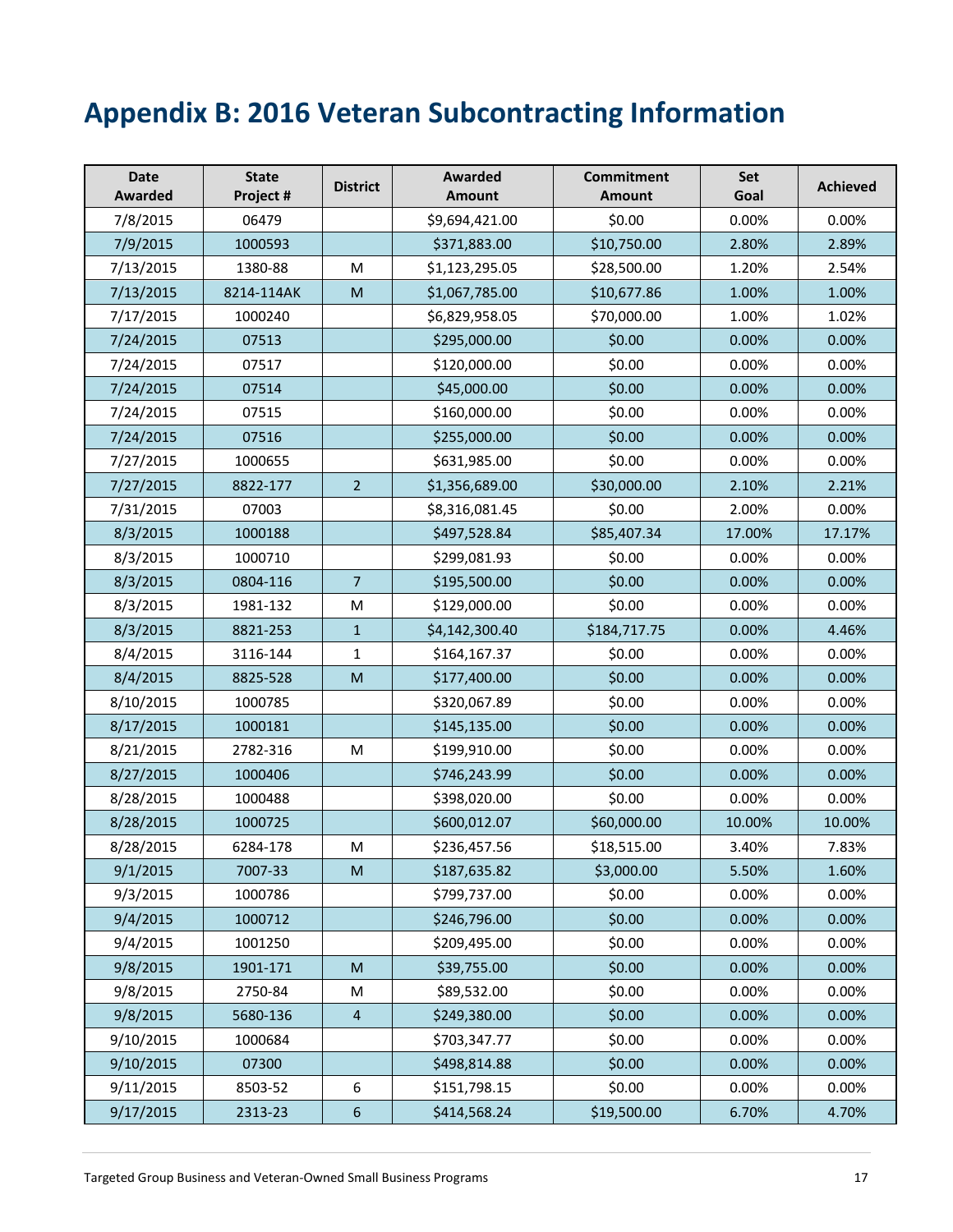| <b>Date</b><br><b>Awarded</b> | <b>State</b><br>Project # | <b>District</b> | <b>Awarded</b><br>Amount | <b>Commitment</b><br><b>Amount</b> | Set<br>Goal | <b>Achieved</b> |
|-------------------------------|---------------------------|-----------------|--------------------------|------------------------------------|-------------|-----------------|
| 9/18/2015                     | 1000410                   |                 | \$2,893,263.59           | \$0.00                             | 0.00%       | 0.00%           |
| 9/24/2015                     | 1000843                   |                 | \$478,536.45             | \$86,402.58                        | 16.00%      | 18.06%          |
| 9/24/2015                     | 1000908                   |                 | \$828,094.18             | \$70,682.88                        | 3.00%       | 8.54%           |
| 9/24/2015                     | 1000816                   |                 | \$179,468.07             | \$0.00                             | 0.00%       | 0.00%           |
| 9/30/2015                     | 1001212                   |                 | \$158,389.21             | \$0.00                             | 0.00%       | 0.00%           |
| 10/6/2015                     | 5906-39                   | 8               | \$1,003,368.36           | \$19,250.00                        | 1.70%       | 1.92%           |
| 10/6/2015                     | 8205-143                  | M               | \$248,359.70             | \$22,448.06                        | 8.70%       | 9.04%           |
| 10/6/2015                     | 2783-157                  | M               | \$3,643,803.45           | \$46,927.94                        | 1.20%       | 1.29%           |
| 10/7/2015                     | 2783-137                  | M               | \$1,703,498.31           | \$33,018.00                        | 1.00%       | 1.94%           |
| 10/7/2015                     | 8825-556                  | M               | \$1,387,130.63           | \$147,685.30                       | 2.70%       | 10.65%          |
| 10/8/2015                     | 1001119                   |                 | \$530,763.14             | \$0.00                             | 0.00%       | 0.00%           |
| 10/9/2015                     | 5410-24                   | $\overline{2}$  | \$2,600,552.08           | \$77,646.54                        | 5.20%       | 2.99%           |
| 10/19/2015                    | 1001272                   |                 | \$100,000.00             | \$0.00                             | 0.00%       | 0.00%           |
| 10/21/2015                    | 1000679                   |                 | \$123,916.35             | \$0.00                             | 0.00%       | 0.00%           |
| 10/22/2015                    | 1001201                   |                 | \$348,756.00             | \$0.00                             | 0.00%       | 0.00%           |
| 10/28/2015                    | 1000532                   |                 | \$646,986.97             | \$0.00                             | 0.00%       | 0.00%           |
| 10/30/2015                    | 1001323                   |                 | \$57,478.96              | \$0.00                             | 0.00%       | 0.00%           |
| 10/30/2015                    | 1000789                   |                 | \$165,582.73             | \$0.00                             | 0.00%       | 0.00%           |
| 11/2/2015                     | 8214-160                  | M               | \$546,346.50             | \$0.00                             | 0.00%       | 0.00%           |
| 11/3/2015                     | 6244-101                  | M               | \$328,671.00             | \$0.00                             | 0.00%       | 0.00%           |
| 11/4/2015                     | 8826-178                  | 6               | \$3,026,941.91           | \$206,804.17                       | 5.00%       | 6.83%           |
| 11/5/2015                     | 6280-369                  | M               | \$2,092,021.87           | \$20,930.00                        | 1.00%       | 1.00%           |
| 11/6/2015                     | 6212-148                  | M               | \$9,946,032.64           | \$356,347.78                       | 1.40%       | 3.58%           |
| 11/9/2015                     | 1301-110                  | M               | \$11,182,249.61          | \$462,916.76                       | 3.30%       | 4.14%           |
| 11/10/2015                    | 1001186                   |                 | \$274,515.00             | \$0.00                             | 0.00%       | 0.00%           |
| 11/10/2015                    | 1001198                   |                 | \$189,964.47             | \$0.00                             | 0.00%       | 0.00%           |
| 11/12/2015                    | 1001262                   |                 | \$386,000.00             | \$0.00                             | 0.00%       | 0.00%           |
| 11/12/2015                    | 1001169                   |                 | \$800,000.00             | \$0.00                             | 0.00%       | 0.00%           |
| 11/13/2015                    | 1001305                   |                 | \$60,875.00              | \$0.00                             | 0.00%       | 0.00%           |
| 11/17/2015                    | 1001516                   |                 | \$87,595.97              | \$0.00                             | 0.00%       | 0.00%           |
| 11/18/2015                    | 1001180                   |                 | \$164,152.84             | \$0.00                             | 0.00%       | 0.00%           |
| 11/18/2015                    | 1000788                   |                 | \$209,833.44             | \$0.00                             | 0.00%       | 0.00%           |
| 11/19/2015                    | 4206-22                   | 8               | \$4,100,056.17           | \$360,856.79                       | 7.00%       | 8.80%           |
| 12/1/2015                     | 8826-179                  | 6               | \$456,987.76             | \$42,000.00                        | 0.00%       | 9.19%           |
| 12/1/2015                     | 7005-114                  | M               | \$72,864.00              | \$0.00                             | 0.00%       | 0.00%           |
| 12/2/2015                     | 3006-40                   | 3               | \$111,663.00             | \$0.00                             | 0.00%       | 0.00%           |
| 12/4/2015                     | 1000050                   |                 | \$2,149,019.34           | \$0.00                             | 0.00%       | 0.00%           |
| 12/10/2015                    | 8826-180                  | $6\,$           | \$3,155,336.90           | \$404,406.40                       | 0.00%       | 12.82%          |
| 12/10/2015                    | 6285-143                  | M               | \$34,695,021.94          | \$491,886.24                       | 1.00%       | 1.42%           |
| 12/15/2015                    | 1001645                   |                 | \$249,549.00             | \$0.00                             | 0.00%       | 0.00%           |
| 12/16/2015                    | 1001244                   |                 | \$2,241,083.70           | \$0.00                             | 0.00%       | 0.00%           |
| 12/16/2015                    | 1001507                   |                 | \$851,439.51             | \$0.00                             | 0.00%       | 0.00%           |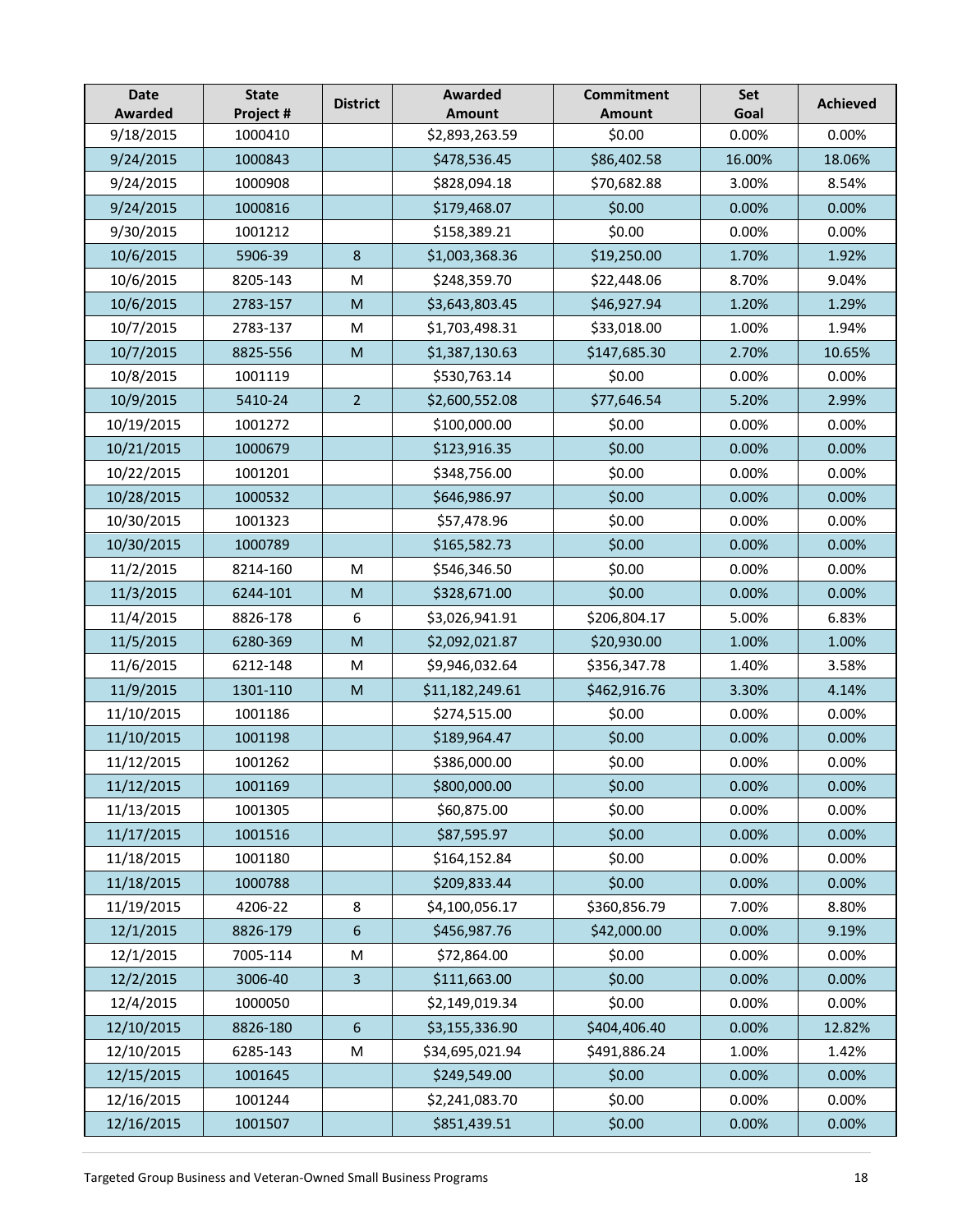| <b>Date</b><br><b>Awarded</b> | <b>State</b><br>Project # | <b>District</b>  | Awarded<br><b>Amount</b> | <b>Commitment</b><br><b>Amount</b> | Set<br>Goal | <b>Achieved</b> |
|-------------------------------|---------------------------|------------------|--------------------------|------------------------------------|-------------|-----------------|
| 12/18/2015                    | 2706-231                  | M                | \$325,585.76             | \$240,000.00                       | 7.10%       | 73.71%          |
| 12/29/2015                    | 1001632                   |                  | \$206,470.74             | \$0.00                             | 0.00%       | 0.00%           |
| 12/31/2015                    | 1000929                   |                  | \$2,090,045.59           | \$0.00                             | 10.00%      | 0.00%           |
| 1/5/2016                      | 1001882                   |                  | \$83,996.19              | \$0.00                             | 0.00%       | 0.00%           |
| 1/5/2016                      | 1001621                   |                  | \$254,713.71             | \$0.00                             | 0.00%       | 0.00%           |
| 1/5/2016                      | 1001889                   |                  | \$90,650.00              | \$0.00                             | 0.00%       | 0.00%           |
| 1/6/2016                      | 1001879                   |                  | \$799,780.00             | \$0.00                             | 0.00%       | 0.00%           |
| 1/7/2016                      | 8822-166                  | $\overline{2}$   | \$515,708.00             | \$0.00                             | 0.00%       | 0.00%           |
| 1/7/2016                      | 2772-103                  | ${\sf M}$        | \$1,599,630.05           | \$0.00                             | 0.00%       | 0.00%           |
| 1/8/2016                      | 1001470                   |                  | \$265,844.56             | \$0.00                             | 0.00%       | 0.00%           |
| 1/11/2016                     | 8824-132                  | $\overline{4}$   | \$528,007.20             | \$0.00                             | 0.00%       | 0.00%           |
| 1/12/2016                     | 2789-143                  | M                | \$1,179,261.62           | \$0.00                             | 0.00%       | 0.00%           |
| 1/15/2016                     | 6280-380                  | M                | \$667,680.00             | \$14,903.95                        | 1.40%       | 2.23%           |
| 1/20/2016                     | 1000930                   |                  | \$1,966,861.80           | \$141,869.37                       | 5.00%       | 7.21%           |
| 1/26/2016                     | 1001627                   |                  | \$466,210.00             | \$0.00                             | 0.00%       | 0.00%           |
| 1/26/2016                     | 1001185                   |                  | \$138,462.00             | \$0.00                             | 0.00%       | 0.00%           |
| 1/27/2016                     | 1001307                   |                  | \$760,007.69             | \$0.00                             | 0.00%       | 0.00%           |
| 2/1/2016                      | 1001803                   |                  | \$336,856.51             | \$0.00                             | 0.00%       | 0.00%           |
| 2/2/2016                      | 1001923                   |                  | \$66,503.50              | \$0.00                             | 0.00%       | 0.00%           |
| 2/8/2016                      | 1001474                   |                  | \$295,317.98             | \$0.00                             | 0.00%       | 0.00%           |
| 2/8/2016                      | 1001493                   |                  | \$498,579.76             | \$0.00                             | 0.00%       | 0.00%           |
| 2/8/2016                      | 1001872                   |                  | \$149,902.94             | \$0.00                             | 0.00%       | 0.00%           |
| 2/9/2016                      | 2773-16                   | M                | \$248,456.00             | \$0.00                             | 0.00%       | 0.00%           |
| 2/11/2016                     | 3509-24                   | $\overline{2}$   | \$484,591.50             | \$13,267.00                        | 2.00%       | 2.74%           |
| 2/16/2016                     | 1001804                   |                  | \$550,778.85             | \$0.00                             | 0.00%       | 0.00%           |
| 2/23/2016                     | 1001471                   |                  | \$242,568.20             | \$0.00                             | 0.00%       | 0.00%           |
| 3/1/2016                      | 1982-172                  | M                | \$920,712.05             | \$62,496.05                        | 12.40%      | 6.79%           |
| 3/3/2016                      | 1001181                   |                  | \$720,063.91             | \$0.00                             | 0.00%       | 0.00%           |
| 3/3/2016                      | 8824-120                  | 4                | \$661,802.20             | \$0.00                             | 0.00%       | 0.00%           |
| 3/8/2016                      | 3505-19                   | $\overline{2}$   | \$3,667,671.14           | \$66,143.10                        | 1.50%       | 1.80%           |
| 3/8/2016                      | 5680-138                  | $\overline{4}$   | \$2,225,287.90           | \$31,197.60                        | 1.00%       | 1.40%           |
| 3/8/2016                      | 7005-106                  | ${\sf M}$        | \$1,047,737.76           | \$206,662.75                       | 8.70%       | 19.72%          |
| 3/9/2016                      | 8825-566                  | M                | \$68,766.75              | \$0.00                             | 0.00%       | 0.00%           |
| 3/9/2016                      | 1001518                   |                  | \$347,732.59             | \$0.00                             | 0.00%       | 0.00%           |
| 3/10/2016                     | 1001284                   |                  | \$326,812.24             | \$0.00                             | 0.00%       | 0.00%           |
| 3/10/2016                     | 0303-65                   | $\overline{4}$   | \$2,601,763.95           | \$290,034.28                       | 3.10%       | 11.15%          |
| 3/10/2016                     | 0285-66                   | M                | \$1,259,505.00           | \$0.00                             | 0.00%       | 0.00%           |
| 3/11/2016                     | 2319-16                   | $\boldsymbol{6}$ | \$3,813,794.43           | \$50,736.00                        | 1.00%       | 1.33%           |
| 3/11/2016                     | 8822-192                  | $\overline{2}$   | \$1,409,693.06           | \$16,400.00                        | 1.00%       | 1.16%           |
| 3/14/2016                     | 1001802                   |                  | \$316,845.25             | \$0.00                             | 0.00%       | 0.00%           |
| 3/14/2016                     | 1001800                   |                  | \$309,159.84             | \$0.00                             | 0.00%       | 0.00%           |
| 3/14/2016                     | 1001801                   |                  | \$294,244.70             | \$0.00                             | 0.00%       | 0.00%           |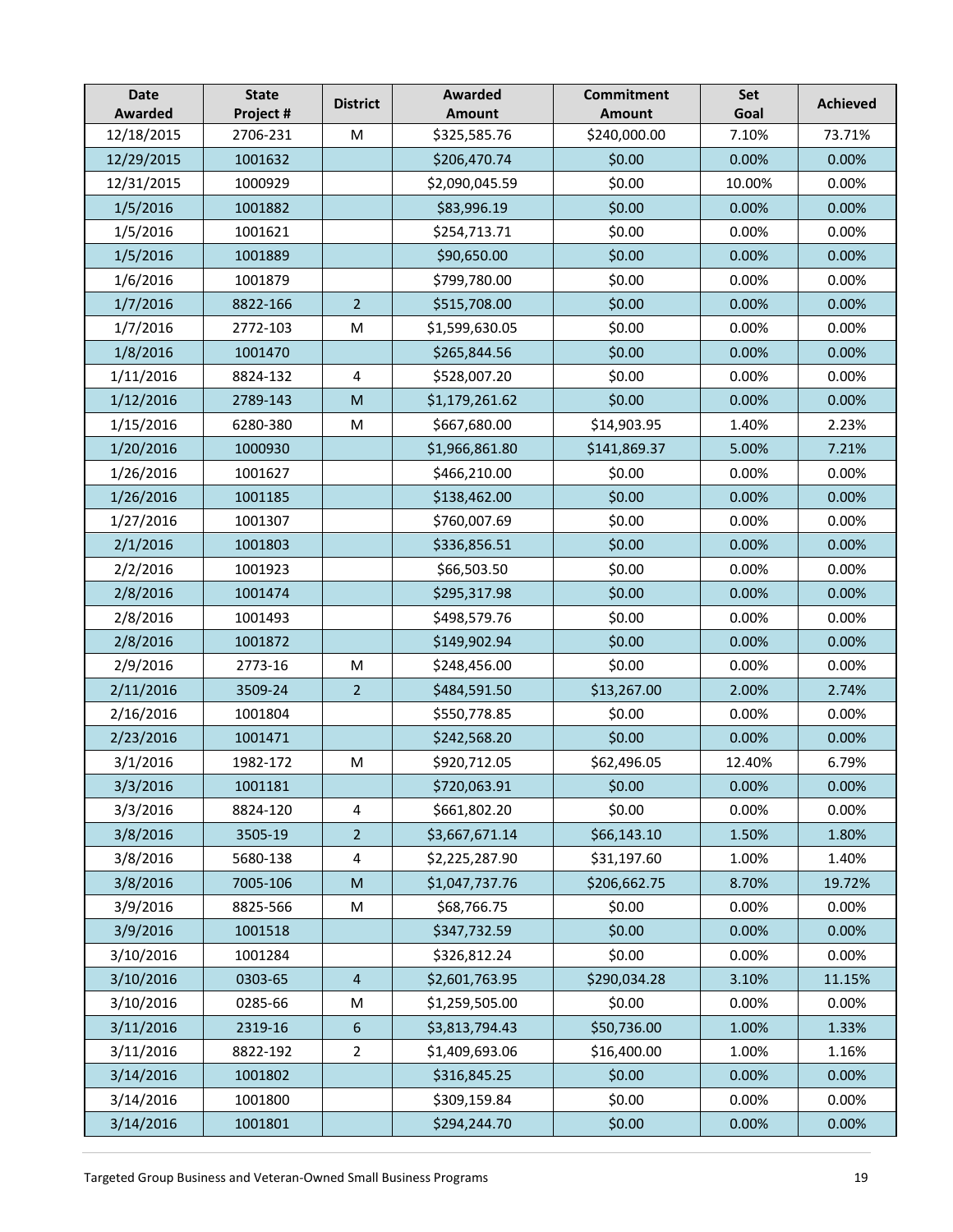| <b>Date</b><br>Awarded | <b>State</b><br>Project # | <b>District</b> | <b>Awarded</b><br><b>Amount</b> | <b>Commitment</b><br><b>Amount</b> | Set<br>Goal | <b>Achieved</b> |
|------------------------|---------------------------|-----------------|---------------------------------|------------------------------------|-------------|-----------------|
| 3/18/2016              | 1001120                   |                 | \$278,244.68                    | \$0.00                             | 0.00%       | 0.00%           |
| 3/21/2016              | 1002204                   |                 | \$580,959.45                    | \$0.00                             | 0.00%       | 0.00%           |
| 3/24/2016              | 6284-163                  | M               | \$3,677,006.73                  | \$125,907.01                       | 1.00%       | 3.42%           |
| 3/25/2016              | 6227-74                   | M               | \$248,323.99                    | \$12,103.22                        | 0.00%       | 4.87%           |
| 3/25/2016              | 0416-52                   | 2               | \$230,293.11                    | \$10,331.00                        | 0.00%       | 4.49%           |
| 3/29/2016              | 8823-310                  | 3               | \$2,480,178.50                  | \$168,675.00                       | 6.80%       | 6.80%           |
| 3/29/2016              | 7380-248                  | 3               | \$1,280,504.64                  | \$73,900.29                        | 5.10%       | 5.77%           |
| 3/30/2016              | A0001-25                  | $\mathsf{M}$    | \$576,750.00                    | \$0.00                             | 0.00%       | 0.00%           |
| 3/30/2016              | 8821-267                  | $\mathbf{1}$    | \$199,910.00                    | \$0.00                             | 0.00%       | 0.00%           |
| 3/30/2016              | 6933-94                   | $\mathbf{1}$    | \$72,464.35                     | \$0.00                             | 0.00%       | 0.00%           |
| 3/31/2016              | 7005-105                  | M               | \$811,776.15                    | \$55,260.36                        | 6.80%       | 6.81%           |
| 3/31/2016              | 8205-146                  | M               | \$118,957.07                    | \$0.00                             | 0.00%       | 0.00%           |
| 3/31/2016              | 8828-177                  | 8               | \$117,795.80                    | \$0.00                             | 0.00%       | 0.00%           |
| 3/31/2016              | 1001656                   |                 | \$299,167.80                    | \$0.00                             | 0.00%       | 0.00%           |
| 4/1/2016               | 2735-193                  | M               | \$573,844.10                    | \$25,712.30                        | 4.20%       | 4.48%           |
| 4/1/2016               | 8825-508                  | M               | \$798,875.70                    | \$25,055.41                        | 2.00%       | 3.14%           |
| 4/5/2016               | 2723-129                  | M               | \$258,865.00                    | \$0.00                             | 0.00%       | 0.00%           |
| 4/11/2016              | 5608-23                   | $\overline{4}$  | \$3,771,988.12                  | \$69,698.90                        | 1.00%       | 1.85%           |
| 4/12/2016              | 3109-40                   | $\overline{2}$  | \$757,196.70                    | \$39,061.01                        | 5.10%       | 5.16%           |
| 4/13/2016              | 1002100                   |                 | \$261,667.94                    | \$0.00                             | 0.00%       | 0.00%           |
| 4/18/2016              | 7480-126                  | 6               | \$29,648,252.00                 | \$510,483.70                       | 1.50%       | 1.72%           |
| 4/29/2016              | 0605-17                   | $\overline{4}$  | \$253,420.00                    | \$0.00                             | 0.00%       | 0.00%           |
| 4/29/2016              | 2007-27                   | 6               | \$1,382,017.03                  | \$94,018.43                        | 3.60%       | 6.80%           |
| 4/29/2016              | 1001322                   |                 | \$231,367.93                    | \$0.00                             | 0.00%       | 0.00%           |
| 4/29/2016              | 1002205                   |                 | \$399,619.94                    | \$59,908.63                        | 15.00%      | 14.99%          |
| 5/4/2016               | 1001795                   |                 | \$731,464.00                    | \$0.00                             | 0.00%       | 0.00%           |
| 5/4/2016               | 5809-15                   | $\mathbf 1$     | \$560,849.69                    | \$39,363.52                        | 6.80%       | 7.02%           |
| 5/4/2016               | 1002263                   |                 | \$343,242.98                    | \$0.00                             | 0.00%       | 0.00%           |
| 5/5/2016               | 1002552                   |                 | \$138,467.08                    | \$0.00                             | 0.00%       | 0.00%           |
| 5/9/2016               | 1002236                   |                 | \$536,357.30                    | \$0.00                             | 0.00%       | 0.00%           |
| 5/10/2016              | 1002164                   |                 | \$186,029.74                    | \$0.00                             | 0.00%       | 0.00%           |
| 5/10/2016              | 3405-93                   | $\,8\,$         | \$3,911,405.68                  | \$83,962.51                        | 4.20%       | 2.15%           |
| 5/10/2016              | 1002252                   |                 | \$488,919.99                    | \$0.00                             | 0.00%       | 0.00%           |
| 5/10/2016              | 1002998                   |                 | \$6,100.00                      | \$0.00                             | 0.00%       | 0.00%           |
| 5/11/2016              | 1001874                   |                 | \$787,724.01                    | \$0.00                             | 0.00%       | 0.00%           |
| 5/12/2016              | 8823-308                  | $\overline{3}$  | \$1,972,281.89                  | \$69,100.00                        | 3.50%       | 3.50%           |
| 5/17/2016              | 1002497                   |                 | \$154,124.61                    | \$0.00                             | 0.00%       | 0.00%           |
| 5/18/2016              | 1002425                   |                 | \$139,415.08                    | \$0.00                             | 0.00%       | 0.00%           |
| 5/19/2016              | 1001786                   |                 | \$1,234,961.00                  | \$0.00                             | 0.00%       | 0.00%           |
| 5/23/2016              | 1002362                   |                 | \$243,611.82                    | \$0.00                             | 0.00%       | 0.00%           |
| 5/26/2016              | 1002912                   |                 | \$75,000.00                     | \$0.00                             | 0.00%       | 0.00%           |
| 5/27/2016              | 1907-113                  | M               | \$147,844.00                    | \$0.00                             | 0.00%       | 0.00%           |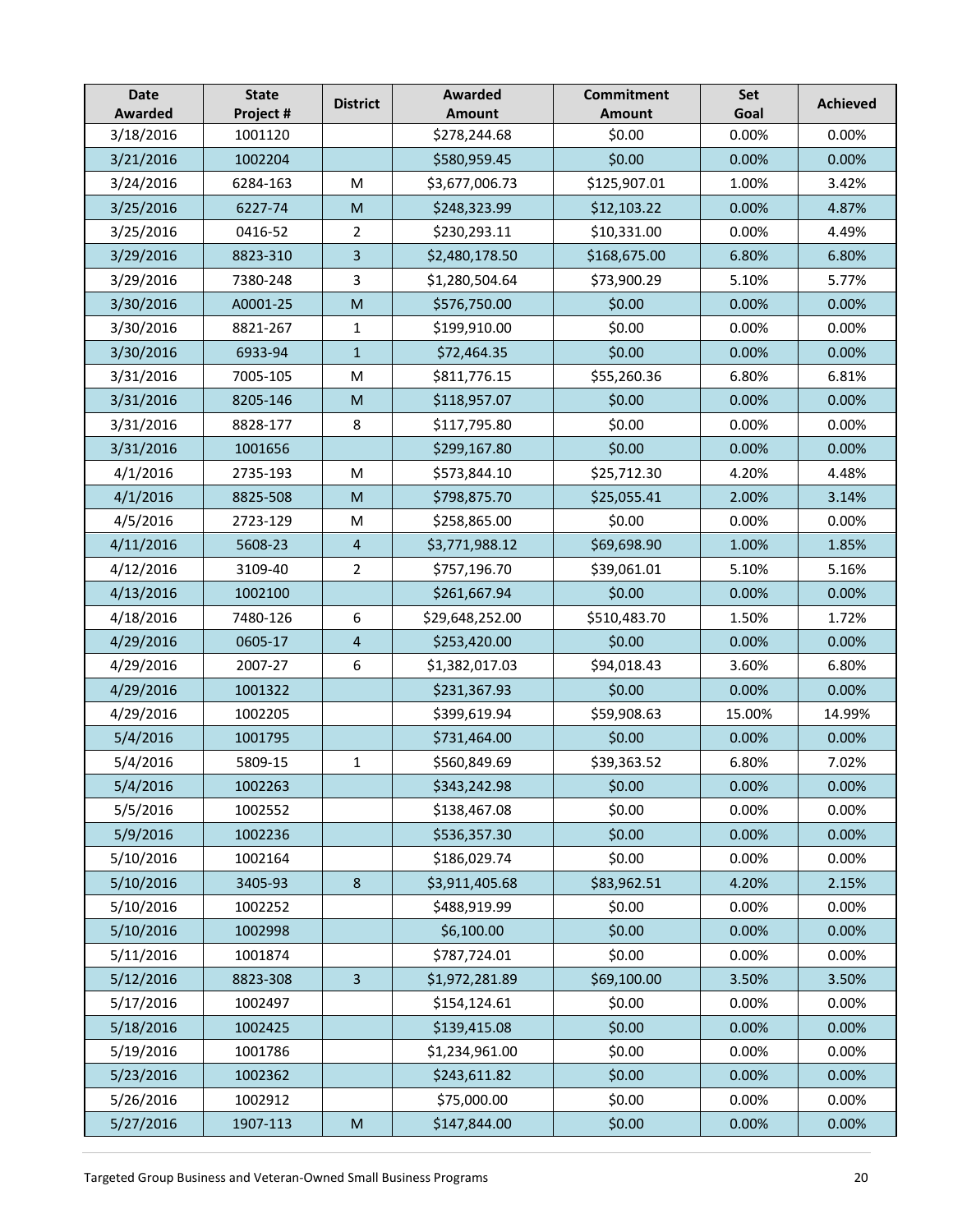| <b>Date</b><br>Awarded | <b>State</b><br>Project # | <b>District</b> | Awarded<br><b>Amount</b> | Commitment<br><b>Amount</b> | <b>Set</b><br>Goal | <b>Achieved</b> |
|------------------------|---------------------------|-----------------|--------------------------|-----------------------------|--------------------|-----------------|
| 5/27/2016              | 8828-187                  | 8               | \$397,290.00             | \$0.00                      | 0.00%              | 0.00%           |
| 5/27/2016              | 1002405                   |                 | \$2,488,222.44           | \$29,451.00                 | 1.00%              | 1.18%           |
| 5/27/2016              | 1003045                   |                 | \$59,983.16              | \$0.00                      | 0.00%              | 0.00%           |
| 5/31/2016              | 6403-36                   | 8               | \$68,243.00              | \$0.00                      | 0.00%              | 0.00%           |
| 5/31/2016              | 8680-174                  | 3               | \$1,254,987.40           | \$26,174.00                 | 1.70%              | 2.09%           |
| 5/31/2016              | 2713-112                  | M               | \$668,875.00             | \$0.00                      | 0.00%              | 0.00%           |
| 6/7/2016               | 2713-119                  | M               | \$880,704.40             | \$114,148.06                | 3.20%              | 12.96%          |
| 6/7/2016               | 8826-159                  | 6               | \$433,285.00             | \$10,963.40                 | 2.50%              | 2.53%           |
| 6/9/2016               | 8828-152                  | 8               | \$324,360.00             | \$0.00                      | 0.00%              | 0.00%           |
| 6/10/2016              | 8827-272                  | $\overline{7}$  | \$123,635.00             | \$0.00                      | 0.00%              | 0.00%           |
| 6/10/2016              | 8823-303                  | 3               | \$257,679.00             | \$0.00                      | 0.00%              | 0.00%           |
| 6/13/2016              | 1001878                   |                 | \$431,458.29             | \$0.00                      | 0.00%              | 0.00%           |
| 6/13/2016              | 1002305                   |                 | \$378,284.52             | \$0.00                      | 0.00%              | 0.00%           |
| 6/17/2016              | 1380-93                   | M               | \$270,646.00             | \$35,295.15                 | 0.00%              | 13.04%          |
| 6/17/2016              | 1002551                   |                 | \$60,581.74              | \$0.00                      | 0.00%              | 0.00%           |
| 6/24/2016              | 4203-53                   | 8               | \$434,087.92             | \$4,900.00                  | 1.00%              | 1.13%           |
| 6/29/2016              | 3116-142                  | 1               | \$5,887,833.13           | \$365,715.23                | 2.50%              | 6.21%           |
| 6/30/2016              | 8825-483                  | M               | \$1,187,135.00           | \$48,431.00                 | 3.20%              | 4.08%           |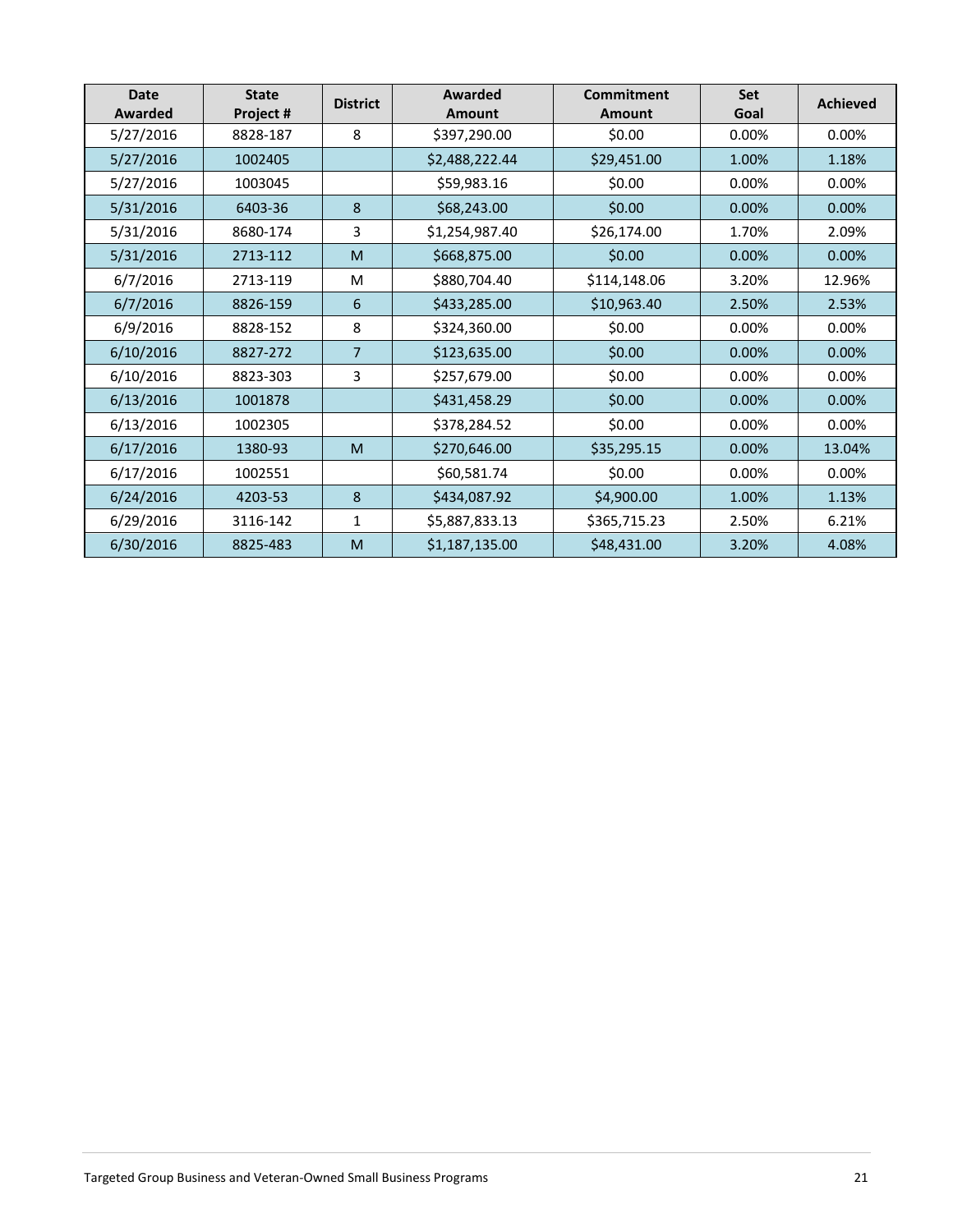# <span id="page-23-0"></span>**Appendix C: 2017 TGB Subcontracting Information**

| <b>Date</b><br>Awarded | <b>State</b><br>Project # | <b>District</b>         | Awarded<br><b>Amount</b> | <b>Commitment</b><br><b>Amount</b> | <b>Set</b><br>Goal | <b>Achieved</b> |
|------------------------|---------------------------|-------------------------|--------------------------|------------------------------------|--------------------|-----------------|
| 7/5/2016               | 1002406                   |                         | \$189,946.09             | \$0.00                             | 0.00%              | 0.00%           |
| 7/5/2016               | 1002599                   |                         | \$548,403.66             | \$312,859.26                       | 10.00%             | 57.05%          |
| 7/8/2016               | 1002954                   |                         | \$193,053.00             | \$0.00                             | 0.00%              | 0.00%           |
| 7/8/2016               | 1002883                   |                         | \$36,618.24              | \$36,618.24                        | 0.00%              | 100.00%         |
| 7/13/2016              | 1002942                   |                         | \$574,911.80             | \$82,225.00                        | 14.30%             | 14.30%          |
| 7/20/2016              | 1002409                   |                         | \$215,059.61             | \$0.00                             | 0.00%              | 0.00%           |
| 7/22/2016              | 1025860                   |                         | \$99,999.90              | \$0.00                             | 0.00%              | 0.00%           |
| 7/25/2016              | 1002894                   |                         | \$370,000.00             | \$0.00                             | 0.00%              | 0.00%           |
| 8/3/2016               | 1003340                   |                         | \$398,768.98             | \$0.00                             | 0.00%              | 0.00%           |
| 8/8/2016               | 4001-47                   | $\overline{7}$          | \$449,243.98             | \$13,580.00                        | 2.80%              | 3.02%           |
| 8/8/2016               | 4205-91                   | 8                       | \$377,269.67             | \$29,112.77                        | 7.40%              | 7.72%           |
| 8/8/2016               | 7108-26                   | $\overline{\mathbf{3}}$ | \$63,942.00              | \$0.00                             | 0.00%              | 0.00%           |
| 8/9/2016               | 1002280                   |                         | \$264,856.90             | \$0.00                             | 0.00%              | 0.00%           |
| 8/9/2016               | 2781-480                  | M                       | \$457,008.92             | \$33,990.60                        | 7.30%              | 7.44%           |
| 8/9/2016               | 1003337                   |                         | \$285,870.85             | \$31,142.86                        | 10.00%             | 10.89%          |
| 8/10/2016              | 1002934                   |                         | \$610,868.99             | \$92,199.00                        | 15.00%             | 15.09%          |
| 8/12/2016              | 0207-114                  | M                       | \$148,321.40             | \$826.00                           | 0.00%              | 0.56%           |
| 8/18/2016              | 1002926                   |                         | \$105,678.81             | \$105,678.81                       | 0.00%              | 100.00%         |
| 8/26/2016              | 1003210                   |                         | \$1,938,398.88           | \$18,960.96                        | 1.00%              | 0.98%           |
| 8/29/2016              | 1002517                   |                         | \$94,921.70              | \$0.00                             | 0.00%              | 0.00%           |
| 9/6/2016               | 1002922                   |                         | \$100,000.00             | \$64,536.00                        | 0.00%              | 64.54%          |
| 9/7/2016               | 2734-51                   | M                       | \$1,165,533.00           | \$97,179.30                        | 2.40%              | 8.34%           |
| 9/9/2016               | 1003116                   |                         | \$150,000.00             | \$0.00                             | 0.00%              | 0.00%           |
| 9/9/2016               | 1925-43                   | M                       | \$629,948.95             | \$56,658.40                        | 5.40%              | 8.99%           |
| 9/9/2016               | 3516-17                   | $\overline{2}$          | \$2,642,307.90           | \$379,566.20                       | 1.50%              | 14.36%          |
| 9/9/2016               | 6780-116                  | $\overline{7}$          | \$538,845.00             | \$12,112.00                        | 1.00%              | 2.25%           |
| 9/15/2016              | 1003249                   |                         | \$300,513.60             | \$0.00                             | 0.00%              | 0.00%           |
| 9/15/2016              | 1003118                   |                         | \$300,000.00             | \$0.00                             | 0.00%              | 0.00%           |
| 9/16/2016              | 1003338                   |                         | \$332,779.79             | \$0.00                             | 0.00%              | 0.00%           |
| 9/19/2016              | 1002896                   |                         | \$200,876.30             | \$0.00                             | 0.00%              | 0.00%           |
| 9/28/2016              | 1003274                   |                         | \$868,518.58             | \$272,177.21                       | 23.70%             | 31.34%          |
| 10/5/2016              | 8210-102                  | M                       | \$96,984.25              | \$20,949.25                        | 0.00%              | 21.60%          |
| 10/13/2016             | 1003246                   |                         | \$283,844.38             | \$0.00                             | 0.00%              | 0.00%           |
| 10/20/2016             | 0912-32                   | $\mathbf{1}$            | \$1,069,781.04           | \$33,031.11                        | 2.70%              | 3.09%           |
| 10/20/2016             | 1025928                   |                         | \$369,100.48             | \$139,473.17                       | 30.00%             | 37.79%          |
| 11/9/2016              | 1025929                   |                         | \$128,938.60             | \$0.00                             | 0.00%              | 0.00%           |
| 11/17/2016             | 1002293                   |                         | \$603,690.87             | \$110,198.35                       | 17.00%             | 18.25%          |
| 11/22/2016             | 1026788                   |                         | \$9,900.00               | \$9,900.00                         | 0.00%              | 100.00%         |
| 11/22/2016             | 2101-51                   | $\sqrt{4}$              | \$472,815.73             | \$31,358.70                        | 6.30%              | 6.63%           |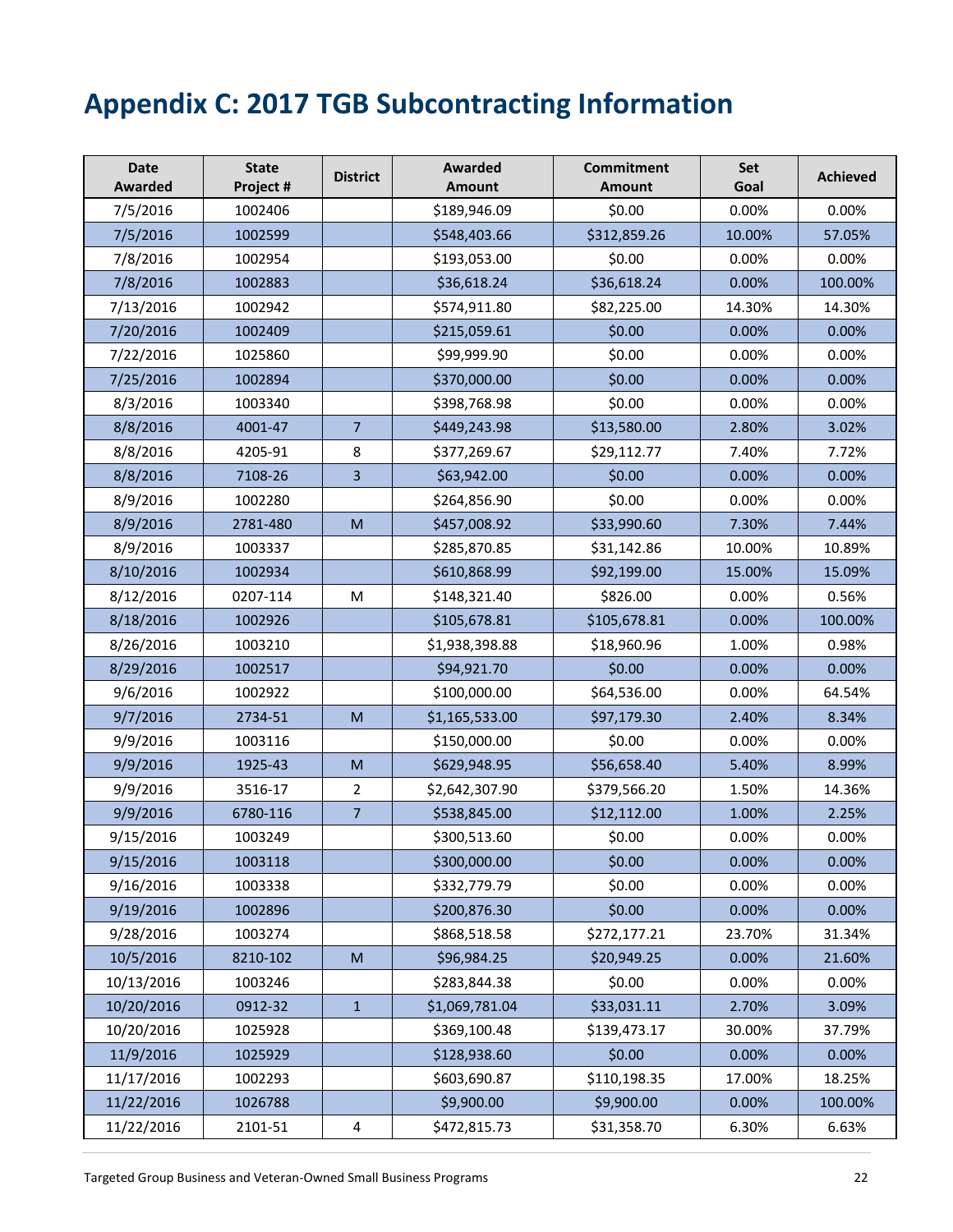| <b>Date</b><br>Awarded | <b>State</b><br>Project # | <b>District</b>                                                                                            | <b>Awarded</b><br><b>Amount</b> | <b>Commitment</b><br><b>Amount</b> | Set<br>Goal | <b>Achieved</b> |
|------------------------|---------------------------|------------------------------------------------------------------------------------------------------------|---------------------------------|------------------------------------|-------------|-----------------|
| 12/2/2016              | 1026525                   |                                                                                                            | \$302,639.73                    | \$0.00                             | 0.00%       | 0.00%           |
| 12/8/2016              | 7608-19                   | $\overline{4}$                                                                                             | \$3,094,797.00                  | \$453,000.00                       | 6.80%       | 14.64%          |
| 12/8/2016              | 1026459                   |                                                                                                            | \$578,039.65                    | \$0.00                             | 0.00%       | 0.00%           |
| 12/13/2016             | 1026223                   |                                                                                                            | \$146,603.81                    | \$0.00                             | 0.00%       | 0.00%           |
| 12/13/2016             | 8824-143                  |                                                                                                            | \$218,244.68                    | \$19,152.00                        | 8.10%       | 8.78%           |
| 12/15/2016             | 1026529                   |                                                                                                            | \$248,421.06                    | \$0.00                             | 0.00%       | 0.00%           |
| 12/16/2016             | 1026541                   |                                                                                                            | \$250,000.00                    | \$0.00                             | 0.00%       | 0.00%           |
| 12/19/2016             | 1026553                   |                                                                                                            | \$107,352.07                    | \$0.00                             | 0.00%       | 0.00%           |
| 12/23/2016             | 1026743                   |                                                                                                            | \$185,185.97                    | \$0.00                             | 0.00%       | 0.00%           |
| 12/29/2016             | 1026249                   |                                                                                                            | \$327,585.31                    | \$0.00                             | 0.00%       | 0.00%           |
| 12/30/2016             | 1026872                   |                                                                                                            | \$88,954.81                     | \$88,954.81                        | 0.00%       | 100.00%         |
| 1/6/2017               | 1003358                   |                                                                                                            | \$3,452,093.46                  | \$368,245.50                       | 10.00%      | 10.67%          |
| 1/6/2017               | 6216-135                  | M                                                                                                          | \$529,282.42                    | \$126,789.10                       | 2.90%       | 23.95%          |
| 1/6/2017               | 1003275                   |                                                                                                            | \$199,959.11                    | \$155,634.05                       | 0.00%       | 77.83%          |
| 1/10/2017              | 0902-12                   | $\mathbf{1}$                                                                                               | \$1,820,861.85                  | \$101,146.50                       | 5.40%       | 5.55%           |
| 1/23/2017              | 1026584                   |                                                                                                            | \$36,777.33                     | \$0.00                             | 0.00%       | 0.00%           |
| 1/25/2017              | 1026221                   |                                                                                                            | \$149,955.46                    | \$0.00                             | 0.00%       | 0.00%           |
| 1/25/2017              | 1025976                   |                                                                                                            | \$199,731.40                    | \$101,377.00                       | 8.00%       | 50.76%          |
| 1/26/2017              | 1001481                   |                                                                                                            | \$426,990.91                    | \$0.00                             | 0.00%       | 0.00%           |
| 1/26/2017              | 1002866                   |                                                                                                            | \$647,587.72                    | \$84,074.11                        | 13.00%      | 12.98%          |
| 2/6/2017               | 1027057                   |                                                                                                            | \$45,653.06                     | \$0.00                             | 0.00%       | 0.00%           |
| 2/7/2017               | 1026016                   |                                                                                                            | \$488,023.79                    | \$65,935.93                        | 8.00%       | 13.51%          |
| 2/14/2017              | 1026671                   |                                                                                                            | \$1,663,128.61                  | \$0.00                             | 0.00%       | 0.00%           |
| 2/22/2017              | 1401-171                  | 4                                                                                                          | \$2,457,945.54                  | \$82,427.95                        | 3.10%       | 3.35%           |
| 2/22/2017              | 5080-161                  | 6                                                                                                          | \$2,971,510.40                  | \$120,754.02                       | 3.30%       | 4.06%           |
| 2/22/2017              | 1026983                   |                                                                                                            | \$99,411.93                     | \$0.00                             | 0.00%       | 0.00%           |
| 2/23/2017              | 1026491                   |                                                                                                            | \$148,318.49                    | \$0.00                             | 0.00%       | 0.00%           |
| 2/24/2017              | 1213-12                   | 8                                                                                                          | \$319,694.50                    | \$7,390.22                         | 5.00%       | 2.31%           |
| 2/24/2017              | 2772-111                  | M                                                                                                          | \$1,211,605.15                  | \$57,445.74                        | 4.70%       | 4.74%           |
| 2/24/2017              | 6916-106                  | $\mathbf{1}$                                                                                               | \$198,571.50                    | \$4,034.00                         | 0.00%       | 2.03%           |
| 3/6/2017               | 1000045                   |                                                                                                            | \$2,391,864.41                  | \$0.00                             | 0.00%       | 0.00%           |
| 3/9/2017               | 1026080                   |                                                                                                            | \$375,900.48                    | \$91,914.29                        | 15.00%      | 24.45%          |
| 3/9/2017               | 1027467                   |                                                                                                            | \$49,100.00                     | \$0.00                             | 0.00%       | 0.00%           |
| 3/14/2017              | 1027103                   |                                                                                                            | \$40,000.00                     | \$0.00                             | 0.00%       | 0.00%           |
| 3/15/2017              | 6910-92                   | $\mathbf{1}$                                                                                               | \$3,096,500.00                  | \$80,638.98                        | 1.90%       | 2.60%           |
| 3/16/2017              | 3103-66                   | 1                                                                                                          | \$46,924.02                     | \$0.00                             | 0.00%       | 0.00%           |
| 3/16/2017              | 3108-76                   | $\mathbf{1}$                                                                                               | \$1,983,526.61                  | \$200,500.98                       | 9.60%       | 10.11%          |
| 3/16/2017              | 1003223                   |                                                                                                            | \$220,768.86                    | \$82,706.75                        | 0.00%       | 37.46%          |
| 3/20/2017              | 2785-422                  | $\mathsf{M}% _{T}=\mathsf{M}_{T}\!\left( a,b\right) ,\ \mathsf{M}_{T}=\mathsf{M}_{T}\!\left( a,b\right) ,$ | \$449,258.41                    | \$2,115.60                         | 0.00%       | 0.47%           |
| 3/21/2017              | 1026210                   |                                                                                                            | \$220,828.00                    | \$0.00                             | 0.00%       | 0.00%           |
| 3/22/2017              | 2506-82                   | 6                                                                                                          | \$251,050.50                    | \$48,168.80                        | 15.50%      | 19.19%          |
| 3/22/2017              | 8208-37                   | М                                                                                                          | \$996,705.06                    | \$25,370.60                        | 2.50%       | 2.55%           |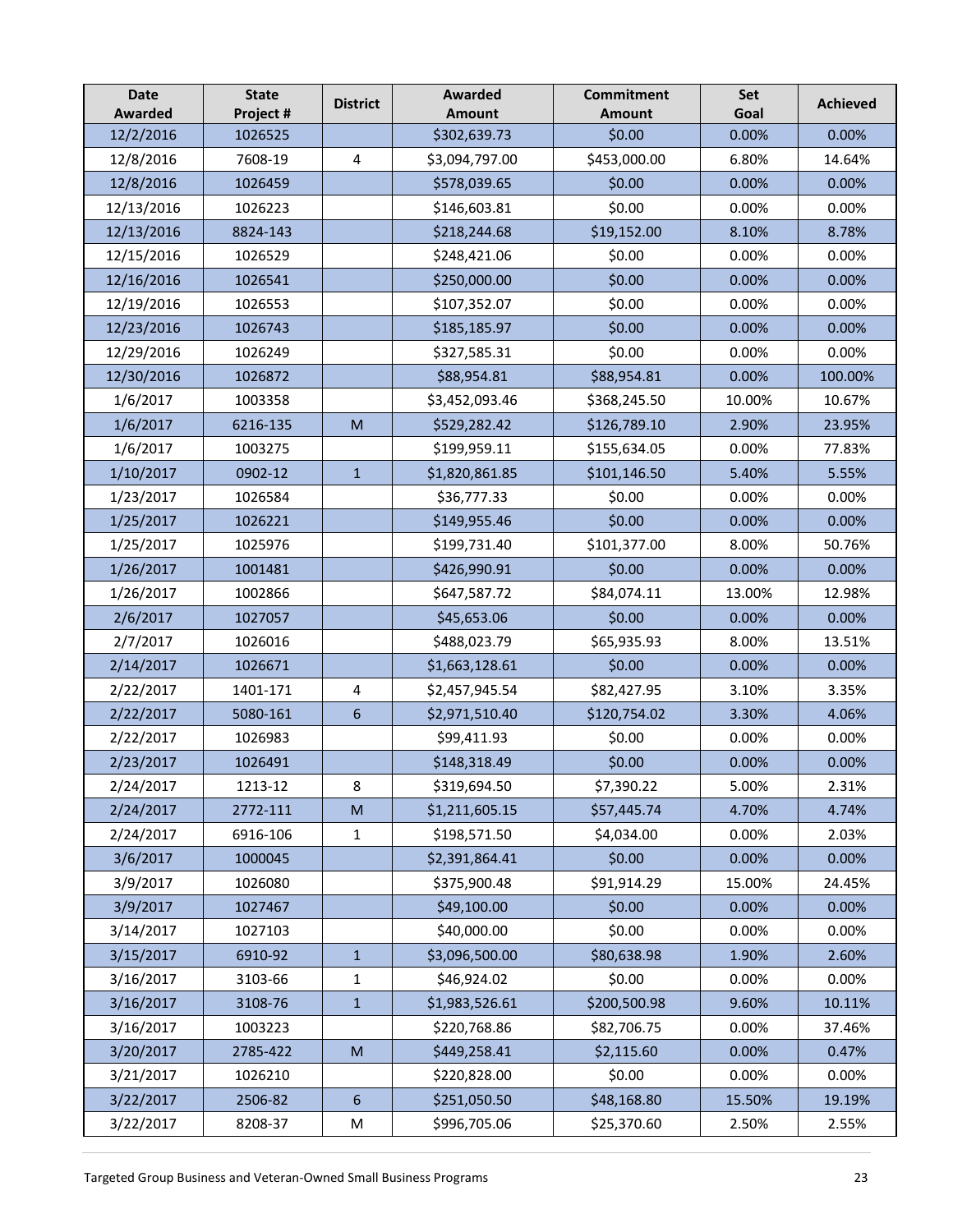| <b>Date</b><br><b>Awarded</b> | <b>State</b><br>Project # | <b>District</b>         | <b>Awarded</b><br><b>Amount</b> | <b>Commitment</b><br><b>Amount</b> | Set<br>Goal | <b>Achieved</b> |
|-------------------------------|---------------------------|-------------------------|---------------------------------|------------------------------------|-------------|-----------------|
| 3/30/2017                     | 1027071                   |                         | \$1,166,747.46                  | \$0.00                             | 0.00%       | 0.00%           |
| 3/31/2017                     | 1027423                   |                         | \$62,382.00                     | \$0.00                             | 0.00%       | 0.00%           |
| 4/3/2017                      | 1025809                   |                         | \$5,250,152.59                  | \$979,243.53                       | 7.00%       | 18.65%          |
| 4/6/2017                      | 1027614                   |                         | \$40,165.00                     | \$0.00                             | 0.00%       | 0.00%           |
| 4/6/2017                      | 1027342                   |                         | \$230,172.46                    | \$18,989.21                        | 7.00%       | 8.25%           |
| 4/10/2017                     | 1026949                   |                         | \$1,622,923.05                  | \$302,467.00                       | 16.80%      | 18.64%          |
| 4/11/2017                     | 1027141                   |                         | \$300,000.00                    | \$0.00                             | 0.00%       | 0.00%           |
| 4/13/2017                     | 1026987                   |                         | \$353,595.52                    | \$194,448.76                       | 12.00%      | 54.99%          |
| 4/18/2017                     | 5005-62                   | $6\phantom{1}$          | \$5,254,971.29                  | \$391,585.75                       | 4.70%       | 7.45%           |
| 4/19/2017                     | 3103-65                   | 1                       | \$2,177,200.00                  | \$0.00                             | 0.00%       | 0.00%           |
| 4/19/2017                     | 8825-484                  |                         | \$2,066,777.62                  | \$158,330.00                       | 3.60%       | 7.66%           |
| 4/20/2017                     | 1026903                   |                         | \$799,956.75                    | \$0.00                             | 0.00%       | 0.00%           |
| 4/20/2017                     | 1027337                   |                         | \$164,270.00                    | \$336,907.26                       | 25.00%      | 205.09%         |
| 4/21/2017                     | 8823-311                  |                         | \$637,778.00                    | \$466,402.00                       | 0.00%       | 73.13%          |
| 4/21/2017                     | 6982-320                  | $\mathbf{1}$            | \$105,880.00                    | \$0.00                             | 0.00%       | 0.00%           |
| 4/21/2017                     | 8824-129                  |                         | \$720,703.26                    | \$0.00                             | 0.00%       | 0.00%           |
| 4/21/2017                     | 8825-603                  |                         | \$384,682.00                    | \$57,720.00                        | 6.70%       | 15.00%          |
| 4/21/2017                     | 1027375                   |                         | \$46,016.54                     | \$0.00                             | 0.00%       | 0.00%           |
| 4/21/2017                     | 1027371                   |                         | \$141,612.16                    | \$0.00                             | 0.00%       | 0.00%           |
| 5/1/2017                      | 1026920                   |                         | \$62,734.03                     | \$0.00                             | 0.00%       | 0.00%           |
| 5/1/2017                      | 1027485                   |                         | \$98,000.00                     | \$0.00                             | 0.00%       | 0.00%           |
| 5/4/2017                      | 1027648                   |                         | \$58,625.00                     | \$0.00                             | 0.00%       | 0.00%           |
| 5/4/2017                      | 1027455                   |                         | \$129,508.26                    | \$0.00                             | 0.00%       | 0.00%           |
| 5/10/2017                     | 1027336                   |                         | \$121,735.27                    | \$0.00                             | 25.00%      | 0.00%           |
| 5/10/2017                     | 1027125                   |                         | \$229,257.79                    | \$0.00                             | 0.00%       | 0.00%           |
| 5/12/2017                     | 8822-204                  |                         | \$1,036,170.55                  | \$0.00                             | 0.00%       | 0.00%           |
| 5/15/2017                     | 8680-180                  | $\overline{\mathbf{3}}$ | \$3,132,681.20                  | \$74,196.54                        | 2.20%       | 2.37%           |
| 5/19/2017                     | 1027453                   |                         | \$134,334.70                    | \$0.00                             | 0.00%       | 0.00%           |
| 5/24/2017                     | 8282-130                  | M                       | \$388,942.77                    | \$4,438.00                         | 0.00%       | 1.14%           |
| 5/24/2017                     | 8825-606                  |                         | \$147,366.00                    | \$14,125.00                        | 4.00%       | 9.58%           |
| 6/1/2017                      | 8821-287                  |                         | \$2,936,609.83                  | \$0.00                             | 0.00%       | 0.00%           |
| 6/1/2017                      | 8821-288                  |                         | \$273,140.62                    | \$0.00                             | 0.00%       | 0.00%           |
| 6/2/2017                      | 1027449                   |                         | \$203,375.72                    | \$0.00                             | 0.00%       | 0.00%           |
| 6/5/2017                      | 8828-202                  |                         | \$714,570.38                    | \$535,070.30                       | 1.70%       | 74.88%          |
| 6/5/2017                      | 1027248                   |                         | \$798,881.77                    | \$200,671.52                       | 25.00%      | 25.12%          |
| 6/6/2017                      | 1025958                   |                         | \$331,086.50                    | \$101,067.00                       | 30.00%      | 30.53%          |
| 6/12/2017                     | 1026462                   |                         | \$599,812.49                    | \$0.00                             | 0.00%       | 0.00%           |
| 6/13/2017                     | 1028383                   |                         | \$14,937.28                     | \$0.00                             | 0.00%       | 0.00%           |
| 6/15/2017                     | 1027046                   |                         | \$2,460,902.32                  | \$358,866.96                       | 8.70%       | 14.58%          |
| 6/15/2017                     | 1981-136                  | M                       | \$116,215.76                    | \$6,739.20                         | 5.40%       | 5.80%           |
| 6/27/2017                     | 6280-382                  | M                       | \$152,081.00                    | \$0.00                             | 0.00%       | 0.00%           |
| 6/27/2017                     | 6280-397                  | M                       | \$151,186.00                    | \$0.00                             | 0.00%       | 0.00%           |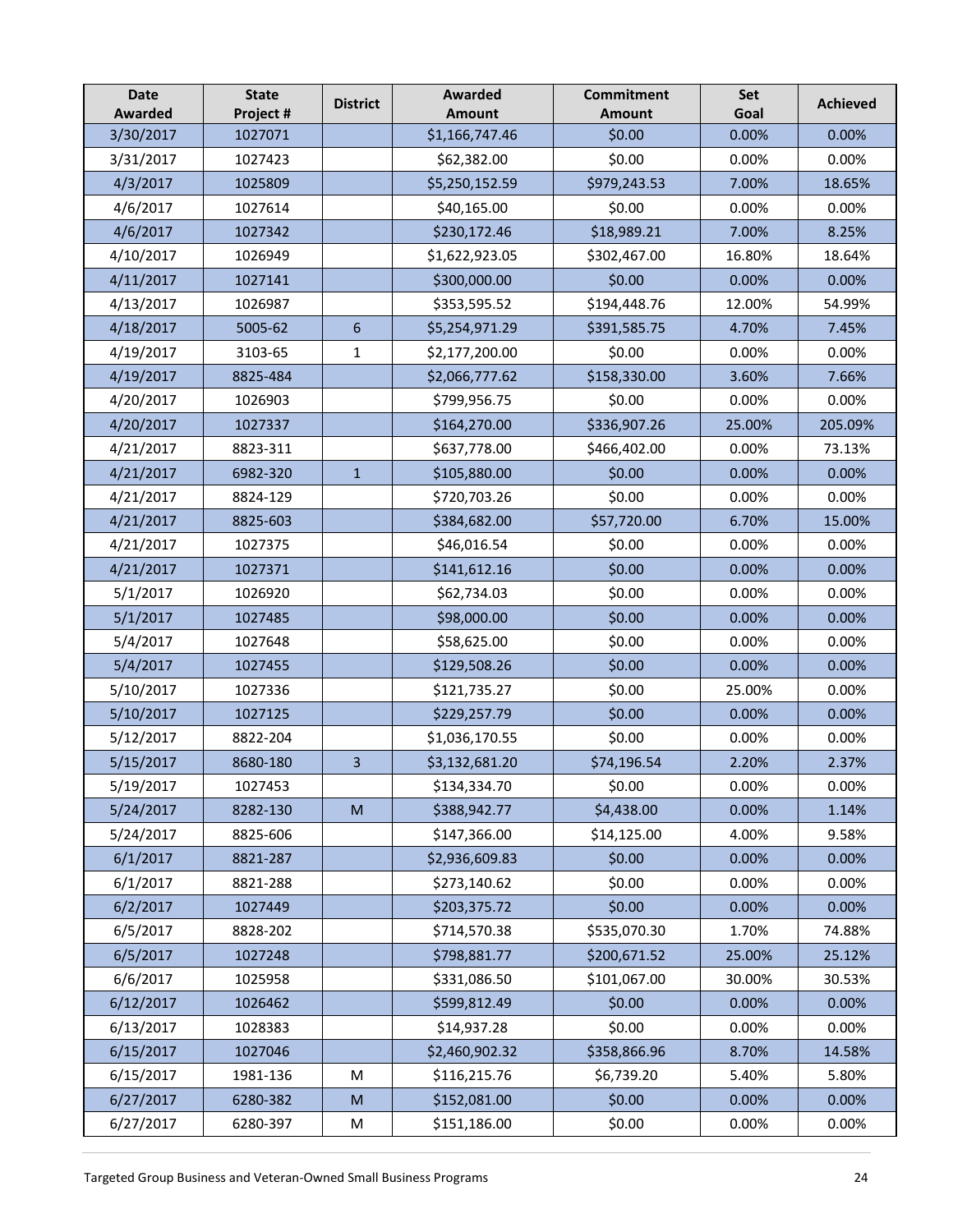| Date<br>Awarded | <b>State</b><br>Project # | <b>District</b> | Awarded<br>Amount | Commitment<br>Amount | <b>Set</b><br>Goal | <b>Achieved</b> |
|-----------------|---------------------------|-----------------|-------------------|----------------------|--------------------|-----------------|
| 6/27/2017       | 8822-194                  |                 | \$332,070.00      | \$68,184.43          | 5.00%              | 20.53%          |
| 6/28/2017       | 2706-221                  | M               | \$610,449.00      | \$15,476.47          | 2.50%              | 2.54%           |
| 6/28/2017       | 6280-381                  | M               | \$130,431.00      | \$0.00               | 0.00%              | 0.00%           |
| 6/29/2017       | 8822-206                  |                 | \$1,292,557.34    | \$1,053,304.98       | 2.00%              | 81.49%          |
| 6/29/2017       | 6982-326                  |                 | \$416,900.00      | \$0.00               | 0.00%              | 0.00%           |
| 6/29/2017       | 8825-599                  |                 | \$2,347,705.63    | \$72,180.50          | 0.00%              | 3.07%           |
| 6/30/2017       | 8217-34                   | M               | \$8,663,458.36    | \$128,496.20         | 1.40%              | 1.48%           |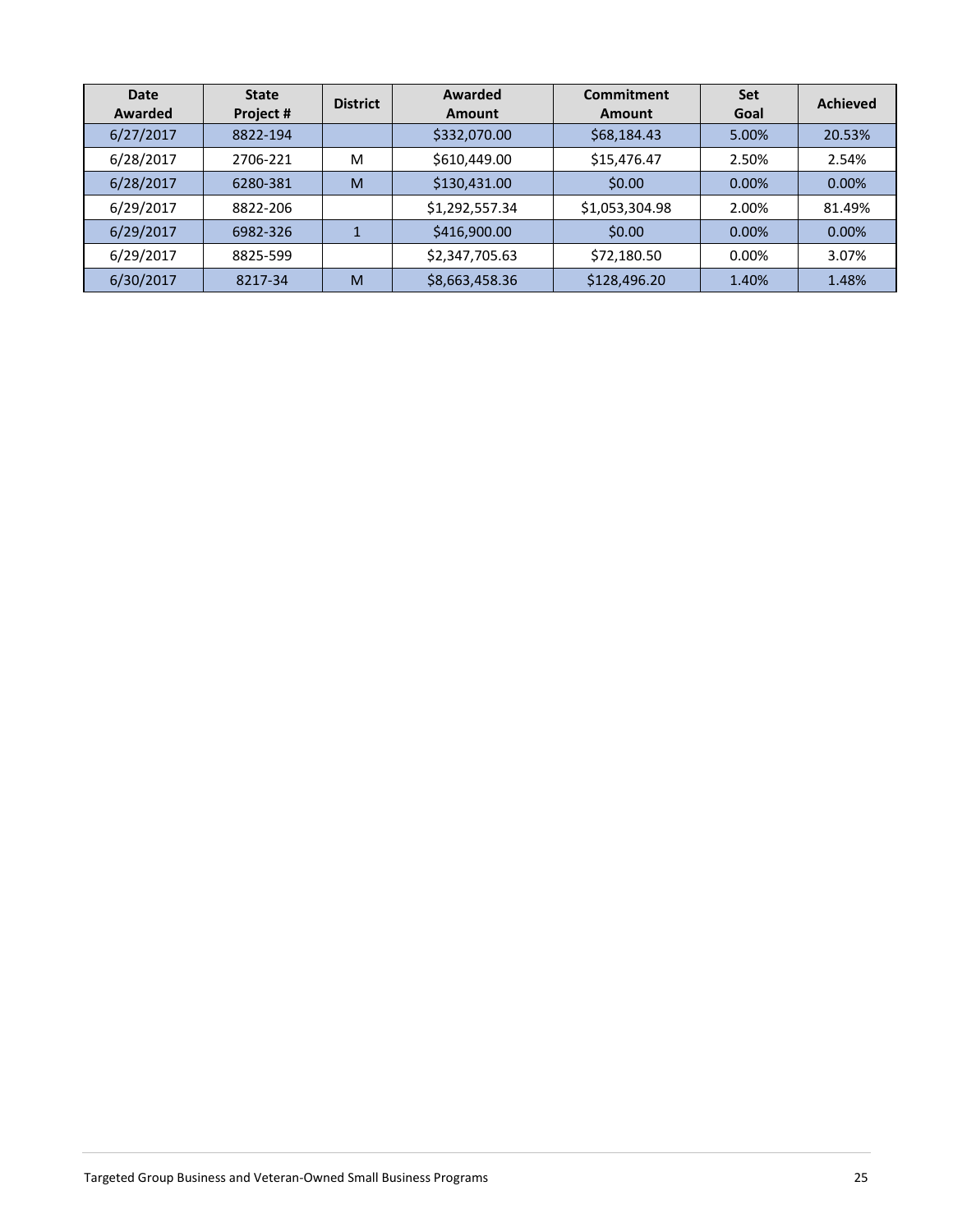# <span id="page-27-0"></span>**Appendix D: 2017 Veteran Subcontracting Information**

| <b>Date</b><br><b>Awarded</b> | <b>State</b><br>Project # | <b>District</b>                                                                                            | Awarded<br><b>Amount</b> | <b>Commitment</b><br><b>Amount</b> | Set<br>Goal | <b>Achieved</b> |
|-------------------------------|---------------------------|------------------------------------------------------------------------------------------------------------|--------------------------|------------------------------------|-------------|-----------------|
| 7/5/2016                      | 1002406                   |                                                                                                            | \$189,946.09             | \$0.00                             | 0.00%       | 0.00%           |
| 7/5/2016                      | 1002599                   |                                                                                                            | \$548,403.66             | \$0.00                             | 0.00%       | 0.00%           |
| 7/8/2016                      | 1002954                   |                                                                                                            | \$193,053.00             | \$0.00                             | 0.00%       | 0.00%           |
| 7/8/2016                      | 1002883                   |                                                                                                            | \$36,618.24              | \$0.00                             | 0.00%       | 0.00%           |
| 7/13/2016                     | 1002942                   |                                                                                                            | \$574,911.80             | \$50,000.00                        | 2.40%       | 8.70%           |
| 7/20/2016                     | 1002409                   |                                                                                                            | \$215,059.61             | \$0.00                             | 0.00%       | 0.00%           |
| 7/22/2016                     | 1025860                   |                                                                                                            | \$99,999.90              | \$0.00                             | 0.00%       | 0.00%           |
| 7/25/2016                     | 1002894                   |                                                                                                            | \$370,000.00             | \$0.00                             | 0.00%       | 0.00%           |
| 8/3/2016                      | 1003340                   |                                                                                                            | \$398,768.98             | \$0.00                             | 0.00%       | 0.00%           |
| 8/8/2016                      | 4001-47                   | $\overline{7}$                                                                                             | \$449,243.98             | \$8,899.80                         | 1.00%       | 1.98%           |
| 8/8/2016                      | 4205-91                   | 8                                                                                                          | \$377,269.67             | \$0.00                             | 0.00%       | 0.00%           |
| 8/8/2016                      | 7108-26                   | 3                                                                                                          | \$63,942.00              | \$0.00                             | 0.00%       | 0.00%           |
| 8/9/2016                      | 1002280                   |                                                                                                            | \$264,856.90             | \$0.00                             | 0.00%       | 0.00%           |
| 8/9/2016                      | 2781-480                  | M                                                                                                          | \$457,008.92             | \$52,634.45                        | 7.30%       | 11.52%          |
| 8/9/2016                      | 1003337                   |                                                                                                            | \$285,870.85             | \$0.00                             | 0.00%       | 0.00%           |
| 8/10/2016                     | 1002934                   |                                                                                                            | \$610,868.99             | \$0.00                             | 0.00%       | 0.00%           |
| 8/12/2016                     | 0207-114                  | M                                                                                                          | \$148,321.40             | \$28,421.04                        | 0.00%       | 19.16%          |
| 8/18/2016                     | 1002926                   |                                                                                                            | \$105,678.81             | \$0.00                             | 0.00%       | 0.00%           |
| 8/26/2016                     | 1003210                   |                                                                                                            | \$1,938,398.88           | \$19,907.05                        | 0.00%       | 1.03%           |
| 8/29/2016                     | 1002517                   |                                                                                                            | \$94,921.70              | \$0.00                             | 0.00%       | 0.00%           |
| 9/6/2016                      | 1002922                   |                                                                                                            | \$100,000.00             | \$0.00                             | 0.00%       | 0.00%           |
| 9/7/2016                      | 2734-51                   | M                                                                                                          | \$1,165,533.00           | \$13,606.00                        | 1.00%       | 1.17%           |
| 9/9/2016                      | 1003116                   |                                                                                                            | \$150,000.00             | \$0.00                             | 0.00%       | 0.00%           |
| 9/9/2016                      | 1925-43                   | M                                                                                                          | \$629,948.95             | \$43,244.53                        | 2.10%       | 6.86%           |
| 9/9/2016                      | 3516-17                   | $\overline{2}$                                                                                             | \$2,642,307.90           | \$48,295.53                        | 1.00%       | 1.83%           |
| 9/9/2016                      | 6780-116                  | $\overline{7}$                                                                                             | \$538,845.00             | \$0.00                             | 0.00%       | 0.00%           |
| 9/15/2016                     | 1003249                   |                                                                                                            | \$300,513.60             | \$0.00                             | 0.00%       | 0.00%           |
| 9/15/2016                     | 1003118                   |                                                                                                            | \$300,000.00             | \$0.00                             | 0.00%       | 0.00%           |
| 9/16/2016                     | 1003338                   |                                                                                                            | \$332,779.79             | \$0.00                             | 0.00%       | 0.00%           |
| 9/19/2016                     | 1002896                   |                                                                                                            | \$200,876.30             | \$0.00                             | 0.00%       | 0.00%           |
| 9/28/2016                     | 1003274                   |                                                                                                            | \$868,518.58             | \$0.00                             | 0.00%       | 0.00%           |
| 10/5/2016                     | 8210-102                  | $\mathsf{M}% _{T}=\mathsf{M}_{T}\!\left( a,b\right) ,\ \mathsf{M}_{T}=\mathsf{M}_{T}\!\left( a,b\right) ,$ | \$96,984.25              | \$1,284.00                         | 0.00%       | 1.32%           |
| 10/13/2016                    | 1003246                   |                                                                                                            | \$283,844.38             | \$0.00                             | 0.00%       | 0.00%           |
| 10/20/2016                    | 0912-32                   | $\mathbf{1}$                                                                                               | \$1,069,781.04           | \$28,018.32                        | 1.00%       | 2.62%           |
| 10/20/2016                    | 1025928                   |                                                                                                            | \$369,100.48             | \$0.00                             | 0.00%       | 0.00%           |
| 11/9/2016                     | 1025929                   |                                                                                                            | \$128,938.60             | \$0.00                             | 0.00%       | 0.00%           |
| 11/17/2016                    | 1002293                   |                                                                                                            | \$603,690.87             | \$0.00                             | 0.00%       | 0.00%           |
| 11/22/2016                    | 1026788                   |                                                                                                            | \$9,900.00               | \$0.00                             | 0.00%       | 0.00%           |
| 11/22/2016                    | 2101-51                   | $\overline{4}$                                                                                             | \$472,815.73             | \$26,077.50                        | 3.90%       | 5.52%           |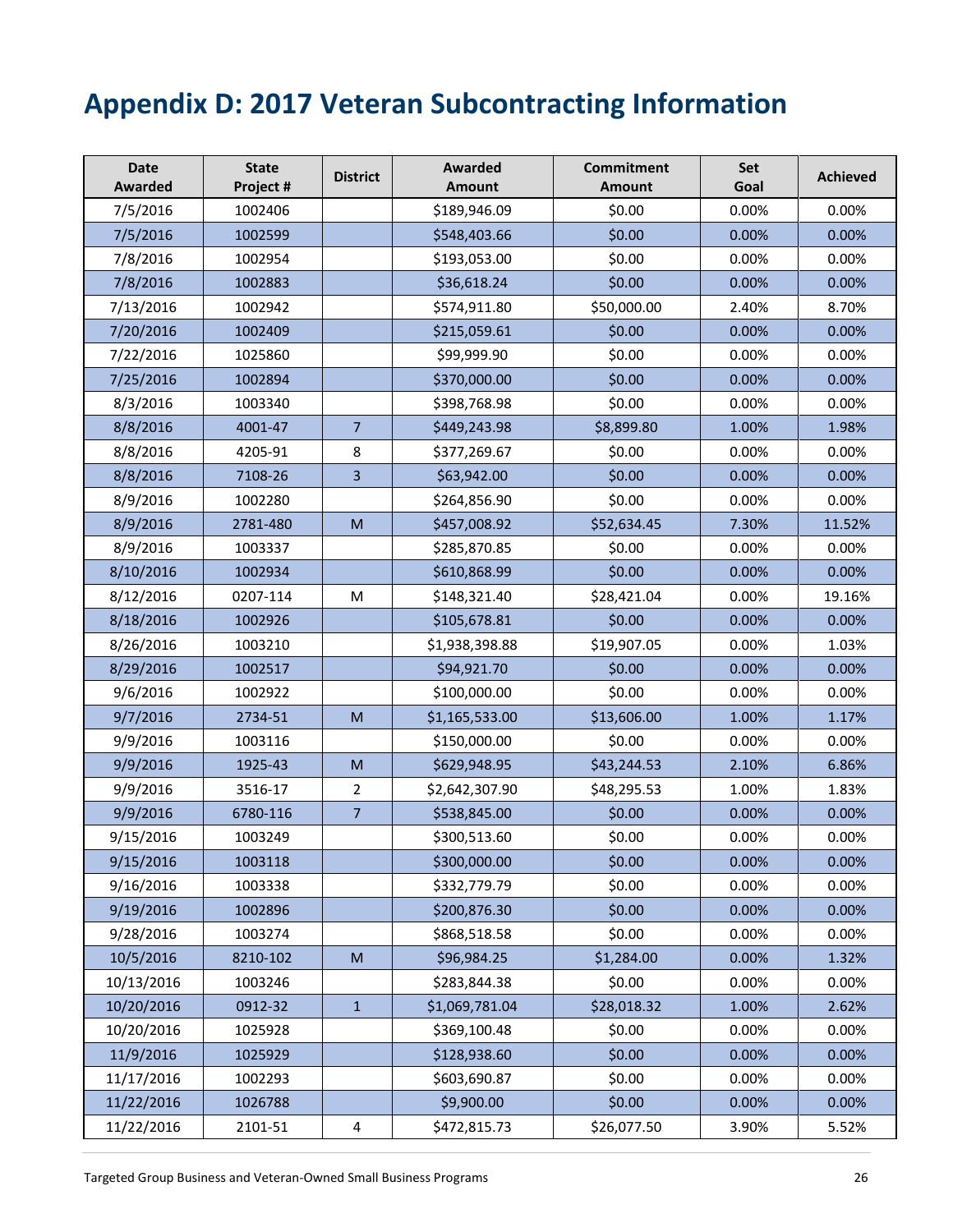| <b>Date</b><br><b>Awarded</b> | <b>State</b><br>Project # | <b>District</b>                                                                                            | <b>Awarded</b><br><b>Amount</b> | <b>Commitment</b><br><b>Amount</b> | Set<br>Goal | <b>Achieved</b> |
|-------------------------------|---------------------------|------------------------------------------------------------------------------------------------------------|---------------------------------|------------------------------------|-------------|-----------------|
| 12/2/2016                     | 1026525                   |                                                                                                            | \$302,639.73                    | \$0.00                             | 0.00%       | 0.00%           |
| 12/8/2016                     | 7608-19                   | $\overline{\mathbf{4}}$                                                                                    | \$3,094,797.00                  | \$107,000.00                       | 3.40%       | 3.46%           |
| 12/8/2016                     | 1026459                   |                                                                                                            | \$578,039.65                    | \$0.00                             | 0.00%       | 0.00%           |
| 12/13/2016                    | 1026223                   |                                                                                                            | \$146,603.81                    | \$0.00                             | 0.00%       | 0.00%           |
| 12/13/2016                    | 8824-143                  |                                                                                                            | \$218,244.68                    | \$0.00                             | 0.00%       | 0.00%           |
| 12/15/2016                    | 1026529                   |                                                                                                            | \$248,421.06                    | \$0.00                             | 0.00%       | 0.00%           |
| 12/16/2016                    | 1026541                   |                                                                                                            | \$250,000.00                    | \$0.00                             | 0.00%       | 0.00%           |
| 12/19/2016                    | 1026553                   |                                                                                                            | \$107,352.07                    | \$0.00                             | 0.00%       | 0.00%           |
| 12/23/2016                    | 1026743                   |                                                                                                            | \$185,185.97                    | \$0.00                             | 0.00%       | 0.00%           |
| 12/29/2016                    | 1026249                   |                                                                                                            | \$327,585.31                    | \$0.00                             | 0.00%       | 0.00%           |
| 12/30/2016                    | 1026872                   |                                                                                                            | \$88,954.81                     | \$0.00                             | 0.00%       | 0.00%           |
| 1/6/2017                      | 1003358                   |                                                                                                            | \$3,452,093.46                  | \$0.00                             | 0.00%       | 0.00%           |
| 1/6/2017                      | 6216-135                  | M                                                                                                          | \$529,282.42                    | \$0.00                             | 0.00%       | 0.00%           |
| 1/6/2017                      | 1003275                   |                                                                                                            | \$199,959.11                    | \$0.00                             | 0.00%       | 0.00%           |
| 1/10/2017                     | 0902-12                   | $\mathbf{1}$                                                                                               | \$1,820,861.85                  | \$64,175.91                        | 1.00%       | 3.52%           |
| 1/23/2017                     | 1026584                   |                                                                                                            | \$36,777.33                     | \$0.00                             | 0.00%       | 0.00%           |
| 1/25/2017                     | 1026221                   |                                                                                                            | \$149,955.46                    | \$0.00                             | 0.00%       | 0.00%           |
| 1/25/2017                     | 1025976                   |                                                                                                            | \$199,731.40                    | \$0.00                             | 0.00%       | 0.00%           |
| 1/26/2017                     | 1001481                   |                                                                                                            | \$426,990.91                    | \$0.00                             | 0.00%       | 0.00%           |
| 1/26/2017                     | 1002866                   |                                                                                                            | \$647,587.72                    | \$0.00                             | 0.00%       | 0.00%           |
| 2/6/2017                      | 1027057                   |                                                                                                            | \$45,653.06                     | \$0.00                             | 0.00%       | 0.00%           |
| 2/7/2017                      | 1026016                   |                                                                                                            | \$488,023.79                    | \$0.00                             | 10.00%      | 0.00%           |
| 2/14/2017                     | 1026671                   |                                                                                                            | \$1,663,128.61                  | \$0.00                             | 0.00%       | 0.00%           |
| 2/22/2017                     | 1401-171                  | 4                                                                                                          | \$2,457,945.54                  | \$27,210.00                        | 1.10%       | 1.11%           |
| 2/22/2017                     | 5080-161                  | 6                                                                                                          | \$2,971,510.40                  | \$64,623.35                        | 1.50%       | 2.17%           |
| 2/22/2017                     | 1026983                   |                                                                                                            | \$99,411.93                     | \$0.00                             | 0.00%       | 0.00%           |
| 2/23/2017                     | 1026491                   |                                                                                                            | \$148,318.49                    | \$0.00                             | 0.00%       | 0.00%           |
| 2/24/2017                     | 1213-12                   | 8                                                                                                          | \$319,694.50                    | \$6,171.60                         | 2.40%       | 1.93%           |
| 2/24/2017                     | 2772-111                  | M                                                                                                          | \$1,211,605.15                  | \$65,125.50                        | 2.10%       | 5.38%           |
| 2/24/2017                     | 6916-106                  | $\mathbf{1}$                                                                                               | \$198,571.50                    | \$26,269.30                        | 0.00%       | 13.23%          |
| 3/6/2017                      | 1000045                   |                                                                                                            | \$2,391,864.41                  | \$0.00                             | 0.00%       | 0.00%           |
| 3/9/2017                      | 1026080                   |                                                                                                            | \$375,900.48                    | \$0.00                             | 0.00%       | 0.00%           |
| 3/9/2017                      | 1027467                   |                                                                                                            | \$49,100.00                     | \$0.00                             | 0.00%       | 0.00%           |
| 3/14/2017                     | 1027103                   |                                                                                                            | \$40,000.00                     | \$0.00                             | 0.00%       | 0.00%           |
| 3/15/2017                     | 6910-92                   | $\mathbf{1}$                                                                                               | \$3,096,500.00                  | \$105,121.50                       | 2.00%       | 3.39%           |
| 3/16/2017                     | 3103-66                   | $\mathbf 1$                                                                                                | \$46,924.02                     | \$0.00                             | 0.00%       | 0.00%           |
| 3/16/2017                     | 3108-76                   | $1\,$                                                                                                      | \$1,983,526.61                  | \$60,582.00                        | 2.40%       | 3.05%           |
| 3/16/2017                     | 1003223                   |                                                                                                            | \$220,768.86                    | \$0.00                             | 0.00%       | 0.00%           |
| 3/20/2017                     | 2785-422                  | $\mathsf{M}% _{T}=\mathsf{M}_{T}\!\left( a,b\right) ,\ \mathsf{M}_{T}=\mathsf{M}_{T}\!\left( a,b\right) ,$ | \$449,258.41                    | \$45,946.08                        | 0.00%       | 10.23%          |
| 3/21/2017                     | 1026210                   |                                                                                                            | \$220,828.00                    | \$0.00                             | 0.00%       | 0.00%           |
| 3/22/2017                     | 2506-82                   | 6                                                                                                          | \$251,050.50                    | \$5,662.00                         | 1.00%       | 2.26%           |
| 3/22/2017                     | 8208-37                   | М                                                                                                          | \$996,705.06                    | \$106,650.57                       | 10.70%      | 10.70%          |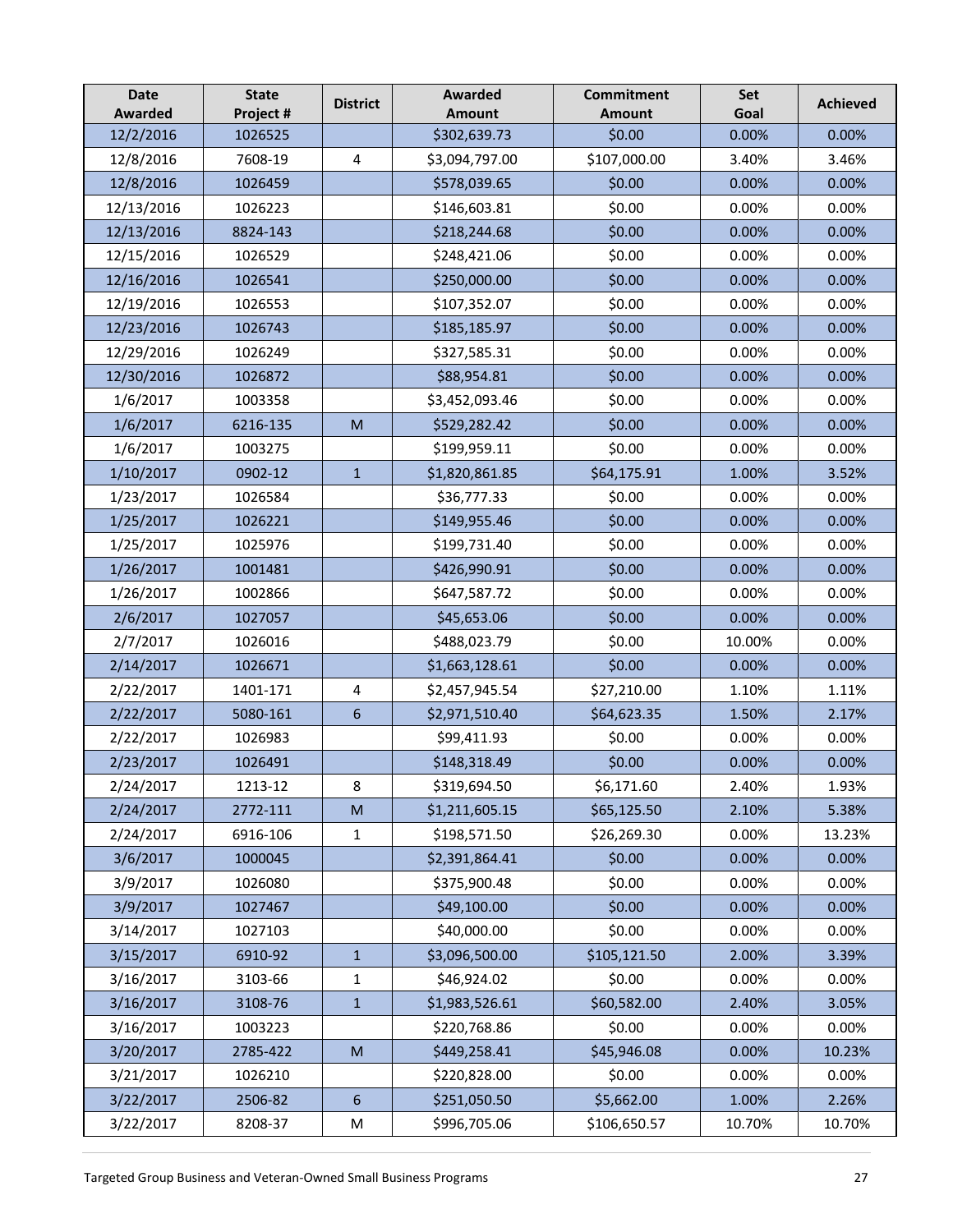| <b>Date</b><br><b>Awarded</b> | <b>State</b><br>Project # | <b>District</b> | <b>Awarded</b><br><b>Amount</b> | <b>Commitment</b><br><b>Amount</b> | Set<br>Goal | <b>Achieved</b> |
|-------------------------------|---------------------------|-----------------|---------------------------------|------------------------------------|-------------|-----------------|
| 3/30/2017                     | 1027071                   |                 | \$1,166,747.46                  | \$0.00                             | 0.00%       | 0.00%           |
| 3/31/2017                     | 1027423                   |                 | \$62,382.00                     | \$0.00                             | 0.00%       | 0.00%           |
| 4/3/2017                      | 1025809                   |                 | \$5,250,152.59                  | \$0.00                             | 0.00%       | 0.00%           |
| 4/6/2017                      | 1027614                   |                 | \$40,165.00                     | \$0.00                             | 0.00%       | 0.00%           |
| 4/6/2017                      | 1027342                   |                 | \$230,172.46                    | \$12,318.75                        | 5.00%       | 5.35%           |
| 4/10/2017                     | 1026949                   |                 | \$1,622,923.05                  | \$0.00                             | 0.00%       | 0.00%           |
| 4/11/2017                     | 1027141                   |                 | \$300,000.00                    | \$0.00                             | 0.00%       | 0.00%           |
| 4/13/2017                     | 1026987                   |                 | \$353,595.52                    | \$0.00                             | 0.00%       | 0.00%           |
| 4/18/2017                     | 5005-62                   | $6\phantom{1}$  | \$5,254,971.29                  | \$89,500.00                        | 1.70%       | 1.70%           |
| 4/19/2017                     | 3103-65                   | 1               | \$2,177,200.00                  | \$85,038.00                        | 3.90%       | 3.91%           |
| 4/19/2017                     | 8825-484                  |                 | \$2,066,777.62                  | \$99,616.90                        | 2.90%       | 4.82%           |
| 4/20/2017                     | 1026903                   |                 | \$799,956.75                    | \$0.00                             | 0.00%       | 0.00%           |
| 4/20/2017                     | 1027337                   |                 | \$164,270.00                    | \$0.00                             | 0.00%       | 0.00%           |
| 4/21/2017                     | 8823-311                  |                 | \$637,778.00                    | \$77,000.00                        | 4.80%       | 12.07%          |
| 4/21/2017                     | 6982-320                  | $\mathbf{1}$    | \$105,880.00                    | \$0.00                             | 0.00%       | 0.00%           |
| 4/21/2017                     | 8824-129                  |                 | \$720,703.26                    | \$23,000.00                        | 2.70%       | 3.19%           |
| 4/21/2017                     | 8825-603                  |                 | \$384,682.00                    | \$0.00                             | 0.00%       | 0.00%           |
| 4/21/2017                     | 1027375                   |                 | \$46,016.54                     | \$0.00                             | 0.00%       | 0.00%           |
| 4/21/2017                     | 1027371                   |                 | \$141,612.16                    | \$0.00                             | 0.00%       | 0.00%           |
| 5/1/2017                      | 1026920                   |                 | \$62,734.03                     | \$0.00                             | 0.00%       | 0.00%           |
| 5/1/2017                      | 1027485                   |                 | \$98,000.00                     | \$0.00                             | 0.00%       | 0.00%           |
| 5/4/2017                      | 1027648                   |                 | \$58,625.00                     | \$0.00                             | 0.00%       | 0.00%           |
| 5/4/2017                      | 1027455                   |                 | \$129,508.26                    | \$0.00                             | 0.00%       | 0.00%           |
| 5/10/2017                     | 1027336                   |                 | \$121,735.27                    | \$0.00                             | 0.00%       | 0.00%           |
| 5/10/2017                     | 1027125                   |                 | \$229,257.79                    | \$0.00                             | 0.00%       | 0.00%           |
| 5/12/2017                     | 8822-204                  |                 | \$1,036,170.55                  | \$6,000.00                         | 0.00%       | 0.58%           |
| 5/15/2017                     | 8680-180                  | 3               | \$3,132,681.20                  | \$35,937.40                        | 1.10%       | 1.15%           |
| 5/19/2017                     | 1027453                   |                 | \$134,334.70                    | \$0.00                             | 0.00%       | 0.00%           |
| 5/24/2017                     | 8282-130                  | M               | \$388,942.77                    | \$50,653.93                        | 0.00%       | 13.02%          |
| 5/24/2017                     | 8825-606                  |                 | \$147,366.00                    | \$0.00                             | 0.00%       | 0.00%           |
| 6/1/2017                      | 8821-287                  |                 | \$2,936,609.83                  | \$139,650.00                       | 2.60%       | 4.76%           |
| 6/1/2017                      | 8821-288                  |                 | \$273,140.62                    | \$57,600.00                        | 9.20%       | 21.09%          |
| 6/2/2017                      | 1027449                   |                 | \$203,375.72                    | \$0.00                             | 0.00%       | 0.00%           |
| 6/5/2017                      | 8828-202                  |                 | \$714,570.38                    | \$4,500.00                         | 4.50%       | 0.63%           |
| 6/5/2017                      | 1027248                   |                 | \$798,881.77                    | \$0.00                             | 0.00%       | 0.00%           |
| 6/6/2017                      | 1025958                   |                 | \$331,086.50                    | \$0.00                             | 0.00%       | 0.00%           |
| 6/12/2017                     | 1026462                   |                 | \$599,812.49                    | \$0.00                             | 0.00%       | 0.00%           |
| 6/13/2017                     | 1028383                   |                 | \$14,937.28                     | \$0.00                             | 0.00%       | 0.00%           |
| 6/15/2017                     | 1027046                   |                 | \$2,460,902.32                  | \$172,188.30                       | 7.10%       | 7.00%           |
| 6/15/2017                     | 1981-136                  | M               | \$116,215.76                    | \$15,493.00                        | 0.00%       | 13.33%          |
| 6/27/2017                     | 6280-382                  | M               | \$152,081.00                    | \$0.00                             | 0.00%       | 0.00%           |
| 6/27/2017                     | 6280-397                  | M               | \$151,186.00                    | \$0.00                             | 0.00%       | 0.00%           |